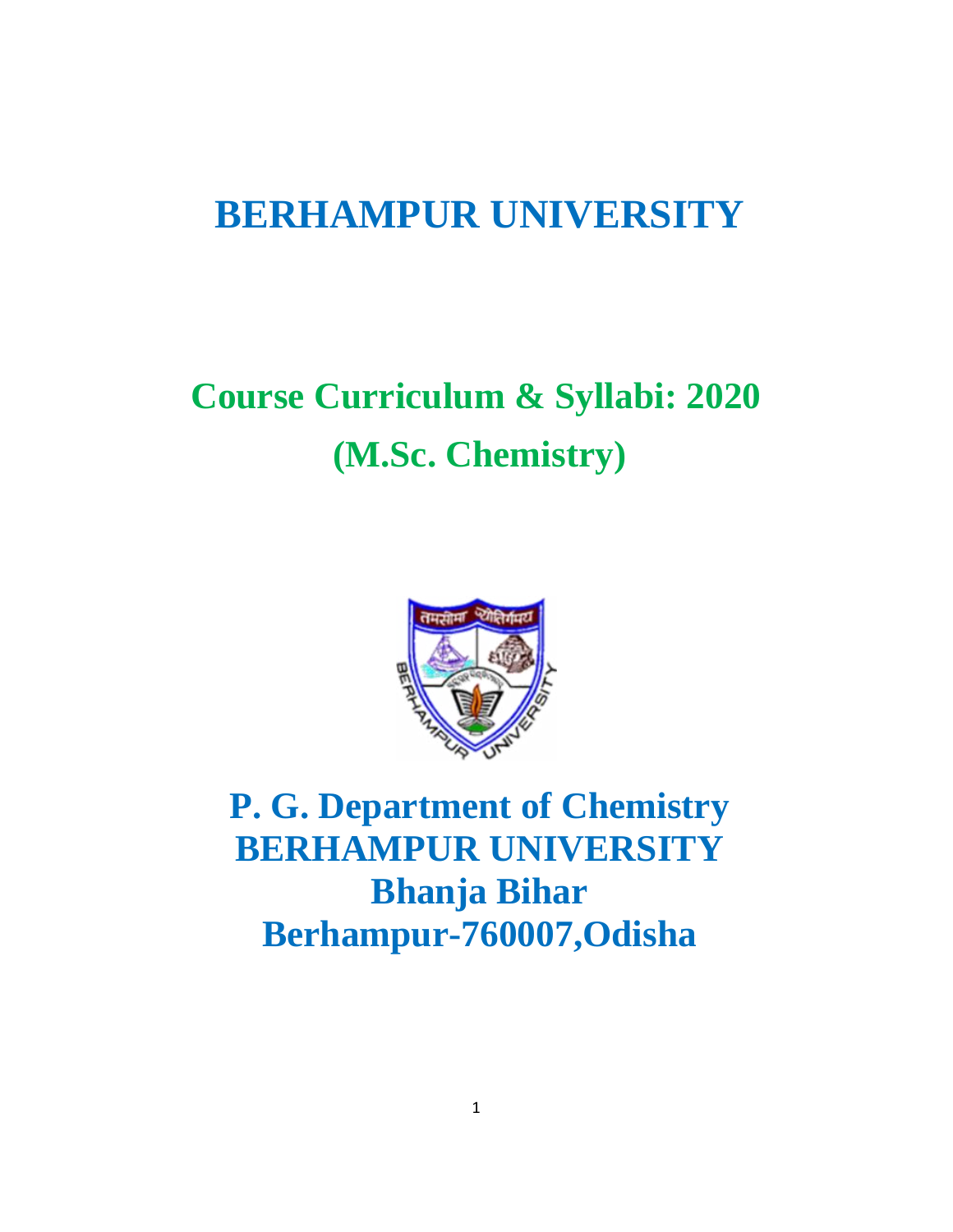

## **Course Curriculum & Syllabi: 2020**

### **(P. G. Department of Chemistry)**



**About the department: The PG Department of Chemistry Berhampur University was established in 1972.** The Department of Chemistry offers a two-year Master's degree course (M. Sc.) in Chemistry. Choice Based Credit System (CBCS) has been introduced from 2015 to keep the Students up-to-date with development of higher education in India and abroad. The Post-Graduate curricula is recently undergone major orientation congruent with the development and trends in the subject to help the students to seek a career in different thrust areas of the subject like Synthetic Organic Chemistry, Organic Synthesis, Natural Product Synthesis, Drug Discovery, Inorganic & Organometallic chemistry, Physical Chemistry, Nano-Chemistry and Environmental Chemistry etc. In order to gain competency in research IV-semester Student has to take up research project in different area of Chemistry. The Department of Chemistry also offers M. Phil. and Ph.D. degree. The Ph.D. programs offered broad areas of Chemistry such as Organic Chemistry, Drug discovery & Medicinal chemistry, Inorganic Chemistry, Bio–inorganic Chemistry, Water Treatments, Catalysis and Nanoparticles. By cultivating both strong academic relations between our students and faculty, and successful connection between course and research programmes, students at Berhampur University can succeed at the frontiers of research in chemistry and chemical biology.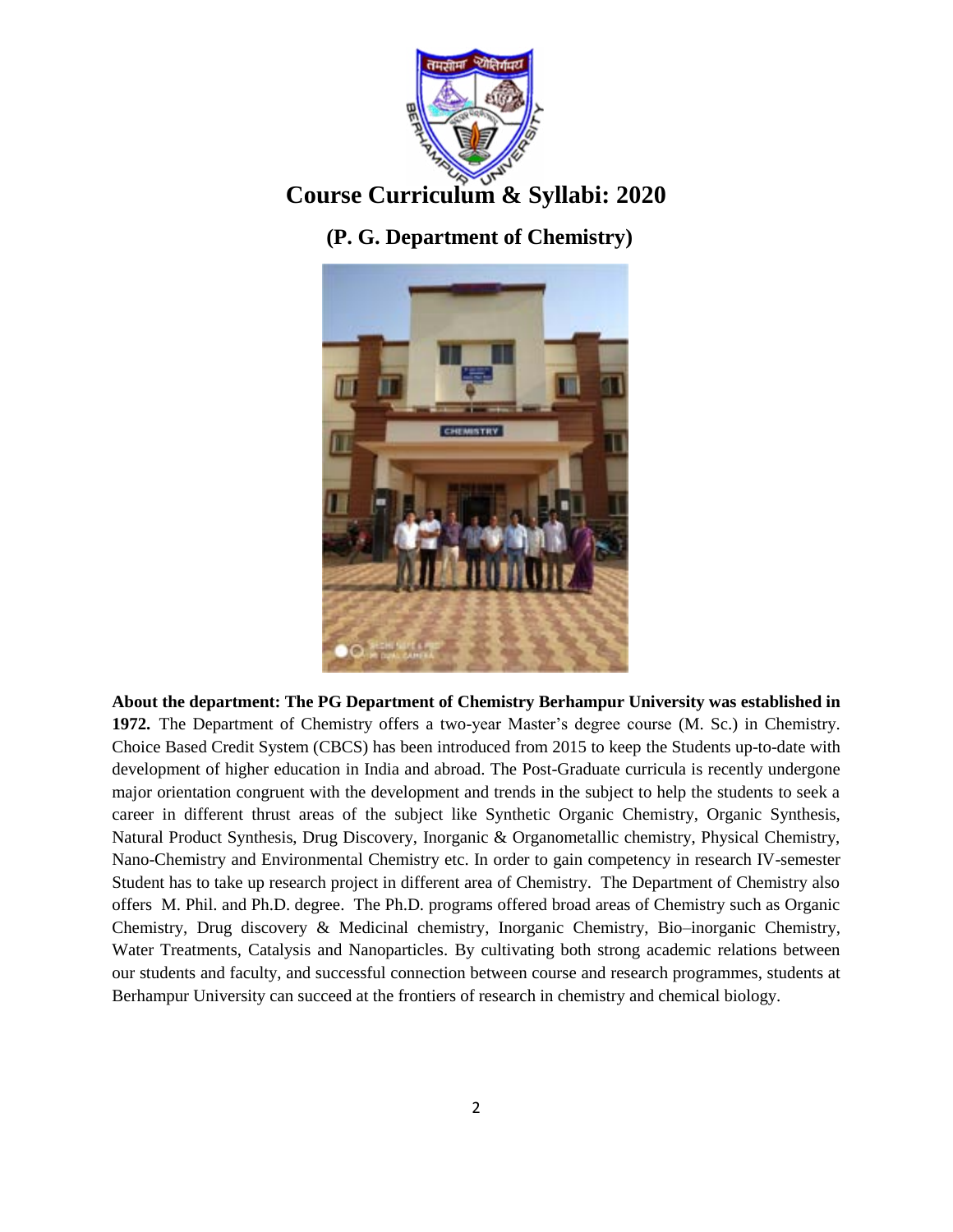### **Core Research Areas**

The faculty members of the department work on all contemporary topics in chemistry, ranging from Synthetic organic chemistry, Drug Design, Medicinal chemistry, Chemical Biology, Materials Chemistry, Surface and interface Science, Nanochemistry, Molecular Spectroscopy, Organometallic chemistry, and environmental chemistry

### **Themes**

The Berhampur University has consistently maintained its position among the top chemistry departments in world rankings over the past decade. It is a globally competitive with clear focus on top quality research in specific current areas such as Synthetic Organic chemistry and chemical biology of drugs with a particular aim on disease control and cure.

**Aims:** To make the department a flourishing center of excellence in teaching, curriculum development, cutting-edge research and popularizing Chemistry in society. We shall also endeavor to make international collaborations for students and faculty mobility and research cooperation. The department would like to attain worldwide recognition in Chemistry research and teaching. Additionally, the department also strives to contribute to industry and address problems of societal importance. The department also aims at Chemistry outreach in the form of books, online courses, and other chemistry education activities that showcase the role of "Chemistry as a central science." **The department aims to produce high quality M. Sc., M.Phil and Ph.D students with application oriented skills in industry and academia.**

| Dr. Bamakanta Garanaik                             | Reader & Head       | Organic & Analytical               |
|----------------------------------------------------|---------------------|------------------------------------|
| M. Phil, Ph. D: Sambalpur University               |                     |                                    |
| Dr. Satyanarayan Sahoo                             | Asst. Professor     | Inorganic Chemistry                |
| Ph.D: IIT-Madras                                   |                     |                                    |
| Dr. Ganngam Phaomei                                | Asst. Professor     | <b>Physical Chemistry</b>          |
| Ph.D: CU Manipur                                   |                     |                                    |
| Dr. Laxmidhar Rout                                 | UGC-Asst. Professor | <b>Synthetic Organic Chemistry</b> |
| Ph. D: IIT-Guwahati, Postdoc: USA, Germany, France |                     |                                    |
| Dr. Bibhuti Bhusan Parida                          | Asst. Professor     | <b>Synthetic Organic Chemistry</b> |
| Ph.D: CSIR-IICT, Postdoc: WSU (USA), France        |                     |                                    |
| Dr. Rabinarayana Sahu                              | Micro Analyst       | Organic & Analytical               |
| Ph. D: Berhampur University                        |                     |                                    |

### **Faculty members and Research Staff:**

**Facilities :** IR, UV, Fluroscence, Polarimeter, Cryocooler, Guy's magnetic balance, Fumehood, Laminar fume hood, Analyser, Rotavapour, centrifuge, Ice- flake machine and other necessary equipments.

**Programs offered:** M. Sc., M. Phil., Ph. D.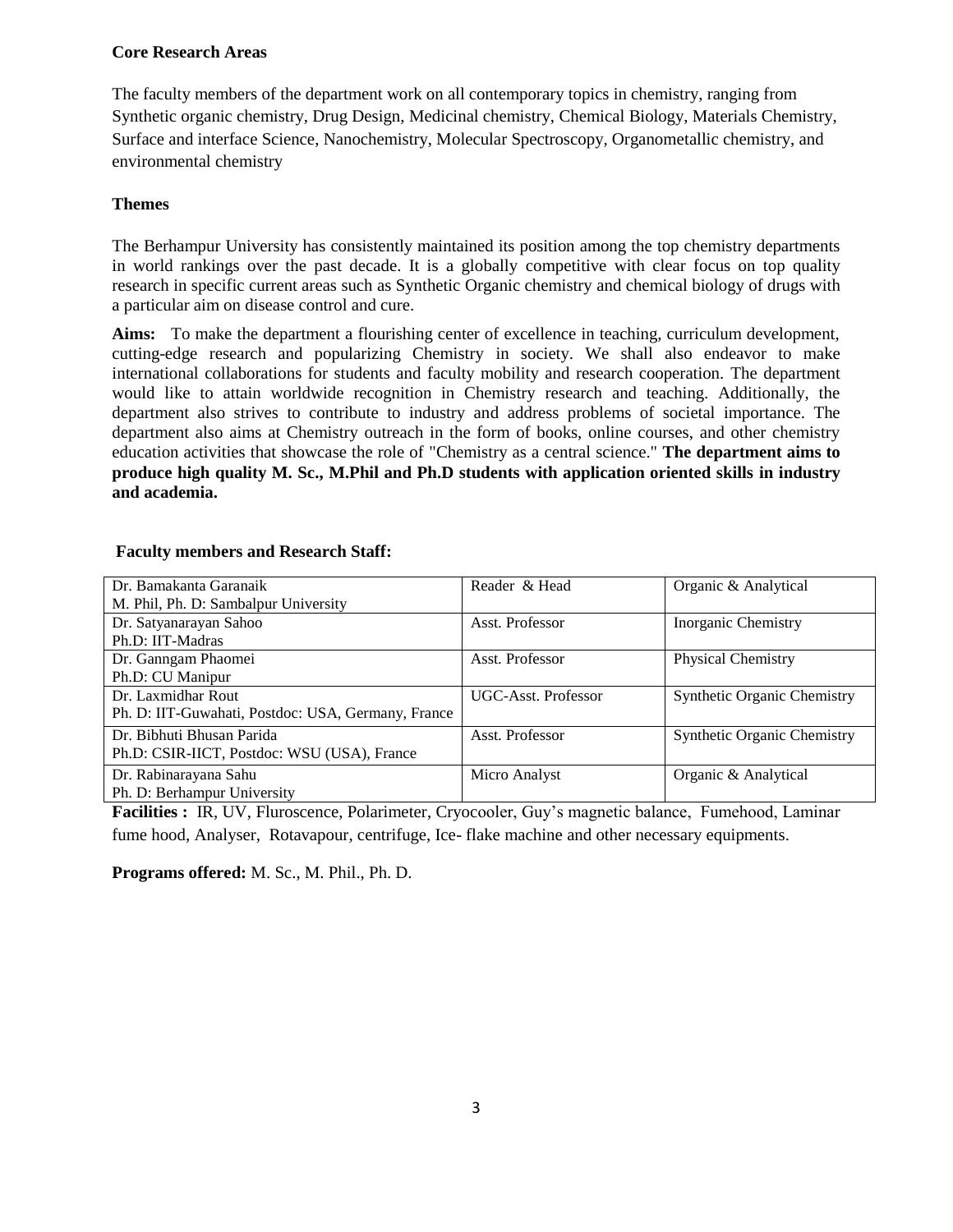### **General Course Framework & Structure (M. Sc. Chemistry)**

| SEMESTER- I: Total Credits/Total core/electives (20/05/00); Total marks: 500. |                                                                                  |         |         |                |                |           |
|-------------------------------------------------------------------------------|----------------------------------------------------------------------------------|---------|---------|----------------|----------------|-----------|
| Course                                                                        | <b>Coursed Name</b>                                                              | Mark    |         | Credit         |                | Exam Time |
| Number                                                                        |                                                                                  | Mid sem | End sem |                | Mid            | End sem   |
|                                                                               |                                                                                  |         |         |                | sem            |           |
| CHEM C101                                                                     | Organic Chemistry-I                                                              | 20      | 80      | $\overline{4}$ | 1 <sub>h</sub> | 3h        |
| CHEM C102                                                                     | Inorganic Chemistry-I                                                            | 20      | 80      | 4              | 1 <sub>h</sub> | 3h        |
| CHEM C103                                                                     | Physical Chemistry-I                                                             | 20      | 80      | $\overline{4}$ | 1 <sub>h</sub> | 3h        |
| CHEM C104                                                                     | <b>Physical Spectroscopy</b>                                                     | 20      | 80      | $\overline{4}$ | 1 <sub>h</sub> | 3h        |
| CHEM P105                                                                     | <b>Organic Practical</b>                                                         |         | 100     | $\overline{4}$ |                | 6h        |
|                                                                               | SEMESTER-II: Total Credits/Total core/electives (20/05/00); Total marks: 500.    |         |         |                |                |           |
| <b>Course Number</b>                                                          | <b>Coursed Name</b>                                                              | Mark    |         | Credit         |                | Exam Time |
|                                                                               |                                                                                  | Mid sem | End sem |                | Mid            | End sem   |
|                                                                               |                                                                                  |         |         |                | sem            |           |
| CHEM C201                                                                     | Organic Chemistry-II                                                             | 20      | 80      | $\overline{4}$ | 1 <sub>h</sub> | 3h        |
| CHEM C202                                                                     | Inorganic Chemistry-II                                                           | 20      | 80      | $\overline{4}$ | 1 <sub>h</sub> | 3h        |
| CHEM C203                                                                     | Physical Chemistry-II                                                            | 20      | 80      | $\overline{4}$ | 1 <sub>h</sub> | 3h        |
| CHEM C204                                                                     | Organic Spectroscopy                                                             | 20      | 80      | 4              | 1 <sub>h</sub> | 3h        |
| CHEM P205                                                                     | <b>Inorganic Practical</b>                                                       |         | 100     | $\overline{4}$ |                | 6h        |
|                                                                               | SEMESTER- III: Total Credits/Total core/electives (20/02/03*); Total marks: 500. |         |         |                |                |           |
| <b>Course Number</b>                                                          | <b>Coursed Name</b>                                                              | Mark    |         | Credit         |                | Exam Time |
|                                                                               |                                                                                  | Mid sem | End sem |                | Mid            | End sem   |
|                                                                               |                                                                                  |         |         |                | sem            |           |
| CHEM C301                                                                     | <b>Analytical Chemistry</b>                                                      | 20      | 80      | $\overline{4}$ | 1 <sub>h</sub> | 3h        |
| CHEM E302                                                                     | Organic Synthesis                                                                | 20      | 80      | $\overline{4}$ | 1 <sub>h</sub> | 3h        |
| CHEM E303                                                                     | Organometallic Chemistry                                                         | 20      | 80      | $\overline{4}$ | 1 <sub>h</sub> | 3h        |
| CHEM E304                                                                     | Asymmetric synthesis                                                             | 20      | 80      | $\overline{4}$ | 1 <sub>h</sub> | 3h        |
| CHEM E305                                                                     | Nanochemistry                                                                    | 20      | 80      | 4              | 1 <sub>h</sub> | 3h        |
| CHEM E306                                                                     | Chemistry and Society                                                            | 20      | 80      | $\overline{4}$ | 1 <sub>h</sub> | 3h        |
| CHEM E307                                                                     | <b>Environmental Chemistry</b>                                                   | 20      | 80      | $\overline{4}$ | 1 <sub>h</sub> | 3h        |
| CHEM P308                                                                     | Physical & Analytical Practical                                                  |         | 100     | $\overline{4}$ |                | 6h        |
|                                                                               | SEMESTER-IV: Total Credits/Total core/electives (20/03/02**); Total marks: 500.  |         |         |                |                |           |
| <b>Course Number</b>                                                          | <b>Coursed Name</b>                                                              | Mark    |         | Credit         |                | Exam Time |
|                                                                               |                                                                                  | Mid sem | End sem |                | Mid            | End sem   |
|                                                                               |                                                                                  |         |         |                | sem            |           |
| CHEM C401                                                                     | Organic Chemistry-III                                                            | 20      | 80      | $\overline{4}$ | $1\mathrm{h}$  | 3h        |
| CHEM C402                                                                     | Physical Chemistry-III                                                           | 20      | 80      | $\overline{4}$ | 1 <sub>h</sub> | 3h        |
| CHEM E403                                                                     | <b>Bio-organic Chemistry</b>                                                     | 20      | 80      | $\overline{4}$ | 1 <sub>h</sub> | 3h        |
| CHEM E404                                                                     | Bio-inorganic $\overline{\&}$                                                    | 20      | 80      | $\overline{4}$ | 1 <sub>h</sub> | 3h        |
|                                                                               | Supramolecular Chemistry                                                         |         |         |                |                |           |
| CHEM E405                                                                     | Polymer Chemistry                                                                | 20      | 80      | $\overline{4}$ | 1 <sub>h</sub> | 3h        |
| CHEM E406                                                                     | <b>Industrial Chemistry</b>                                                      | 20      | 80      | $\overline{4}$ | 1 <sub>h</sub> | 3h        |
| CHEM E407                                                                     | Drug Regulation                                                                  | 20      | 80      | $\overline{4}$ | 1 <sub>h</sub> | 3h        |
| CHEM D408                                                                     | Dissertation                                                                     |         | 100     | $\overline{4}$ |                | 6h        |
|                                                                               |                                                                                  |         |         |                |                |           |

\*The students of M.Sc. Chemistry (3rd semester) have to opt two elective papers out of four (CHEM E302, 303, 304, 305) and one outer/allied elective out of two (CHEM E306 & 307). Other department can opt one from outer elective (CHEM E306 & 307)

\*\* The 4th semester students have to opt two electives from five (CHEM E403, 404, 405, 406 & 407).

(CHEM: Chemistry, C: Core , E: Elective; P: Practical & D: Dissertation).

**Total Core Courses: 15, Elective courses: 05.**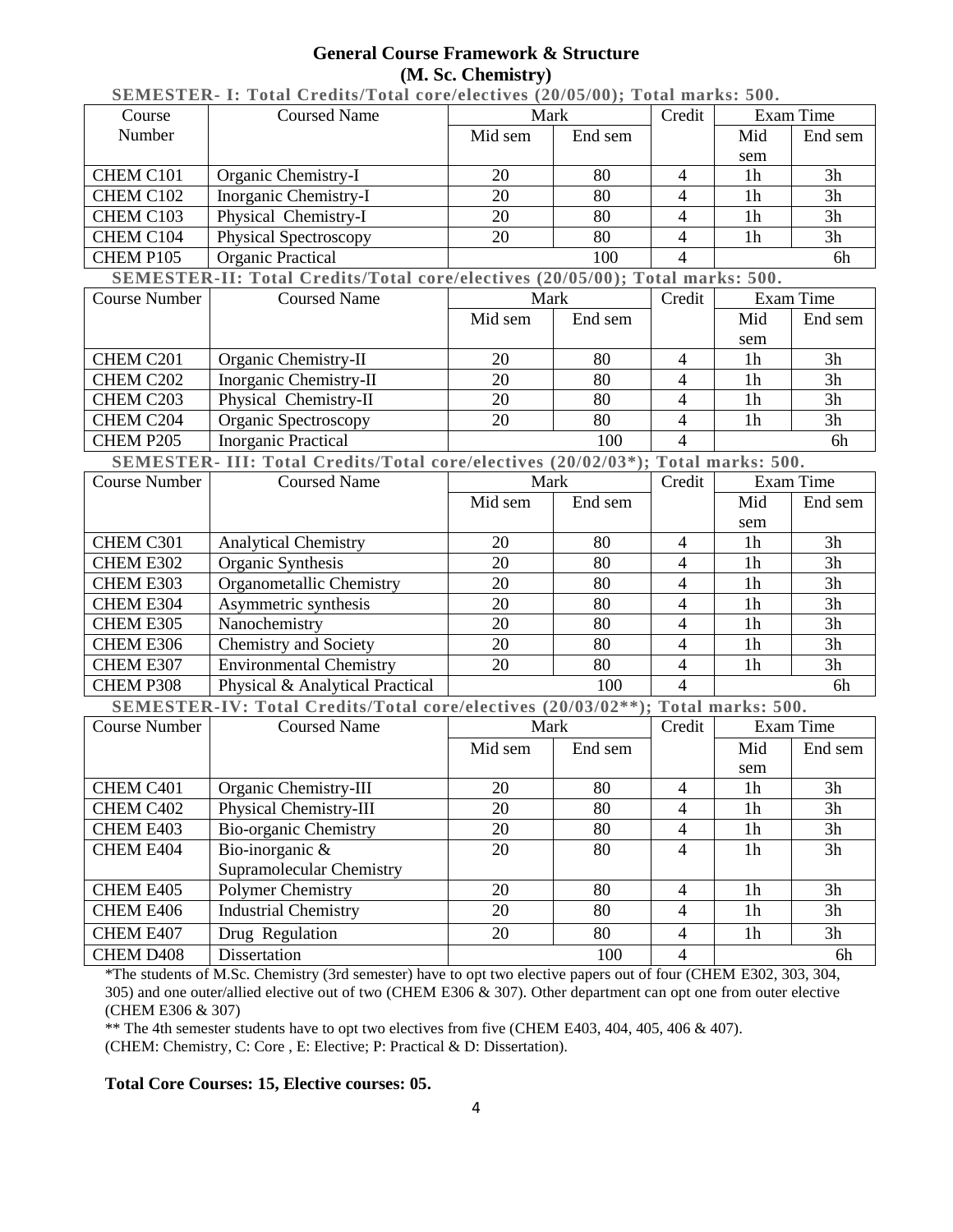### **SEMESTER-I**

**Course No. CHEM C101** Course Name: **Organic Chemistry-I** 

Semester: I Credits: 4 (core)

Pre-requisites: B.Sc. (Hons.) Organic Chemistry

 Course Coordinator: Dr. L. D. Rout, Phone: 8658959639, Email: ldr.chem@buodisha.edu.in Dr. B. B. Parida, Phone: 7752057108, Email: bbp.chem@buodisha.edu.in Dr. B. K. Garnaik, Phone: 9777107130, Email: [bama\\_61@rediffmail.com](mailto:garnaikbamakanta@gmail.com)

**Objective and brief description on course and expectations**: This course gives the basics of organic chemistry with an in-depth understanding of a broad range of basic organic reactions such as substitution, additionelimination reactions, fundamental prospective such as idea of reaction intermediates, drawing reaction mechanism, name reactions-rearrangement, organic photochemistry, understanding stereochemistry with conformations.

| Chapter/       | <b>Contents</b>                                                                                                                                                                                                                                                                                                                                                                                                                                                                                                                                                                                                                                                                                                                                                                       | Hours/   |
|----------------|---------------------------------------------------------------------------------------------------------------------------------------------------------------------------------------------------------------------------------------------------------------------------------------------------------------------------------------------------------------------------------------------------------------------------------------------------------------------------------------------------------------------------------------------------------------------------------------------------------------------------------------------------------------------------------------------------------------------------------------------------------------------------------------|----------|
| Unit           |                                                                                                                                                                                                                                                                                                                                                                                                                                                                                                                                                                                                                                                                                                                                                                                       | Semester |
| $\mathbf 1$    | Basics concept of Organic chemistry: Aromaticity: aromatic, non-aromatic and anti-<br>aromatic nature of compounds. pKa of organic molecules, Regioselective, Stereospecific,<br>Stereoselective and Chemoselective reactions. Reactive intermediates formation and<br>mechanism (carbocation, carbanion, carbene, nitrene, free-radical, Benzyne). HSAB<br>principle, NGP, Classical and non-classical carbocations, Bredt's rule.<br>Substitution, Elimination & free radical reactions: SN1, SN2, SNi, SN2', SArN1, SArN2,<br>SE1, SE2, SEi. E2, E1, E1CB, Pyrolytic elimination, Von Richter, Sommelet-hauser, and<br>Smiles rearrangements. Allylic halogenation (NBS), coupling of alkynes, aromatic<br>compounds by diazonium salts, Sandmayer reaction.                       | 14       |
| $\overline{2}$ | Addition to C-C & C-X (heteroatom) multiple bonds:<br>Mechanistic and stereochemical aspects of addition reactions involving electrophiles,<br>nucleophiles and free radicals, regio- and chemoselecticvity, orientation and reactivity.<br>Hydroboration, Oxymercuration, Epoxidation, Sulfonium Ylides, Halohydrin addition.<br>Michael reaction.<br>Organic Photochemistry: Electronic excitation, Jablonski diagram & Fluorescence-<br>Phosphorescence. Photo isomerization, Photo-dissociation reactions: Norrish Type-I & II<br>cleavage, Photo-Fries rearrangement, Paterno-Buchi reaction, Barton reaction, Hofmann-<br>Loffler-Freytag reaction, Di-Pi methane rearrangement. Photo-Oxidation of alkenes,<br>Photochemistry of vision, Photochemistry of aromatic compounds. | 16       |
| 3              | Name Reactions & rearrangement: Bayer-Villiger, Baylis-Hillman, Knoevenagel, Claisen<br>condensation, Stobbe condensation, Clasien-Schmidt, Shapiro reaction, Mannich, Benzoin,<br>Perkin and Stobbe, Wittig, Vilsmeier-Haack, Hunsdiecker, Robinson annulations, Stork-<br>enamine, Michael addition, Fisher-Indole Synthesis, Hantzsch Pyridine Synthesis,<br>Chichibabin reaction.<br>Nature of migration, migratory aptitude. Pinacol-Pinacolone, Wagner-Meerwein, Demjanov,<br>Benzil-Benzilic acid, Favorskii, Arndt-Eistert synthesis, Neber, Beckmann, Hofmann,<br>Curtius, Schmidt, Lossen rearrangement and Steven rearrangement, Fries, Claisen and cope<br>rearrangement.                                                                                                 | 14       |
| 4              | Stereochemistry: Configurational and conformational isomerism in acyclic and cyclic<br>compounds, Conformational analysis of cycloalkanes, decalins, Syn pentane interaction,<br>Allylic strain $(A^{1,2}$ and $A^{1,3}$ ), anti-periplanar, syn-periplanar orientation, Chirality (centre,<br>axial, planar & helical), Optical activity in the absence of chiral carbon (biphenyls, allenes<br>and spiranes), Optical purity, specific rotation, enantiomeric excess (ee), diastereomeric ratio.<br>Zimmerman-Traxler model in Aldol reaction.                                                                                                                                                                                                                                      | 12       |
| Total          |                                                                                                                                                                                                                                                                                                                                                                                                                                                                                                                                                                                                                                                                                                                                                                                       | 56       |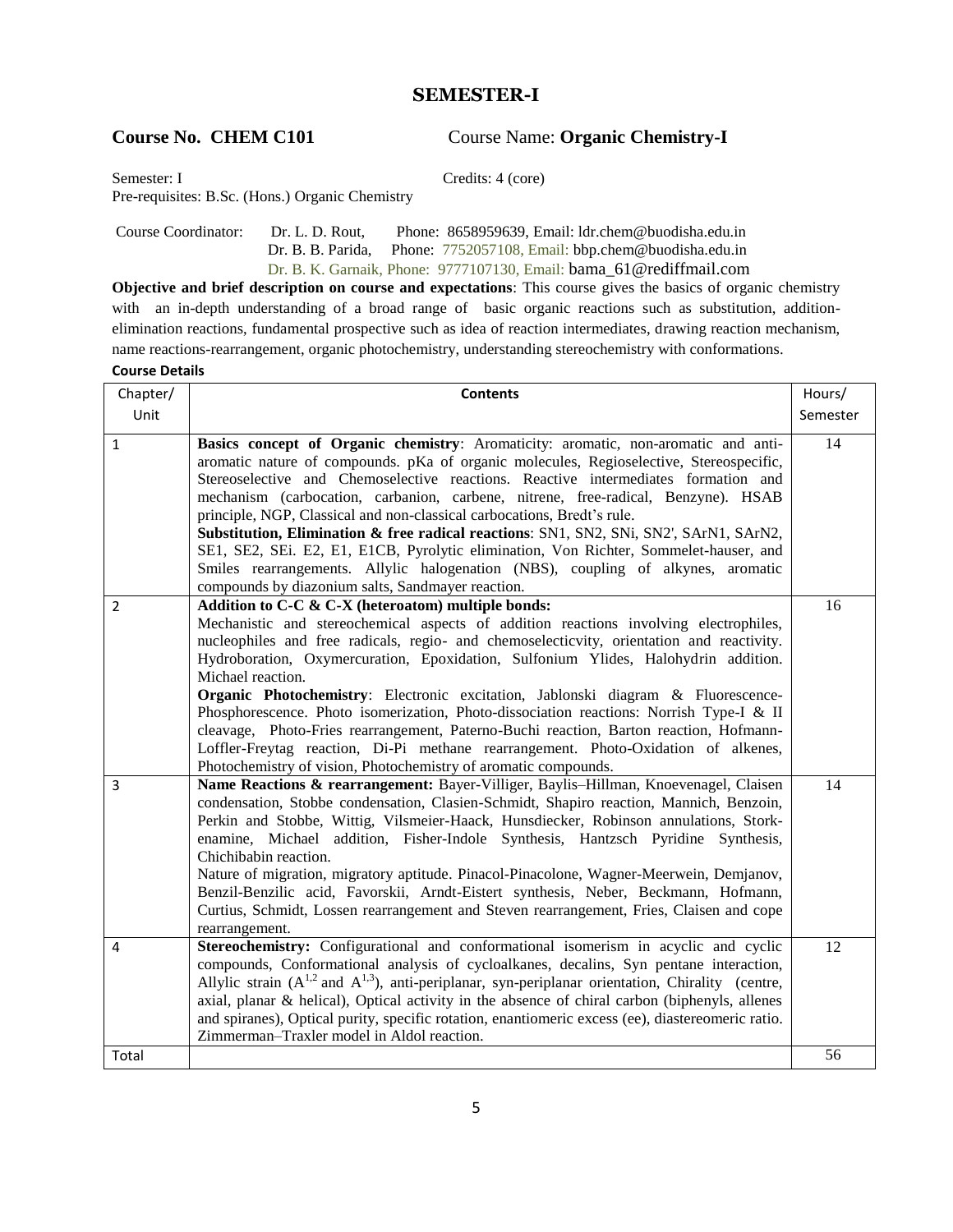- 1. Organic Chemistry by Clayden, Greeves and Warren, Oxford Univ. Press, 2nd Ed (2012).
- 2. Modern Organic Reactions, H. O. House, W.A. Benjamin. 2nd Ed.(1972)
- 3. Principles of Organic Synthesis, R.O.C. Norman and J. M. Cox, CRC Press 3rd (2014).
- 4. Stereochemistry of Organic Compounds, E. L. Eliel, S. H. Wilen, L.N. Mander, John Wiley & Sons, Inc., New York, NY. (1994).
- 5. A Guide Book of Mechanism in Organic Chemistry, Peter Sykes, Longman.6th Ed.(1999)
- 6. Advanced Organic Chemistry, F. A. Carey and R. J. Sundberg, Part-A and B Springer, 5th Ed (2005)
- 7. Walsh, P. J., Kozlowski, M. C. *Fundamentals of Asymmetric Catalysis*, University Science Book, **2009**.
- 8. Ojima, I. *Catalysis in Asymmetric Synthesis*, Wiley-VCH, **2004**.
- 9. Carreira, E., Kvaermo, L. *Classics in Stereoselective Synthesis*, Wiley-VCH, **2009**.
- 10. Reaction Mechanism in Organic Chemistry, S. M. Mukherjee and S. P. Singh, McMillan,3rd Ed (2009)
- 11.Structure and Mechanism in Organic Chemistry, C. K. Ingold, Cornell University Press,3rd (1957).
- 12. Introductory Photochemistry, A. Cox and T. Camp. McGraw-Hill.
- 13.Fundamentals of Photochemistry, K. K. Rohtagi-Mukherji, Wilcy-Eastern
- 14. Organic Photochemistry, J. Coxon and B. Halton, Cambridge University Press

 **Assessment and Expectations from Class:** Tutorial, Quiz, Midsem-20, Endsem-80, attendance, Punctuality, doubt clearing class, Assignments.

### **Course No. CHEM C102** Course Name: **Inorganic Chemistry-I**

Semester: I Credits: 4 (core)

Pre-requisites: B.Sc. (Hons.) Inorganic Chemistry

Course Coordinator: Dr. S. N. Sahoo, Phone: 9437480321, Email: sns.chem@buodisha.edu.in Dr. B. K. Garnaik, Phone: 9777107130, Email[: bama\\_61@rediffmail.com](mailto:garnaikbamakanta@gmail.com) 

**Objective and brief description on course and expectations** : This course gives an in-depth understanding of a broad range of basics of inorganic chemistry. The student will learn regarding type of bonding nature in the molecule and metal complex. The course will give an overall understanding of bonding theory such as VBT, MOT; Π*-*acceptor ligands; Rings, Cages and Metal Clusters; Nuclear Chemistry.

| Chapter/ | <b>Contents</b>                                                                                                                                                                                                                                                                                                                                                                                                                                                                                                                                                                                                                                        | Hours/   |
|----------|--------------------------------------------------------------------------------------------------------------------------------------------------------------------------------------------------------------------------------------------------------------------------------------------------------------------------------------------------------------------------------------------------------------------------------------------------------------------------------------------------------------------------------------------------------------------------------------------------------------------------------------------------------|----------|
| Unit     |                                                                                                                                                                                                                                                                                                                                                                                                                                                                                                                                                                                                                                                        | Semester |
|          | <b>Valence bond Theory</b> :Qualitative discussion on valence bond theory-formation of<br>hydrogen molecule, Qualitative discussion on molecular orbital theory, bonding and<br>antibonding orbitals, energy distribution and stability, VSEPR theory, shapes of simple<br>molecules and ions, Linnet's double quartet theory and spectra of simple molecules.<br>Hybridization and wave mechanical description for sp, $sp^2$ and $sp^3$ hybrid orbitals,<br>qualitative idea about $dsp^2, dsp^3$ and $d^2sp^3$ hybrid orbitals,<br>Molecular Orbital Theory: MO energy level diagrams of simple diatomic and polyatomic<br>molecules, Walsh diagram | 12       |
|          |                                                                                                                                                                                                                                                                                                                                                                                                                                                                                                                                                                                                                                                        |          |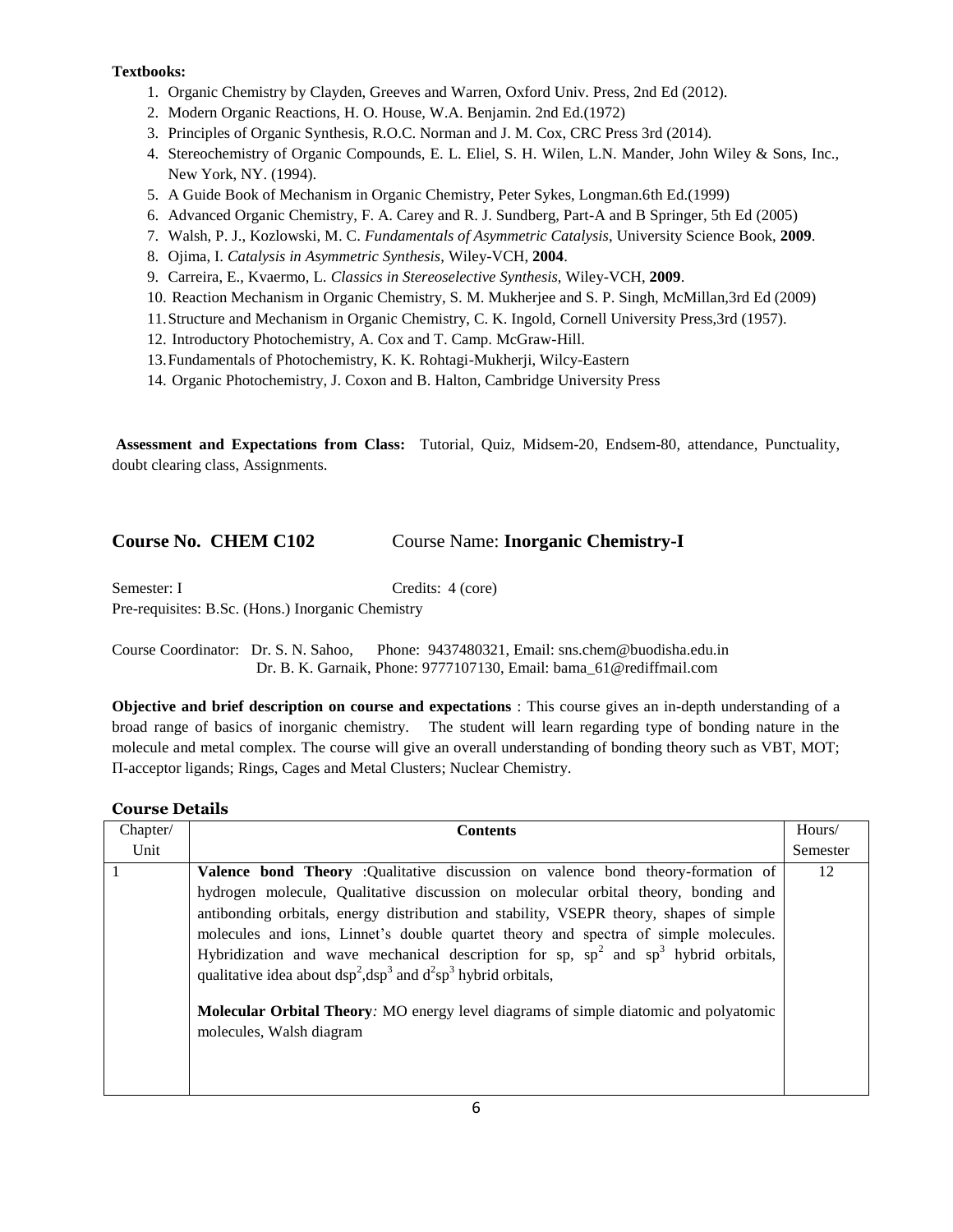| $\overline{2}$ | <b>Metal II-Complexes:</b> Chemistry of metal carbonyls, Constitution of metal carbonyls:<br>mononuclear, poly nuclear clusters with terminal and bridge carbon monoxide ligand units,<br>Carbonylate anions, Carbonyl hydrides and Carbonyl halides. Metal nitrosyl and other types<br>of metal nitric oxide complexes, Cyanonitrosyl complexes of metals, Brown ring<br>compounds, dinitrogen complexes.                                                                                                                                         | 12 |
|----------------|----------------------------------------------------------------------------------------------------------------------------------------------------------------------------------------------------------------------------------------------------------------------------------------------------------------------------------------------------------------------------------------------------------------------------------------------------------------------------------------------------------------------------------------------------|----|
| 3              | Rings, Cages and Metal Clusters: Inorganic catenation and hetero catenation; Synthesis,<br>structure and reactivity of borazines, phosphazenes, borides, carbides, silicones, silicates,<br>boron nitride; boranes, carboranes, metallaboranes and metallacarboranes, Isolobal analogs<br>of p-block and d-block clusters; low and high nuclearity carbonyl clusters; compounds with<br>metal-metal multiple bonds.                                                                                                                                | 12 |
| $\overline{4}$ | Nuclear Chemistry: Mass and charge, nuclear moments, binding energy, mass defect,<br>packing fraction, stability, magic numbers. Modes of radioactive decay and rate of<br>radioactive decay - half-life, average life, radioactive equilibrium, Energetics and types -<br>nuclear fission- liquid drop model - nuclear fusion - essential features of nuclear reactors -<br>tracer techniques, neutron activation analysis - carbon and rock dating - application of<br>tracers in chemical analysis, reaction mechanisms, medicine and industry. | 12 |
| Total          |                                                                                                                                                                                                                                                                                                                                                                                                                                                                                                                                                    | 48 |

- 1. Advanced Inorganic Chemistry: F. A. Cotton, G. Wilkinson, C. A. Murillo, M. Bochmann, John Wiley and Sons Press, 3<sup>rd</sup> Ed. (1995).
- 2. Inorganic Chemistry-Principles of Structure and Reactivity: J. E. Huheey, E. A. Keiter, R. L. Keiter, Harper-Collins, NY,  $4^{\text{th}}$  Ed. (1993).
- 3. Inorganic Chemistry: G. L. Missler and D. A. Tarr, Prentice Hall,  $3<sup>rd</sup>$  Ed. (2003).
- 4. *Inorganic Chemistry: D. F. Shriver, and P. W. Atkins, Oxford University, Oxford, 3<sup>rd</sup> Ed. (1999).*
- 5. *Chemistry of the Elements.* N. N. Greenwood, and A. Earnshaw, Elsevier, 2nd Ed. *(*1997).
- 6. Essential of Nuclear Chemistry: H. J. Arnikar, Wiley, NY, 2<sup>nd</sup> Ed.(1987).

**Assessment and Expectations from Class:** Tutorial, Quiz, Midsem-20, Endsem-80, attendance, Punctuality, doubt clearing class, Assignments.

**Course No. CHEM C103** Course Name: **Physical Chemistry-I**

Semester: I Credits: 4 (core) Pre-requisites: B. Sc. (Hons.) Physical Chemistry

Course Coordinator: Dr. G. Phaomei, Phone : 9861235845, Email: gp.chem@buodisha.edu.in

**Objective and brief description on course and expectations** : This course will provide the basic concept of the structure, behaviour of molecule and chemical phenomena at the microscopic level.

| Chapter/ | <b>Contents</b>                                                                                          | Hours/   |
|----------|----------------------------------------------------------------------------------------------------------|----------|
| Unit     |                                                                                                          | Semester |
|          | Symmetry and group theory:                                                                               | 12       |
|          | Symmetry elements and Symmetry operations, Mathematical requirements for a point                         |          |
|          | group, Group, Subgroup and classes, matrix representation for the E, $C_n$ , $\sigma_v$ , $S_n$ , Matrix |          |
|          | representation of point groups $(C_2, C_3, C_4)$ , Transformation matrices, Irreducible                  |          |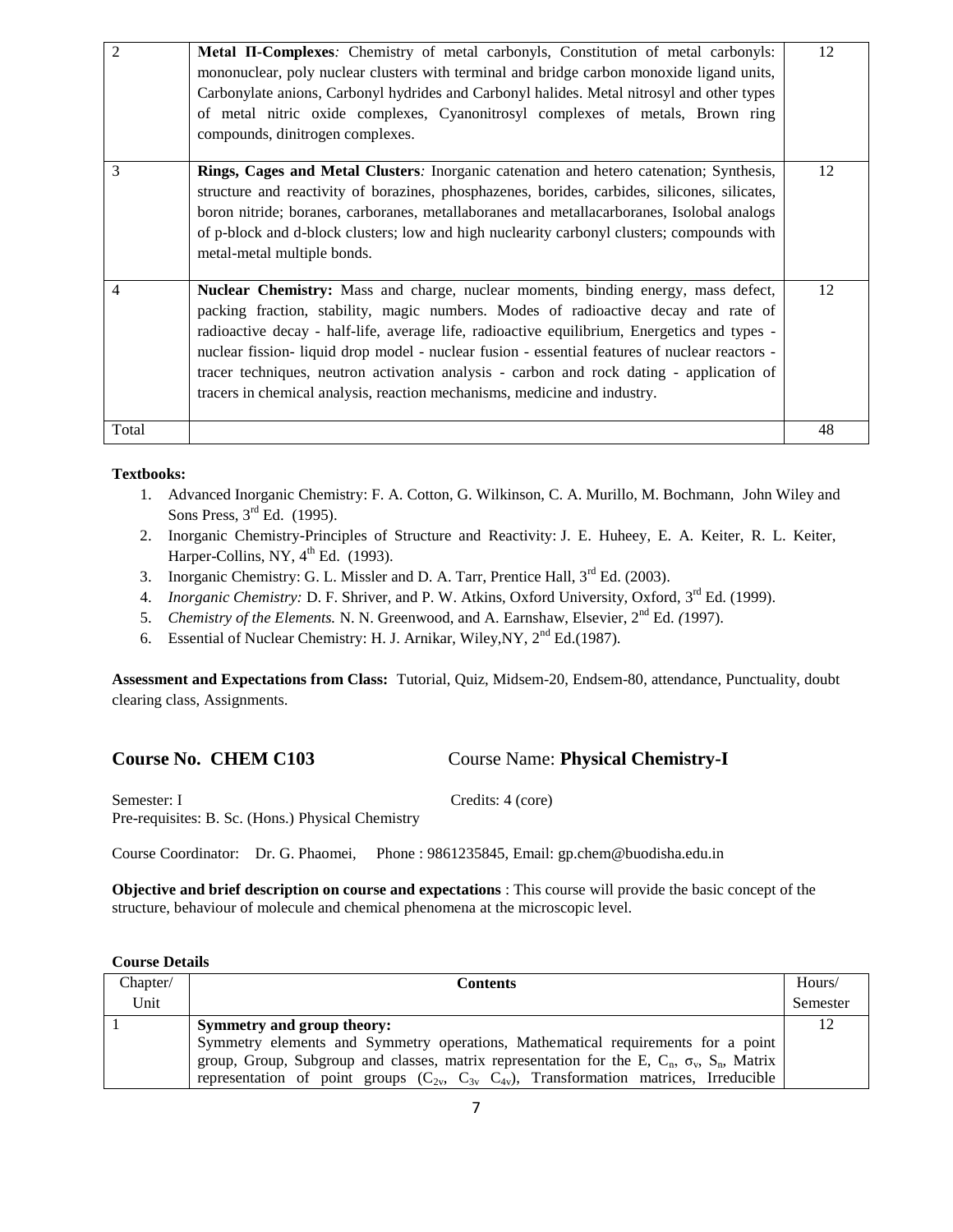|                | representation, Construction of character table ( $C_2$ , $C_3$ , $C_4$ , $C_{2h}$ , $D_2$ , $D_{2d}$ ), Mulliken<br>symbolism rules for IR <sub>S</sub> , Standard reduction, Direct product.                                                                                                                                                                                                                                                                                                                                                                                                                                                                                                |    |
|----------------|-----------------------------------------------------------------------------------------------------------------------------------------------------------------------------------------------------------------------------------------------------------------------------------------------------------------------------------------------------------------------------------------------------------------------------------------------------------------------------------------------------------------------------------------------------------------------------------------------------------------------------------------------------------------------------------------------|----|
| $\overline{c}$ | <b>Application of group Theory:</b><br>Symmetry of Normal modes of Molecules: Infrared and Raman activity for $C_{2v}$ and $C_{3v}$ ,<br>Linear combination of atomic orbitals (LCAO) theory: In-phase and out phase interaction of<br>atomic orbital wave function; Hybridization scheme for $\sigma$ and $\pi$ bonding: D <sub>4h</sub> , T <sub>d</sub> , O <sub>h</sub> ;<br>projection operator and the ligand group orbitals, Hybrid orbital as linear combination of<br>atomic orbitals, Molecular orbitals theory of coordination compounds: $\sigma$ and $\pi$ -bonding in<br>octahedral complexes, Formation of LGOs, Formation of MOs, Construction of MO energy<br>level diagram. | 12 |
| 3              | <b>Quantum chemistry:</b><br>Black Body radiation, photoelectric and Compton effects, atomic and molecular spectra,<br>particle diffraction, wave-matter duality, Postulates of quantum mechanics, Operator: Linear<br>operator and Hermitian operator, set up quantum mechanics operators (Momentum,<br>Hamiltian and Angular momentum operator); Translational motion: Particle in one and three<br>dimensional boxes, Tunnelling; Vibrational motion of a particle; Rotational motion: particle<br>in a ring, sphere, Rigid rotator; Hydrogen atom and hydrogen like atoms, Shapes of $s$ , $p$ and<br>$d$ -orbitals.                                                                      | 12 |
| 4              | <b>Atomic and Molecular structure:</b><br>Approximation methods: The variation method, Perturbation method (first order, second<br>order), Application of variation methods and perturbation method to Helium atom, The<br>ground and excited states of Helium, Born Oppenheimer approximation, Molecular Orbital<br>theory: $H_2^+$ , $H_2$ , Valence Bond theory: $H_2^+$ , $H_2$ , Huckel theory of conjugated systems, Bond<br>order and charge density calculation, Application to ethylene, butadiene, cyclopropenyl<br>radical.                                                                                                                                                        | 12 |
| Total          |                                                                                                                                                                                                                                                                                                                                                                                                                                                                                                                                                                                                                                                                                               | 48 |

- 1. K. Veera Reddy, *Symmetry and Spectroscopy of Molecules*, New Age International, Delhi
- 2. Mark Ladd, Symmetry and group theory in chemistry, Horwood Publishing Chichester, England.
- 3. Arthur M. Lesk, Introduction to Symmetry and Group Theory for Chemists, Kluwer Academic Publishers, London.
- 4. Kieran C Molloy, Group Theory for Chemists: Fundamental Theory and Applications**,** Woodhead Publishing, Oxford.
- 5. F.A. Cotton, *Chemical Applications of Group Theory*, Wiley, India.
- 6. I.N. Levine, *Quantum Chemistry*, 5th edition (2000), Pearson Educ. Inc., New Delhi.
- 7. R.K. Prasad," *Quantum Chemistry*", New Age International, New Delhi
- 8. John P. Lowe & Kirk A. Peterson, Quantum Chemistry, Elsevier/Academic Press
- 9. Peter Atkins & Ronald Friedman, Molecular Quantum Mechanics, , Oxford Press.
- 10. Michael Mueller, Fundamentals of Quantum Chemistry, Kluwer Academic Publishers New York.

**Assessment and Expectations from Class:** Tutorial, Quiz, Midsem-20, Endsem-80, attendance, Punctuality, mock test, assignment, doubt clearing class, Assignments.

| <b>Course No. CHEM C104</b> | <b>Course Name: Physical Spectroscopy</b> |
|-----------------------------|-------------------------------------------|
| Semester: I                 | Credits: 4 (core)                         |

Pre-requisites: B. Sc. (Hons.) Chemistry

Course Coordinator: Dr. G. Phaomei, Phone : 9861235845, Email: gp.chem@buodisha.edu.in Dr. R. N. Sahu, Phone : 9861376092, Email: rabinarayana.bu@gmail.com

Dr. B. K. Garnaik, Phone : 9777107130, Email: [bama\\_61@rediffmail.com](mailto:garnaikbamakanta@gmail.com) 

**Objective and brief description on course and expectations** : This course gives an in-depth understanding of a broad range of basics of molecular spectroscopy. The student will learn about microwave, vibrational, Raman, and photoelectron spectroscopy. In addition student will learn the application of EPR and Mossbauer spectroscopy.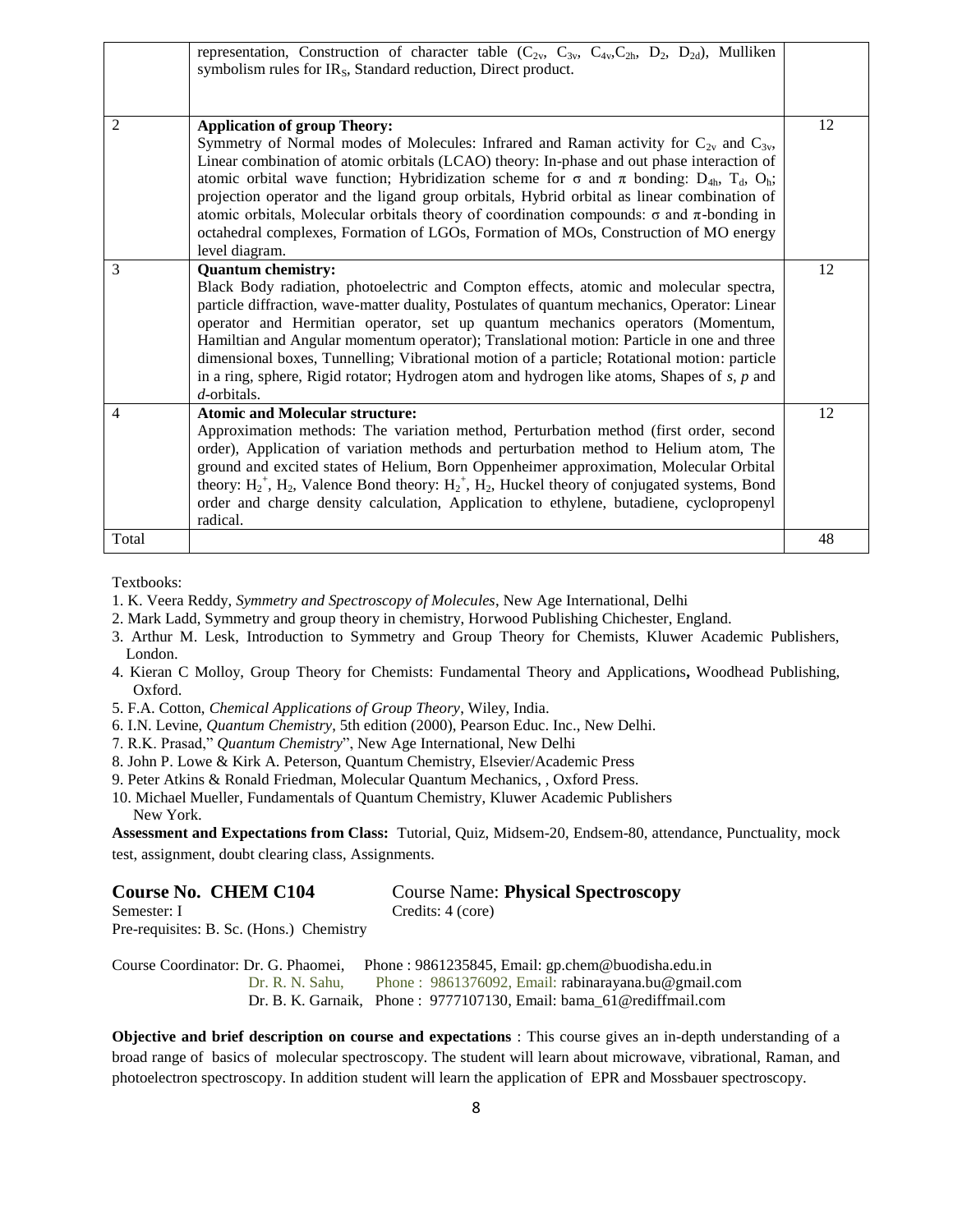| <b>Course Details</b> |                                                                                                                                                                             |          |
|-----------------------|-----------------------------------------------------------------------------------------------------------------------------------------------------------------------------|----------|
| Chapter/U             | <b>Contents</b>                                                                                                                                                             | Hours/   |
| nit                   |                                                                                                                                                                             | Semester |
| 1                     | Microwave spectroscopy: Classification of molecules, Rigid rotator model, Effect of                                                                                         | 12       |
|                       | isotopic substitution on transition frequencies, Non-rigid rotator., Stark effect, Applications.                                                                            |          |
|                       | Atomic spectroscopy: Electronic configuration, Russell-Saunders terms and coupling                                                                                          |          |
|                       | schemes, Franck-Condon principle, magnetic effects: spin-orbit coupling and Zeeman                                                                                          |          |
|                       | splitting,                                                                                                                                                                  |          |
| $\overline{2}$        | Vibrational Spectroscopy: Vibrational energy of diatomic molecules, zero point energy,                                                                                      | 12       |
|                       | force constant and bond strength, Morse potential energy diagram, vibrational-rotational                                                                                    |          |
|                       | spectroscopy, P,Q,R branches, break $-$ down of Oppenheimer approximation, vibration of                                                                                     |          |
|                       | polyatomic molecules, Selection rules, Normal mode of vibration, Group frequencies,                                                                                         |          |
|                       | Overtones, Hot bands, Factors affecting the band positions and intensities for IR-region.                                                                                   |          |
| 3                     | Raman Spectroscopy: Classical and quantum theories of Raman effect. Pure rotational,                                                                                        | 12       |
|                       | vibrational and vibrational-rotational Raman spectra, selection rules, Mutual exclusion                                                                                     |          |
|                       | principle. Resonance Raman spectroscopy, coherent anti Stokes Raman spectroscopy                                                                                            |          |
|                       | $(CARS)$ .                                                                                                                                                                  |          |
|                       |                                                                                                                                                                             |          |
|                       | Photo electron spectroscopy: Basic principles, Photoelectric effect, Ionisation process,                                                                                    |          |
|                       | Koopmans's thermo photoelectron spectra of simple molecules, ESCA, Chemical                                                                                                 |          |
|                       | information from ESCA, Auger electron spectroscopy.                                                                                                                         |          |
|                       |                                                                                                                                                                             |          |
| 4                     | <b>EPR Spectroscopy</b> : Electron spin resonance spectroscopy : Basic principles, Zero- field                                                                              | 12       |
|                       | splitting and Kramer's degeneracy, lande splitting factor g-value, Measurement techniques,                                                                                  |          |
|                       | Application (H, CH3, AlH3, Pirazine, benzyl, (OMe)CH2, TEMPO, Cu(II), V(III), Ti (II),                                                                                      |          |
|                       | $Mn(V)$ radicals).                                                                                                                                                          |          |
|                       |                                                                                                                                                                             |          |
|                       | Mossbauer spectroscopy: Basic principles, Spectral parameters and spectral display,<br>Application of the techniques to study the bonding and structure of $Fe^{2+}$ and Fe |          |
|                       | compounds including those of intermediate spins.                                                                                                                            |          |
|                       |                                                                                                                                                                             |          |
| Total                 |                                                                                                                                                                             | 48       |
|                       |                                                                                                                                                                             |          |

- 1. Fundamental of Molecular Spectroscopy, C. N. Banwell and E. McCash, Tata McGraw Hill, 4th edition, 1994, New Delhi.
- 2. Spectroscopic identification of organic compounds- R.M. Silverstein and G.C. Bassler
- 3. Spectroscopic methods in organic chemistry- D.H. Williams and I. Fleming
- 4. Absorption spectroscopy of organic molecules- V.M. Parikh
- 5. Modern Spectroscopy, J.M.Hollas, John Wiley, 4th edition, 2004, Sussex.
- 6. Applied Electron Spectroscopy for Chemical Analysis Ed. H. Windawi and F. L. Ho, Wiley Inter science.
- 7. Physical Methods in Chemistry, R.S.Drago, Sauders College.
- 8. Introduction to Molecular Spectroscopy, G.M.Barrow, McGraw Hill
- 9. Electron Paramagnetic resonance of transition ions, A. Abraham and B. Bleaney, Clarendon Press, 1970, Oxford.
- 10. Introduction to magnetic resonance , A Carringtone and A D McLachalan, Harper & Row
- 11. Introduction to Photoelectron Spectroscopy, P.K.Ghosh, John Wiley
- 12. Molecular Spectrocopy, P.S. Sindhu, Tata McGraw Hill , 1985, New Delhi.
- 13. Symmetry ans Spectroscopy of Molecules, , K.V. Reddy, New Age International (P) Ltd., Ist edition, 1998, New Delhi

**Assessment and Expectations from Class:** Tutorial, Quiz, Midsem-20, Endsem-80, attendance, Punctuality, doubt clearing class, Assignments.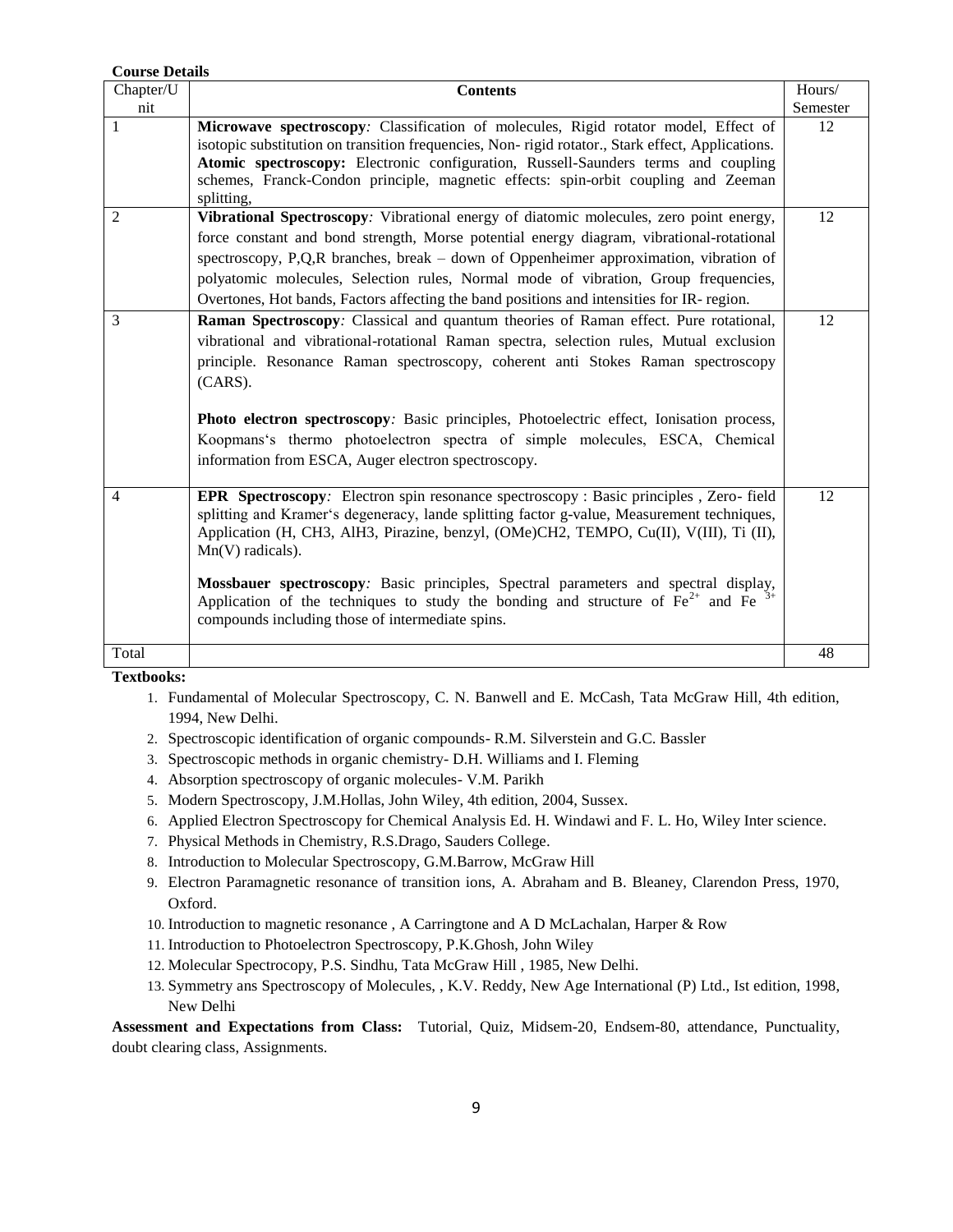### **Course No. CHEM P105** Course Name: **Organic Practical**

| Semester: I                              | Credits: 4 (core) |  |
|------------------------------------------|-------------------|--|
| Pre-requisites: B. Sc. (Hons.) Chemistry |                   |  |

Course Coordinator: Dr. B. B. Parida, Phone : 7752057108, Email: bbp.chem@buodisha.edu.in Dr. L. D. Rout, Phone : 8658959639, Email: ldr.chem@buodisha.edu.in

Dr. B. K. Garnaik, Phone : 9777107130, Email: [bama\\_61@rediffmail.com](mailto:garnaikbamakanta@gmail.com) 

Dr. R. N. Sahu, Phone : 9861376092, Email: rabinarayana.bu@gmail.com

**Objective and brief description on course and expectations :** This is a basic organic chemistry practical course. In this laboratory course, students would be able to use their knowledge of chemical reactivity to plan and execute the preparation of compounds using various C-C and C-hetero bond-forming reactions and various organic transformations from commercially available starting materials. Upon completion of this laboratory course, the students would also get confidence on working independently and characterize the synthesized compounds using various modern techniques.

### **Course Details:**

| Chapter/       | <b>Contents</b>                                                                                     | Hours/   |
|----------------|-----------------------------------------------------------------------------------------------------|----------|
| Unit           |                                                                                                     | Semester |
|                | $R_f$ determination & Mixture separation by TLC:                                                    | 24       |
|                |                                                                                                     |          |
|                | Preparation of TLC stains and their application in chromatographic technique.<br>1.                 |          |
|                | Determination of $R_f$ Value of binary and ternary mixtures and number of<br>2.<br>component by TLC |          |
|                | Separation of organic mixtures (binary/ternary) by column chromatography<br>3.                      |          |
| $\overline{2}$ | Oxidation-reduction & nitration method:                                                             | 24       |
|                |                                                                                                     |          |
|                | Preparation of amide: Synthesis of p-nitroacetanilide from acetanilide.<br>4.                       |          |
|                | Reduction of ketone: Preparation of benzhydrol from benzophenone using<br>5.                        |          |
|                | NaBH <sub>4</sub>                                                                                   |          |
|                | Oxidation of olefin with KMnO <sub>4</sub> : Preparation of adipic acid from cyclohexene<br>6.      |          |
|                | Preparation of pyridinium chlorochromate (PCC) and its use for the oxidation of<br>7.               |          |
|                | an suitable alcohol                                                                                 |          |
| 3              | Aldol reaction: Preparation of dibenzylideneacetone<br>8.                                           | 24       |
|                | <b>Etherification</b> of alcohol: Preparation of 2-ethoxynaphthalene<br>9.                          |          |
|                | 10. Hydrolysis of ester: Preparation of salicylic acid from methyl salicylate                       |          |
|                | 11. Preparation of: ethylbenzoate/ Anthranilic acid/Methyl Orange/azo-dye.                          |          |
|                | 12. Beckmann rearrangement: Preparation of benzanilide<br>from                                      |          |
|                | benzophenone oxime.                                                                                 |          |
| $\overline{4}$ | <b>Isolation/separation:</b>                                                                        | 24       |
|                |                                                                                                     |          |
|                | 13. Isolation of lycopene from tomatoes                                                             |          |
|                | 14. Isolation of carotene from carrots                                                              |          |
|                | 15. Isolation of piperine from black pepper                                                         |          |
|                | 16. Isolation of case in from milk                                                                  |          |
|                | 17. Separation: mixture of toluene and o-toluidine/ benzene and o-toluidine/ether                   |          |
|                | and hydrocarbon/o-cresol and benzoic acid.                                                          |          |
| Total          |                                                                                                     | 96       |

### **Textbooks :**

- 1) Quantitative and Qualitative analysis By A.I. Vogel
- 2) Experiments and Techniques in Organic Chemistry, D.Pasto, C. Johnson, & M.Miller, Prantice Hall.
- 3) Systematic Qualitative Organic Analysis, H. Middleton, Edward Arnold (Publisher).
- 4) Hand Book of Organic Analysis, Qualitative & Quantitative, M.T. Clarke, Edward Arnold (Publisher).
- 5) Vogel's Text Book of Practical Organic Chemistry, A.R. Tatchell, John Wiley.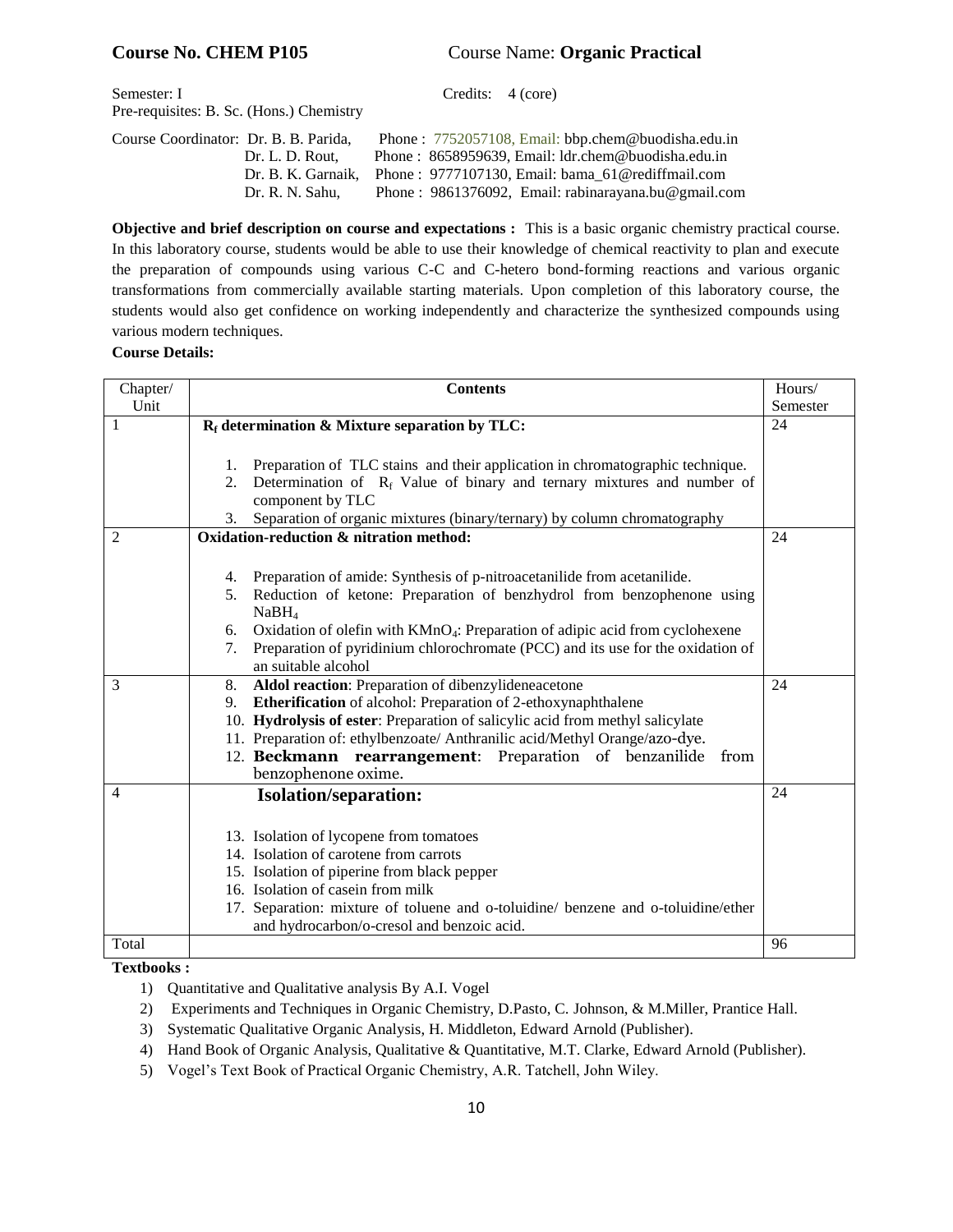6) Macroscale and Microscale Organic Experiments, K. L. Williamson, D. C. Heath.

7) A Text Book of Practical Organic Chemistry (Qualitative). Arthur I. Vogel.

**Assessment and Expectations from Class:** Tutorial, Quiz, Endsem-100, attendance, Punctuality, doubt clearing class.

### **SEMESTER-II**

### **Course No. CHEM C201** Course Name: **Organic Chemistry-II**

Semester: II Credit: 4 (core)

Pre-requisites: (101)

Course Coordinator: Dr. B. B. Parida, Phone: 7752057108, Email: bbp.chem@buodisha.edu.in Dr. L. D. Rout, Phone: 8658959639, Email: ldr.chem@buodisha.edu.in Dr. B. K. Garnaik, Phone: 9777107130, Email: bama\_61@rediffmail.com

**Objective and brief description on course and expectations** : This course gives an in-depth understanding of a broad range of organic reactions from oxidation-reduction mechanism perspectives to use of organomettallics, pericyclic. It gives an understanding how the chemical transformations achievable through interaction between light/heat and organic compounds.

| Chapter/       | <b>Contents</b>                                                                                                                                                                                                                                                                                                                                                                                                                                                                                                                                                                                                                                                                                                                                       | Hours/   |
|----------------|-------------------------------------------------------------------------------------------------------------------------------------------------------------------------------------------------------------------------------------------------------------------------------------------------------------------------------------------------------------------------------------------------------------------------------------------------------------------------------------------------------------------------------------------------------------------------------------------------------------------------------------------------------------------------------------------------------------------------------------------------------|----------|
| Unit           |                                                                                                                                                                                                                                                                                                                                                                                                                                                                                                                                                                                                                                                                                                                                                       | Semester |
| 1              | <b>Oxidation:</b> Different oxidative processes, oxidation of alkene, aromatic ring, alcohol,<br>$\alpha$ , $\beta$ -diol, allylic and benzylic alcohols, aldehydes, amines ( <i>N</i> -Oxidation). epoxidation (m-<br>CPBA, Sharpless, Jacobsen), Swern Oxidation, Alkene oxidation by Ozonolysis,<br>Hydroboration-Oxidation, Oxymercuration-demecruration and Sharpless Dihydroxylation,<br>Wacker Oxidation. Oxidation with RuO <sub>4</sub> , Idobenzene diacetate (BAIB)-TEMPO, PCC,<br>PDC, Jones oxidation, IBX, Dess-Martin-Periodinane (DMP), SeO <sub>2</sub> , CrO <sub>3</sub> , TPAP, MnO <sub>2</sub> .<br>Sulfonium ylide oxidation.                                                                                                  | 14       |
| 2              | <b>Reduction</b> : Different reductive processes, Reduction of alkenes, alkynes, aromatic rings,<br>cycloalkenes, carbonyl compounds, aldehydes, ketones, acids and their derivatives.<br>Catalytic reductions: hydrogenation, hydrogenolysis, Rosenmund reduction, Lindlar<br>reduction, Adam's reduction, Wilkinson reduction, Raney Nickel. Hydride reduction:<br>NaBH <sub>4</sub> , Luche reduction, NaCNBH <sub>3</sub> , B <sub>2</sub> H <sub>6</sub> , LiAlH <sub>4</sub> , LiEt <sub>3</sub> BH, DIBAL, L-selectride, K-<br>selectride. Birch Reduction and dissolved metal reduction, Wolf-Kishner Reduction,<br>Clemmensen reduction, diimide reduction. Asymmetric reduction: CBS reduction, Noyori<br>Reduction, Baker-Yeast Reduction. | 14       |
| 3              | Applications of Organometallics. Synthetic applications of organozinc, organocadmium,<br>organolithium, organomercury and organocopper compounds. Gilman-Corey reagent.<br>Oxidative addition and reductive elimination, Coupling reactions (Heck, Stille, Negishi,<br>Kumada, Suzuki, Sonogashira, Hartigw-Buchwald, Miyaura and Pauson-khand).                                                                                                                                                                                                                                                                                                                                                                                                      | 10       |
| $\overline{4}$ | Pericyclic Reactions: Conservation of orbital symmetry, Woodward-Hoffmann rules,<br>frontier molecular orbital (FMO) theory, Correlation approach for Orbital overlap effects<br>in cycloadditions, electrocyclizations, sigmatropic rearrangements and Chelotropic<br>reactions, Claisen Rearrangement, Cope rearrangement, Ene reaction.                                                                                                                                                                                                                                                                                                                                                                                                            | 12       |
| Total          |                                                                                                                                                                                                                                                                                                                                                                                                                                                                                                                                                                                                                                                                                                                                                       | 50       |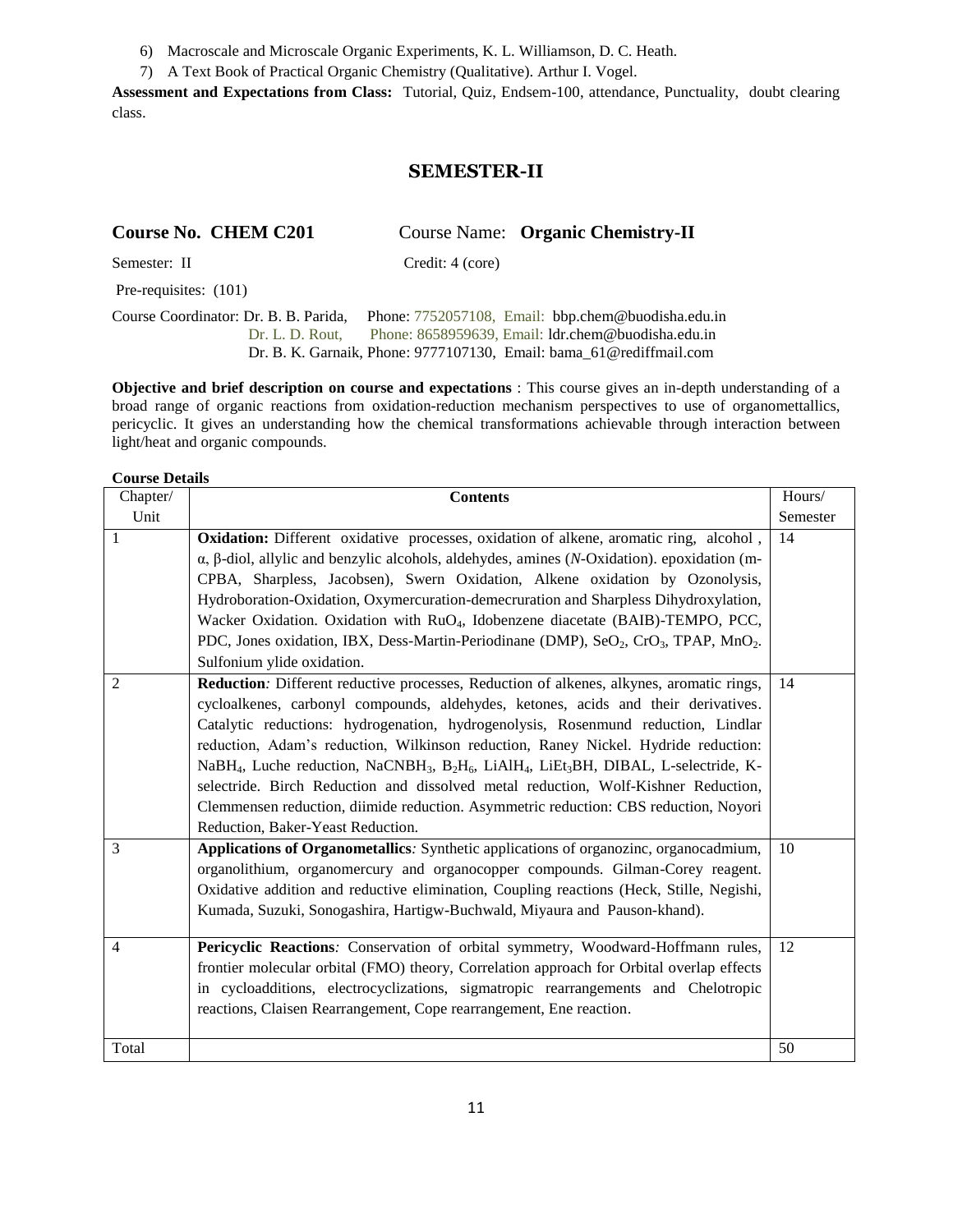- 1. Organic Chemistry by Clayden, Greeves and Warren, Oxford Univ. Press, 2nd Ed (2012).
- 2. Modern Organic Reactions, H. O. House, W.A. Benjamin. 2nd Ed.(1972)
- 3. Principles of Organic Synthesis, R.O.C. Norman and J. M. Cox, CRC Press 3rd (2014).
- 4. Isaacs, N. S. *Physical Organic Chemistry*, Prentice Hall, 1996.
- 5. Deslongchamps, P. *Stereolectronic Effects in Organic Chemistry*, Elsevier Science, 1983.
- 6. Carey, F. A., Sundberg, R. J. *Advanced Organic Chemistry*, *Part A and B*, Springer, 2007.
- 7. Turro, N. J. *Modern Molecular Photochemistry*, University Science Books, 1991.
- 8. Anslyn, E. V., Dougherty, D. A. *Modern Physical Organic Chemistry*, University Science Books, 2005.
- 9. Woodward, R. B., Hoffmann, R. *The Conservation of Orbital Symmetry*, Verlag Chemie, 1970.
- 10. Lehr, R. E., Marchand, A. P. *Orbital Symmetry: A Problem Solving Approach*, Academic Press, 1972.
- 11. Pericyclic Reactions, S. M. Mukherji, Macmillan, India.
- 12. Name reactions and Reagents in Organic Synthesis 2nd Ed, Bradford P Munday, Michael G. Ellerd and Frank G. Favaloro, Jr. Wiley Interscience

**Assessment and Expectations from Class:** Tutorial, Quiz, Midsem-20, Endsem-80, attendance, Punctuality, doubt clearing class, Assignments.

### **Course No. CHEM C202** Course Name: **Inorganic Chemistry-II**

Semester: II Credits: 4 (core)

Pre-requisites (102)

Course Coordinator: Dr. S. N. Sahoo, Phone: 9437480321, Email: sns.chem@buodisha.edu.in Dr. B. K. Garnaik, Phone: 9777107130, Email: [bama\\_61@rediffmail.com](mailto:garnaikbamakanta@gmail.com)

**Objective and brief description on course and expectations :** The student will learn regarding

Bonding in Co-ordination Compounds; Spectral and Magnetic Properties of Transition Metal Complexes, Metal-Ligand Equilibria in Solution; Reaction Mechanism of Transition Metal Complexes

| Chapter/ | <b>Contents</b>                                                                                                                                                                                                                                                                                                                                                                                                                                                                                                                          | Hours/   |
|----------|------------------------------------------------------------------------------------------------------------------------------------------------------------------------------------------------------------------------------------------------------------------------------------------------------------------------------------------------------------------------------------------------------------------------------------------------------------------------------------------------------------------------------------------|----------|
| Unit     |                                                                                                                                                                                                                                                                                                                                                                                                                                                                                                                                          | Semester |
|          | Bonding in Co-ordination Compounds: Valence bond theory-strength and short<br>comings, Crystal field theory-effect spin types, CFSE, Evidence for crystal<br>stabilization energy in octahedral, tetrahedral, tetragonal, square pyramidal and<br>square planner fields, Applications of Crystal Field Splitting, Jahn-Teller Theorem,<br>Molecular orbital theory (qualitative), MO energy level diagrams, Sigma–pi bonding<br>and their importance in co-ordination compounds                                                          | 12       |
| 2        | Spectral and Magnetic Properties of Transition Metal Complexes: Spectroscopic<br>ground states, Correlation and Orgel diagrams for transition metal complexes $(d1-d9)$<br>states), Tanabe-Sugano <i>diagrams</i> , Charge transfer spectra, Elementary idea about<br>magneto chemistry of metal complexes, Diamagnetism, Para magnetism,<br>Temperature independent paramagnetism, Magnetic susceptibility and its<br>measurement, Paramagnetism applied to metal complexes, Ferromagnetism,<br>Ferrimagnetism and Anti-ferromagnetism. | 12       |
| 3        | Metal-Ligand Equilibria in Solution; Stepwise and overall formation constants,<br>Trends in stepwise constants, Inert and labile complexes, Kinetic application of                                                                                                                                                                                                                                                                                                                                                                       | 12       |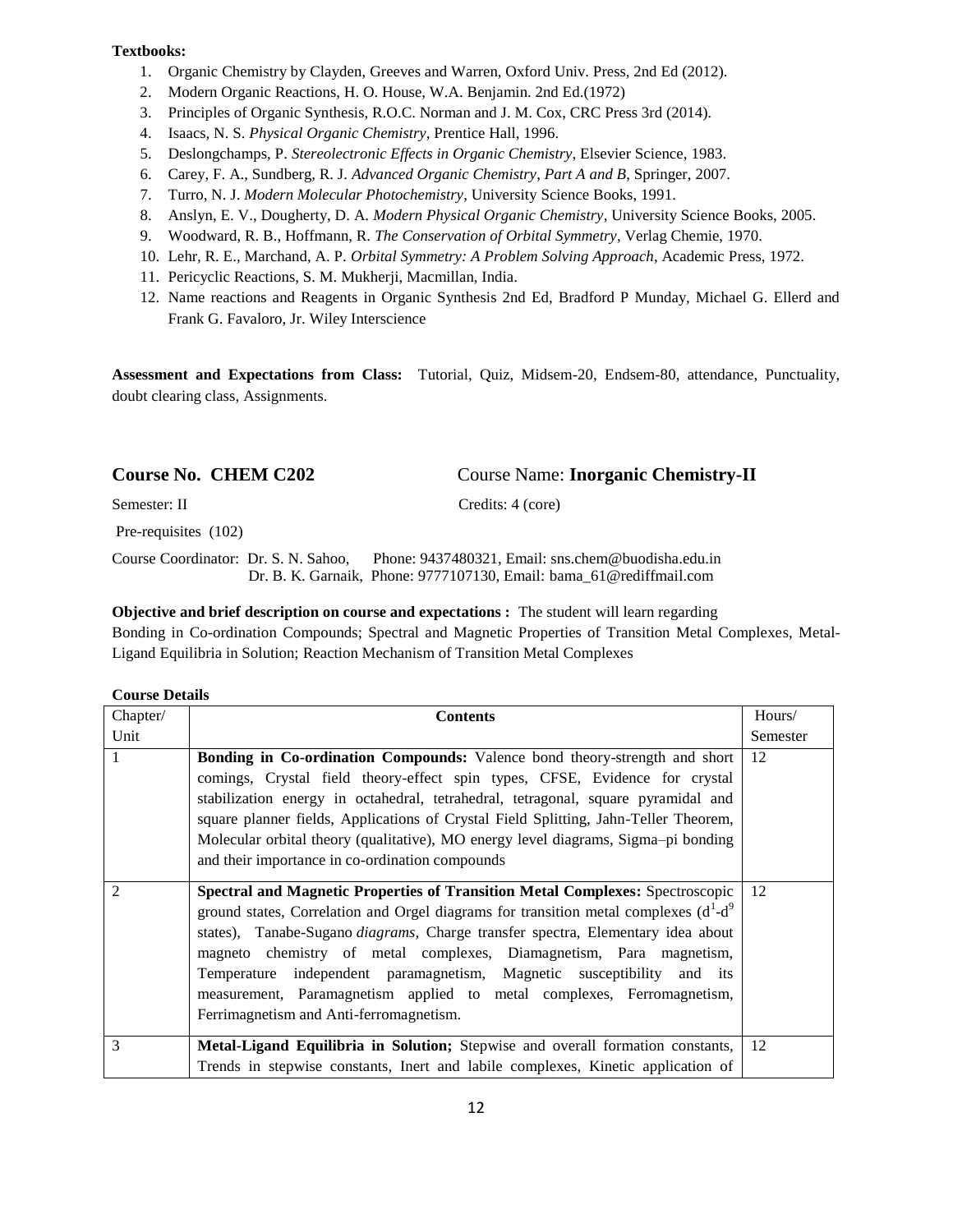|       | valence bond and crystal field theories, Kinetics of octahedral substitution, Factors<br>affecting stability of metal complexes with reference to the nature of metal ion and<br>ligand, Chelate effect and its thermodynamic origin, Determination of binary<br>formation constants by potentiometric and spectrophotometric methods.                                                                                                                                               |    |
|-------|--------------------------------------------------------------------------------------------------------------------------------------------------------------------------------------------------------------------------------------------------------------------------------------------------------------------------------------------------------------------------------------------------------------------------------------------------------------------------------------|----|
|       | Reaction Mechanism of Transition Metal Complexes: Acid hydrolysis, Factors<br>affecting acid hydrolysis, Base hydrolysis, Conjugate base mechanism, Direct and<br>indirect evidences in favour of conjugate mechanism, Anation reactions, Reactions<br>without metal ligand bond cleavage, Substitution reactions in square planar<br>complexes, Trans effect, Mechanism of one electron reactions, Outer-sphere type<br>reactions, Marcus-Hush theory, Inner sphere type reactions. | 12 |
| Total |                                                                                                                                                                                                                                                                                                                                                                                                                                                                                      | 48 |

- 1. Advanced Inorganic Chemistry: F. A. Cotton, G. Wilkinson, C. A. Murillo, M. Bochmann, John Wiley and Sons Press, 3<sup>rd</sup> Ed. (1995).
- 2. Inorganic Chemistry-Principles of Structure and Reactivity: J. E. Huheey, E. A. Keiter, R. L. Keiter, Harper-Collins, NY,  $4^{\text{th}}$  Ed. (1993).
- 3. Inorganic Chemistry: G. L. Missler and D. A. Tarr, Prentice Hall,  $3<sup>rd</sup>$  Ed. (2003).
- 4. *Inorganic Chemistry: D. F. Shriver, and P. W. Atkins, Oxford University, Oxford, 3<sup>rd</sup> Ed. (1999).*
- 5. Mechanisms of Inorganic Reactions: F. Basolo and R. G. Pearson, John Wiley & Sons,  $2<sup>nd</sup> Ed.$  (1967).
- 6. Inorganic Electronic Spectroscopy: A. B. P. Lever, Elsevier,  $2<sup>nd</sup>$  Ed. (1984).
- 7. Magneto-chemistry: R. L. Carlin, Springer-Verlag, (1986).
- 8. Elements of Magnetochemistry, R. L. Dutta, A. Syamal, Affiliated East-West Press, 2<sup>nd</sup> Ed. (2004).

**Assessment and Expectations from Class:** Tutorial, Quiz, Midsem-20, Endsem-80, attendance, Punctuality, doubt clearing class, Assignments.

### **Course No. CHEM C203** Course Name: **Physical Chemistry-II**

Semester: II Credits: 4 (core)

Pre-requisites (103)

| Course Coordinator: Dr. G. Phaomei, | Phone: $9861235845$ , Email: gp.chem@buodisha.edu.in |
|-------------------------------------|------------------------------------------------------|
| Dr. B. K. Garnaik.                  | Phone: 9777107130. Email: bama 61@rediffmail.com     |
| Dr. R. N. Sahu.                     | Phone: 9861376092, Email: rabinarayana.bu@gmail.com  |

**Objective and brief description on course and expectations :** This course will provide the knowledge of thermodynamics and its relation to microscopic physical laws. The last part of this course gives the understanding of mechanism of chemical processes.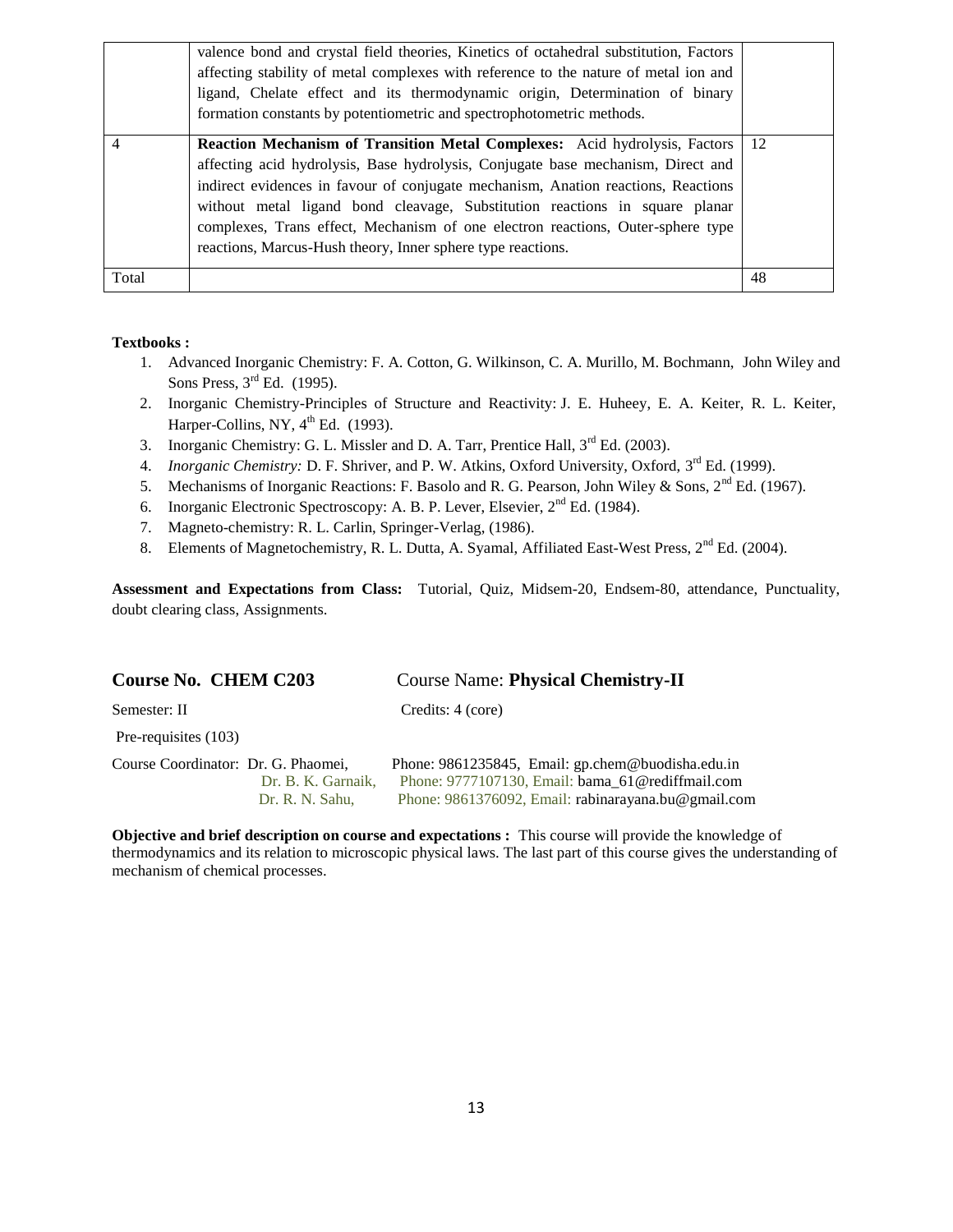### **Course Details**

| Chapter/       | <b>Contents</b>                                                                                                                                                                                                                                                                                                                                                                                                                                                                                                                                                                                                                                                                                                                                                                                       | Hours/   |
|----------------|-------------------------------------------------------------------------------------------------------------------------------------------------------------------------------------------------------------------------------------------------------------------------------------------------------------------------------------------------------------------------------------------------------------------------------------------------------------------------------------------------------------------------------------------------------------------------------------------------------------------------------------------------------------------------------------------------------------------------------------------------------------------------------------------------------|----------|
| Unit           |                                                                                                                                                                                                                                                                                                                                                                                                                                                                                                                                                                                                                                                                                                                                                                                                       | Semester |
| 1              | Classical thermodynamics: Brief resume of the concept of internal energy,<br>enthalpy, entropy, free energy, Adiabatic and isothermal processes; laws of<br>thermodynamics: first law, second law, third law; Effect of temperature and<br>pressure on thermodynamics quantities: free energy, entropy, equilibrium constant,<br>The principle of le Chatelier, Partial molar properties, Chemical potential,<br>Determination of partial molar properties by: (1) Direct Method, (ii) Method of<br>intercept; Phase equilibria: Conditions for equilibrium between phases, The phase<br>rule, Systems of one component-water, Thermodynamics of non ideal solution:<br>Concept of fugacity and its determination by (i) Graphical method, (ii) From<br>equation of state (iii) Approximation method. | 12       |
| $\overline{2}$ | Statistical thermodynamics: Thermodynamic probability and entropy, Maxwell-<br>Boltzmann statistics, Partition function (translational, vibrational, rotational and<br>diatomic<br>molecules,<br>relationship<br>electronic)<br>for<br>between<br>partition<br>and<br>thermodynamic function (internal energy, enthalpy, entropy and free energy),<br>Calculation of equilibrium constant, Fermi-Dirac statistics, Bose-Einstein statistics,<br>Distribution law and its application to metal.                                                                                                                                                                                                                                                                                                        | 12       |
| 3              | Non-equilibrium thermodynamics: Thermodynamic criteria for non-equilibrium<br>states, Entropy production: heat flow and chemical reaction; Transformation of the<br>generalized fluxes and forces, Non-equilibrium stationary state, Microscopic<br>reversibility, Onsager's reciprocity relation, Electrokinetic phenomena, Diffusion,<br>Electric conduction.                                                                                                                                                                                                                                                                                                                                                                                                                                       | 12       |
| $\overline{4}$ | <b>Chemical Dynamics:</b> Collision theory of reaction rate, Activated complex theory,<br>Arrhenius equation, Ionic reaction, Kinetic salt effect, Steady state kinetics,<br>Photochemical reaction (Hydrogen-Bromine and Hydrogen-Chlorine reactions),<br>Oscillatory reactions (Belousov-Zhabotinsky reaction), Homogeneous catalysis,<br>General features of fast reaction, Study of fast reaction by flow method and<br>relaxation method. Dynamics of Unimolecular reactions (Lindemann-Hinshelwood<br>and Rice-Ramsperger-Kassel-Marcus theories)                                                                                                                                                                                                                                               | 12       |
| Total          |                                                                                                                                                                                                                                                                                                                                                                                                                                                                                                                                                                                                                                                                                                                                                                                                       | 48       |

Textbooks :

1. Walter J. Moore, Physical Chemistry , Orient Longman, London 1972..

- 2. Thermodynamics, Gurdeep Raj, Goel Publishing House, Meerut.India
- 3. P. W. Atkins, *Physical Chemistry*, Seventh Edition (2002), Oxford University Press, New York.
- 4. I.N. Levine, *Physical Chemistry*, 5th Edition (2002), Tata McGraw Hill Pub. Co. Ltd., New Delhi.
- 5. Andrew Maczek, *Statistical Thermodynamics,* (1998) Oxford University Press Inc., New York
- 6. K. J. Laidler, *Chemical Kinetics*, Third Edition (1987), Harper & Row, New York
- 7. Paul L. Houston, Chemical Kinetics and Reaction Dynamics, Dover Publications, New York.
- 8. J. Raja Ram and J.C. Kuriacose, Kinetics *and Mechanism of Chemical Transformations* (1993), MacMillan Indian Ltd., New Delhi.
- 9. PK. Nag. Basic and applied thermodynamics, Tata McGraw Hill Pub. Co. Ltd., New Delhi.
- 10. S.R. De Groot and P. Mazur, Non-equilibrium thermodynamics, Dover Publications, Inc. New York
- 11. Donald A. McQuarrie and John D. Simon, Physical Chemistry A Molecular Approach, USA.
- 12. Thomas Engel and Philip Reid, Physical Chemistry, Pearson, New York.
- 13. Andrew Cooksy, Physical Chemistry, Thermodynamics, Statistical Mechanics, & Kinetics, Pearson, New York.

**Assessment and Expectations from Class:** Tutorial, Quiz, Midsem-20, Endsem-80, attendance, Punctuality, mock test, assignment, doubt clearing class, Assignments.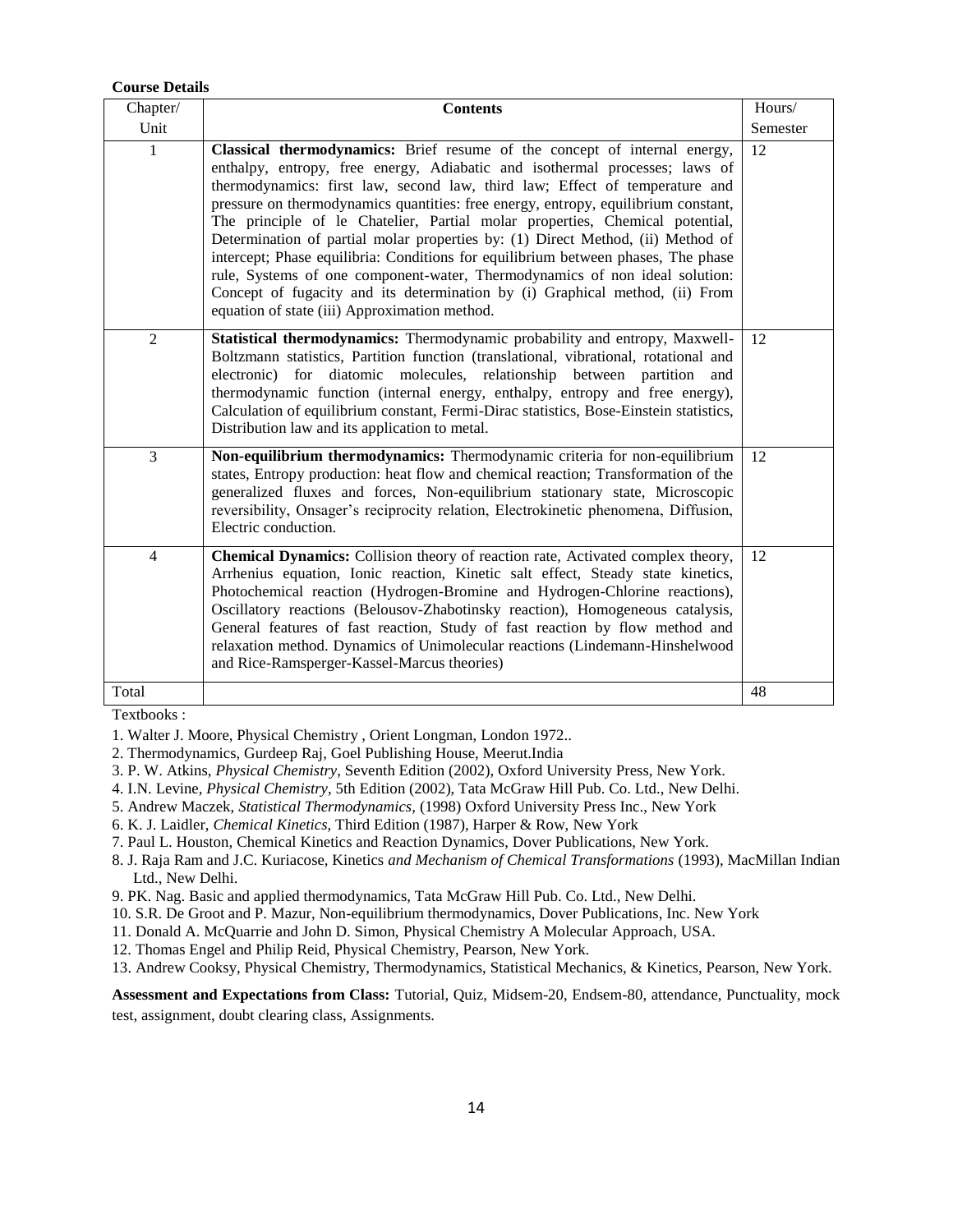### **Course No. CHEM C204** Course Name: **Organic Spectroscopy**

Pre-requisites (101, 201)

Semester: II Credits: 4 (core)

 Course Coordinator: Dr. L. D. Rout, Phone: 8658959639, Email: ldr.chem@buodisha.edu.in Dr. B. B. Parida, Phone: 7752057108, Email: bbp.chem@buodisha.edu.in Dr. B. K. Garnaik, Phone: 9777107130, Email: [bama\\_61@rediffmail.com](mailto:garnaikbamakanta@gmail.com) Dr. R. N. Sahu, Phone: 9861376092, Email: rabinarayana.bu@gmail.com

**Objective and brief description on course and expectations :** The student will learn how to identify an organic molecule through organic spectroscopy. The student should be able to know application of spectroscopy for unknown compound identification by Combined UV, IR, Mass and NMR spectroscopy.

### **Course Details**

| Chapter/       | <b>Contents</b>                                                                                                                                                                                                                                                                                                                                                                                                                                                                                                                                                                                                                                                                                                                                                                                      | Hours/   |
|----------------|------------------------------------------------------------------------------------------------------------------------------------------------------------------------------------------------------------------------------------------------------------------------------------------------------------------------------------------------------------------------------------------------------------------------------------------------------------------------------------------------------------------------------------------------------------------------------------------------------------------------------------------------------------------------------------------------------------------------------------------------------------------------------------------------------|----------|
| Unit           |                                                                                                                                                                                                                                                                                                                                                                                                                                                                                                                                                                                                                                                                                                                                                                                                      | Semester |
| 1              | UV spectroscopy: Various electronic transitions (185–800 nm), Jablonski diagram,<br>Beer-Lambert Law, effect of solvent on electronic transitions, ultraviolet bands for<br>carbonyl compounds, unsaturated carbonyl compounds, dienes, conjugated polyenes.<br>Woodward-Fieser rules (for conjugated dienes and carbonyl compounds) & Fieser-<br>Kuhn rule (for polyenes), ultraviolet spectra of aromatic and heterocyclic compounds.<br><b>IR spectroscopy</b> : Theory & principle of IR spectroscopy, Modes of stretching and<br>bending, Fourier Transform Spectrometers, Background spectrum, Survey of<br>important functional groups with examples, Effect of hydrogen bonding and solvent<br>effect on vibrational frequencies, overtones, combination bands and Fermi resonance,<br>FTIR. | 12       |
| 2              | Nuclear Magnetic Resonance: Physical basis of Nuclear Magnetic Resonance<br>spectroscopy, Basic principle, Shielding mechanism, Chemical shift and Spin-spin<br>coupling as functions of structure, Karplus curve variation of coupling constant with<br>dihedral angle. Analysis of high-resolution NMR spectra, FT and pulse-NMR, <sup>19</sup> F<br>and <sup>31</sup> P NMR, Nuclear Overhauser effect (NOE).<br>Carbon-13 NMR Spectroscopy: General considerations, chemical shift, coupling<br>constants. Spin-spin, spin-lattice relaxations. Off resonance decoupling. DEPT.<br>Interpretation of simple CMR spectra.<br>2D NMR: (COSY, INADEQUATE, DEPT, HMQC, HSQC, HMBC, NOESY)                                                                                                            | 15       |
| 3              | Mass spectroscopy: Principles of Mass Spectrometry, Molecular ion peak,<br>Metastable ions, McLafferty rearrangement, Nitrogen rule. Ion sources (EI, CI, Field<br>Ionization, FAB, Plasma desorption, Field desorption, Laser desorption, MALDI,<br>Thermospray, API, ESI, APCI, APPI, Atmospheric pressure secondary ion mass<br>spectrometry, inorganic ionization techniques, formation and fragmentation of ions,<br>fragmentation reactions, Mass analyzers (Quadrople, Ion trap, ToF, Orbitrap,<br>magnetic and electromagnetic analyzers), Ion cyclotron resonance and FT-MS.                                                                                                                                                                                                                | 12       |
| $\overline{4}$ | <b>Structure elucidation:</b> Application of IR, UV-Vis, ${}^{1}H$ , ${}^{13}C$ , Mass spectroscopic<br>techniques for structure determination of organic compounds with exhaustive<br>examples                                                                                                                                                                                                                                                                                                                                                                                                                                                                                                                                                                                                      | 9        |
| Total          |                                                                                                                                                                                                                                                                                                                                                                                                                                                                                                                                                                                                                                                                                                                                                                                                      | 48       |

**Textbooks :** 

- 1. Donald L. Pavia, Gary M. Lampman, George S. Kriz, James A. Vyvyan: *Introduction to Spectroscopy*, 4th Edition, Brookes Cole, 2008.
- 2. Harald Gunther: *NMR spectroscopy, Basic principles, concepts, and applications in chemistry*, 2nd Ed., Wiley, 2001 (reprint)
- 3. Timothy Claridge: *High Resolution NMR Techniques in Organic Chemistry*, 2nd Ed. Elsevier, 2009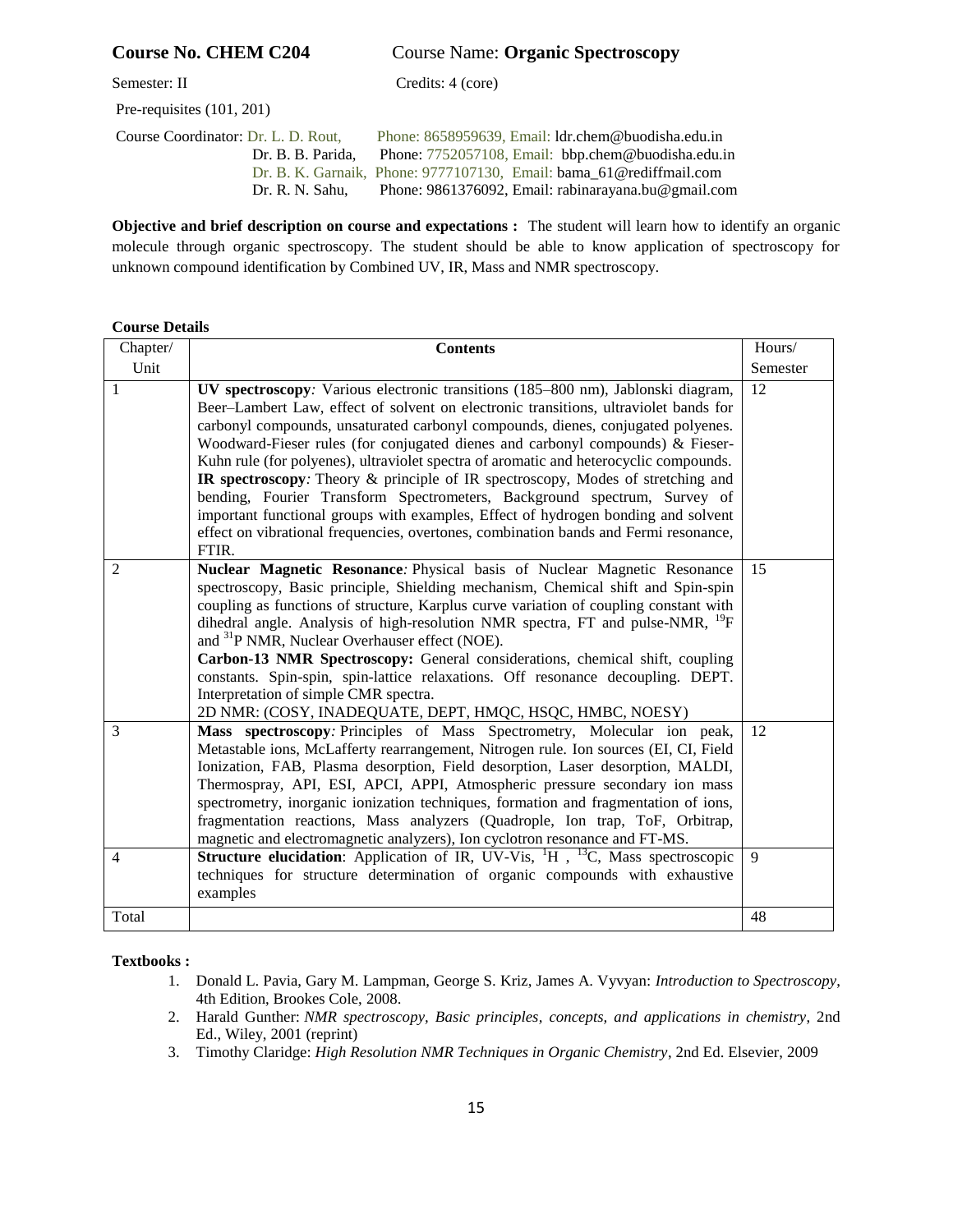- 4. Edmond de Hoffmann, Vincent Stroobant: *Mass Spectrometry, Principles and applications*, 3rd Edition, Wiley, 2007
- 5. Robert M. Silverstein, Francis X. Webster, David Kiemle: *Spectrometric identification of organic compounds*, 7th Edition, Wiley, 2005.
- 6. Organic Chemistry by Clayden, Greeves and Warren, Oxford Univ. Press, 2nd Ed (2012).

**Assessment and Expectations from Class:** Tutorial, Quiz, Midsem-20, Endsem-80, attendance, Punctuality, doubt clearing class, Assignments.

| <b>Course No. CHEM P205</b>          |                                       | <b>Course Name: Inorganic Practical</b>                                                                                                                       |
|--------------------------------------|---------------------------------------|---------------------------------------------------------------------------------------------------------------------------------------------------------------|
| Semester: II                         |                                       | Credits: 4 (core)                                                                                                                                             |
|                                      |                                       | Pre-requisites: B. Sc. (Hons.) Inorganic Chemistry Practical & $(412, 422)$                                                                                   |
| Course Coordinator: Dr. S. N. Sahoo, | Dr. B. K. Garnaik.<br>Dr. R. N. Sahu, | Phone: 9437480321, Email: sns.chem@buodisha.edu.in<br>Phone: 9777107130, Email: bama_61@rediffmail.com<br>Phone: 9861376092, Email: rabinarayana.bu@gmail.com |

**Objective and brief description on course and expectations:** The student will learn the practical knowledge for Qualitative analysis of mixtures containing not less than six radicals, volumetric estimation of metal including magnetic state determination and preparation of inorganic metal complexes.

### **Course Details**

| Chapter/       | <b>Contents</b>                                                                           | Hours/   |
|----------------|-------------------------------------------------------------------------------------------|----------|
| Unit           |                                                                                           | Semester |
| 1              | Qualitative analysis of mixtures containing not less than six radicals (organic radicals  | 24       |
|                | should be excluded). Anyone of the following rare metal ions may be included. $(V,$       |          |
|                | Mo, W, Ti).                                                                               |          |
| $\overline{2}$ | A) Volumetric analysis involving EDTA as reagent.                                         | 24       |
|                | i) Determination of $Ca^{2+}$ and $Mg^{2+}$ in Dolomite.                                  |          |
|                | ii) Determination of Nickel in Stainless steel.                                           |          |
| 3              | <b>B</b> ) Complete analysis of:                                                          | 24       |
|                | ii) Cement iii) chromo iron ore.<br>i) Brass                                              |          |
| $\overline{4}$ | C) Preparation of Hexamine Cobalt (III) chloride.                                         | 24       |
|                | D) Gouy's method for Determination of magnetic susceptibility of coordination<br>complex. |          |
| Total          |                                                                                           | 96       |

### **Textbooks:**

- 1. Vogel's Textbook of Quantitative Chemical Analysis, A. I. Vogel, Longman, 5<sup>th</sup> Ed. (1989).
- 2. Vogel's Qualitative Inorganic Analysis, A. I. Vogel, Pearson Education India,  $7<sup>th</sup>$  Ed. (2012).

**Assessment and Expectations from Class:** Endsem-100, attendance, Punctuality, doubt clearing class.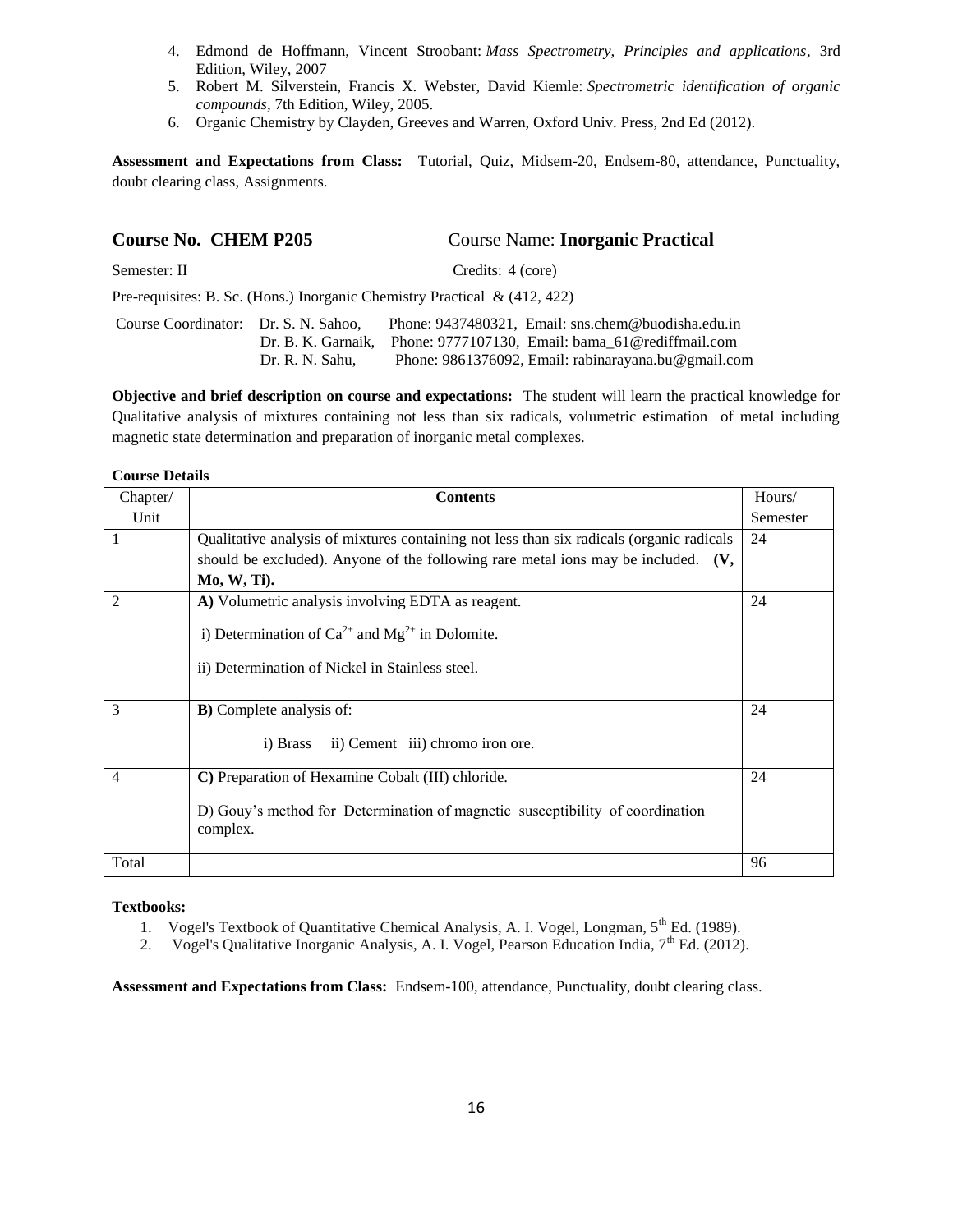### **SEMESTER-III**

### **Course No. CHEM C301** Course Name: **Analytical Chemistry**

Semester: III Credits: 4 (core)

Pre-requisites: B. Sc. Chemistry (Hons.)

Course Coordinator: Dr. G. Phaomei, Phone: 9861235845, Email: gp.chem@buodisha.edu.in Dr. B. K. Garnaik, Phone: 9777107130, Email: bama\_61@rediffmail.com Dr. R. N. Sahu, Phone: 9861376092, Email: rabinarayana.bu@gmail.com

| Chapter/       | <b>Contents</b>                                                                         | Hours/   |
|----------------|-----------------------------------------------------------------------------------------|----------|
| Unit           |                                                                                         | Semester |
| 1              | Thermal methods of analysis:                                                            | 12       |
|                | Thermo analytical methods: TGA, DTGA and DTA, Instrument, Instrumental and              |          |
|                | application to physical studies (reaction kinetics and information for the constitution |          |
|                | of phase diagram), Analytical applications, Separation of Ca, Sr, and Ba comparison     |          |
|                | of purity.                                                                              |          |
| $\overline{2}$ | <b>Electrical methods of analysis:</b>                                                  | 12       |
|                | Voltametry and polarography: Dropping mercury electrode, Ilkovic equation,              |          |
|                | Current-potential curves, Reversible reactions, The residual current, Current maxima,   |          |
|                | Analytical applications, Amperometric titration using rotating platinum electrode,      |          |
|                | Cyclic voltammetry.                                                                     |          |
| $\mathcal{R}$  | Atomic absoption spectroscopy:                                                          | 12       |
|                | Atomic Absorption spectroscopy-Principle, difference between atomic absorption          |          |
|                | spectrophotometry and flame emission spectroscopy, Advantages of Atomic                 |          |
|                | Absorption spectroscopy, Instrumentation, Detection limit and sensitivity. Flame        |          |
|                | photometry, principle, Instrumentation interference in flame photometry, Application.   |          |
| $\overline{4}$ | Chromatography:                                                                         | 12       |
|                | Definition and classification of chromatography, Chromatography terminology.            |          |
|                | Theory of chromatographic migration, thin layer chromatography, Principle and           |          |
|                | preparation of TLC plate, choice of adsorbent and solvent system, experimental          |          |
|                | techniques and application of TLC. Ion exchange mechanism of ion exchange,              |          |
|                | technique of ion exchange and application of ion exchange for separations, Gel          |          |
|                | permeation chromatography, Electrophoresis, its apparatus and methodology               |          |
| Total          |                                                                                         | 48       |

**Text books:** 

1. Instrumental methods of chemical analysis, Gurdeep R. Chatwal and Sham K. Anand, Himalaya Publishing House, New Delhi.

2. Instrumental Methods of Analysis, . H.HWillard, L.L. Merritt , J.A. Dean and F.A. Settle, CBS publishers, new Delhi.

3. Chromatography: Fundamentals and applications of chromatography and related, E. Heftmann, Elsavier, Ansterdam.

4. Atomic Absorption Spectrometry, Bernhard Welz, Michael Sperling, Wiley, New York.

**5.** Analytical Chemistry**,** Dash, Dhruba Charan, PHI learning Private limited, New Delhi.

**Assessment and Expectations from Class:** 

**Assessment and Expectations from Class:** Tutorial, Quiz, Midsem-20, Endsem-80, attendance, Punctuality, doubt clearing class, Assignments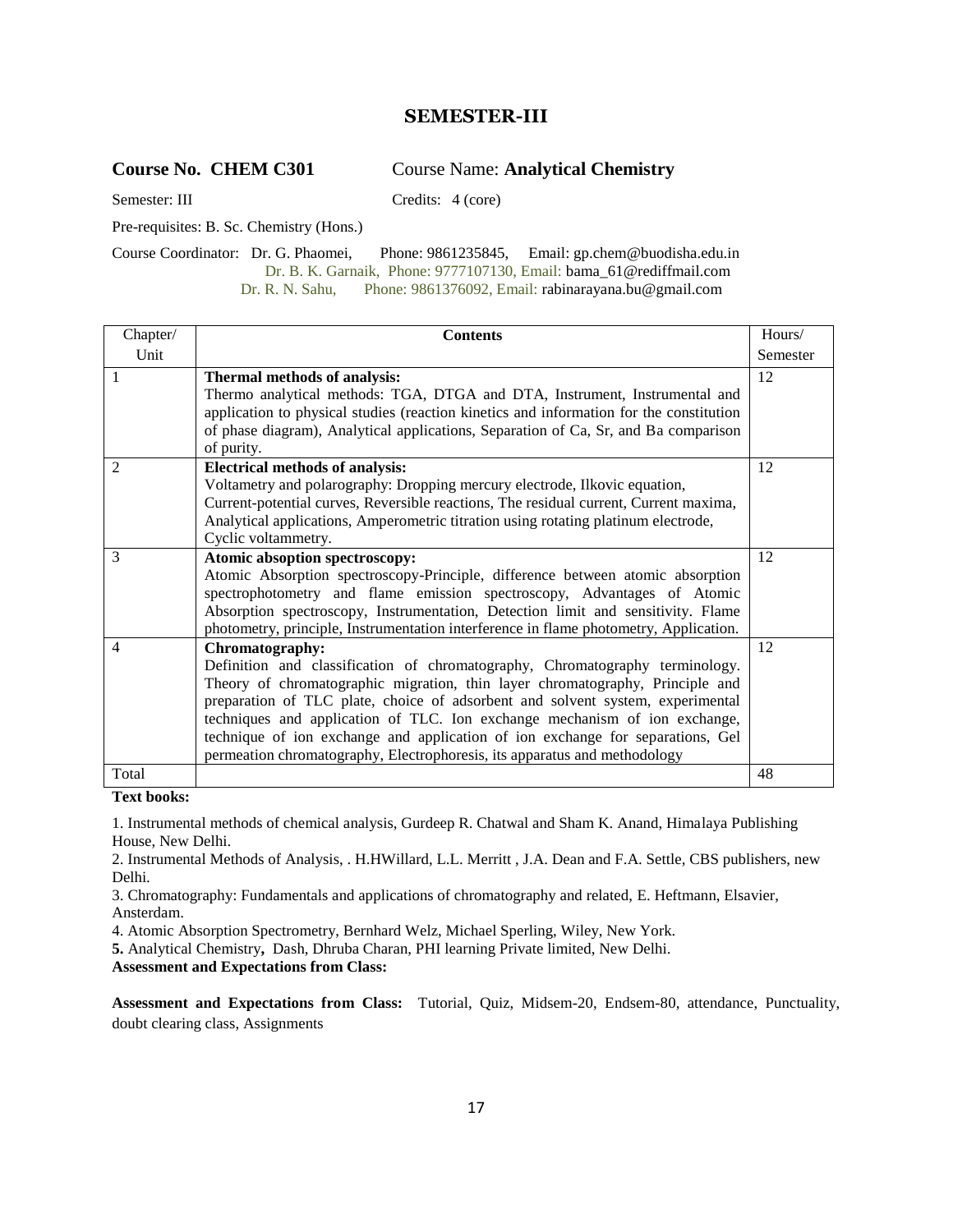### **Course No. CHEM E302** Course Name: **Organic Synthesis**

Semester: III Credits: 4 (Elective)

Pre-requisites (101, 201)

Course Coordinator: Dr. B. B. Parida, Phone: 7752057108, Email: bbp.chem@buodisha.edu.in Dr. L. D. Rout, Phone: 8658959639, Email: ldr.chem@buodisha.edu.in

**Objective and brief description on course and expectations :** The student will learn about disconnection approach and retrosynthesis, synthesis of heterocycles, natural Product synthesis and use of synthetic reagents in organic synthesis, Organic Polymers. The student can independently plan to synthesize a target molecules.

| <b>Course Details</b> |                                                                                                                                                                                                                                                                                                                                                                                                                                                                                                                                                                                                                                                                                                                                                  |          |
|-----------------------|--------------------------------------------------------------------------------------------------------------------------------------------------------------------------------------------------------------------------------------------------------------------------------------------------------------------------------------------------------------------------------------------------------------------------------------------------------------------------------------------------------------------------------------------------------------------------------------------------------------------------------------------------------------------------------------------------------------------------------------------------|----------|
| Chapter/              | <b>Contents</b>                                                                                                                                                                                                                                                                                                                                                                                                                                                                                                                                                                                                                                                                                                                                  | Hours/   |
| Unit                  |                                                                                                                                                                                                                                                                                                                                                                                                                                                                                                                                                                                                                                                                                                                                                  | Semester |
| 1                     | Disconnection approach and Retrosynthesis: Synthons and synthetic equivalents,<br>disconnection approach, functional group interconversions. One group C-X and two<br>disconnections in 1,2-, 1,3-, 1,4- $\&$ 1,5-bifunctional compounds,<br>group<br>Chemoselectivity, reversal of polarity- Umpolong, cyclization reaction, amine<br>synthesis. Michael addition, Diels-Alder reaction and Robinson annulation.<br>Protecting Groups: Principle of protection of alcohol, diol, amine, carbonyl, carboxyl<br>groups and their deprotection.                                                                                                                                                                                                    | 12       |
| $\overline{2}$        | <b>Heterocycles:</b> Saturated heterocycles, synthesis of 3-, 4-, 5- and 6-membered rings (1)<br>or 2 hetero atom), aromatic heterocycles in organic synthesis. Paal-knorr synthesis of<br>pyrrole, furan & thiophene.<br>Natural Product Synthesis: Saccharin Synthesis.<br>Synthesis of Salbutamol, L-<br>DOPA, prostaglandin F2a, Aspirin, a-pinene, Longifolene, Artimisnin, Imatiniv,<br>Quinine, Remdesivir. Favipiravir.                                                                                                                                                                                                                                                                                                                  | 12       |
| 3                     | <b>Synthetic Reagents:</b><br>Complex metal hydrides, DIBAL, L-selectride, K-selectride, Superhydride, Me <sub>2</sub> CuLi,<br>LDA, n-BuLi, t-BuLi, DIPEA (Hunig's base), NaH, DCC, Yamaguchhi esterification,<br>Me <sub>3</sub> SiI, Peracids-m-CPBA, Dioxirane, Criegee reagent $\{Pb(OAc)4\}$ , PPA, CH <sub>2</sub> N <sub>2</sub> ,<br>NBS, Bu <sub>3</sub> SnH-AIBN, OsO <sub>4</sub> , AD <sub>mix</sub> -a, AD <sub>mix</sub> - $\beta$ , CBS catalyst, Wittig Ylide, Sulfur<br>Ylide, Corey-Fuch, Ohira-Bestmann, Simon-Smith (CH <sub>2</sub> I <sub>2</sub> -Zn/Cu), Kulin-Kuvich<br>clopropanation, Peterson Olefination, Petasis reagent (Petasis olefination), Horner<br>Wittig, Grubbs catalyst, Phase Transfer Catalyst (PTC). | 15       |
| 4                     | <b>Organic Polymers:</b> Basic concepts of Polymer, Classification, Number, weight and<br>viscosity average molecular weights. Polydispersity and molecular weight distribution.<br>Mechanism of polymerization (Cationic/anionic/Free radical). Synthesis and<br>application of Polyamide, Polyester, Poly carbonate, Living Polymer, Bio-degradable<br>polymer, Zeigler-Natta polymerization, Atactic, Syndiotactic and isotactic Polymer,<br>Solid state peptide synthesis.                                                                                                                                                                                                                                                                   | 9        |
| Total                 |                                                                                                                                                                                                                                                                                                                                                                                                                                                                                                                                                                                                                                                                                                                                                  | 48       |

**Textbooks :** 

1) Organic synthesis: Clayden, Greeves & Warren Oxford Univ. Press, 2nd Ed (2012).

2) Heterocyclic Chemistry by J. A. Joule and K. Mills, Wiley, 5th Edition, 2010

3) Advanced Organic Chemistry, F. A. Carey and R. J. Sundberg, Part A and B Springer, 5th Ed.(2005)

- 4) A Guide Book of Mechanism in Organic Chemistry, Peter Sykes, Longman.6th Ed.(1999)
- 5) Structure and Mechanism in Organic Chemistry, C. K. Ingold, Cornell University Press,3rd (1957).
- 6) Organic Chemistry, R. T. Morrison and R. N. Boyd, Prentice-Hall, 6th Ed.(1992)
- 7) Designing Organic Synthesis, A programmed introduction to synthon approach, S. Warren, Wiley.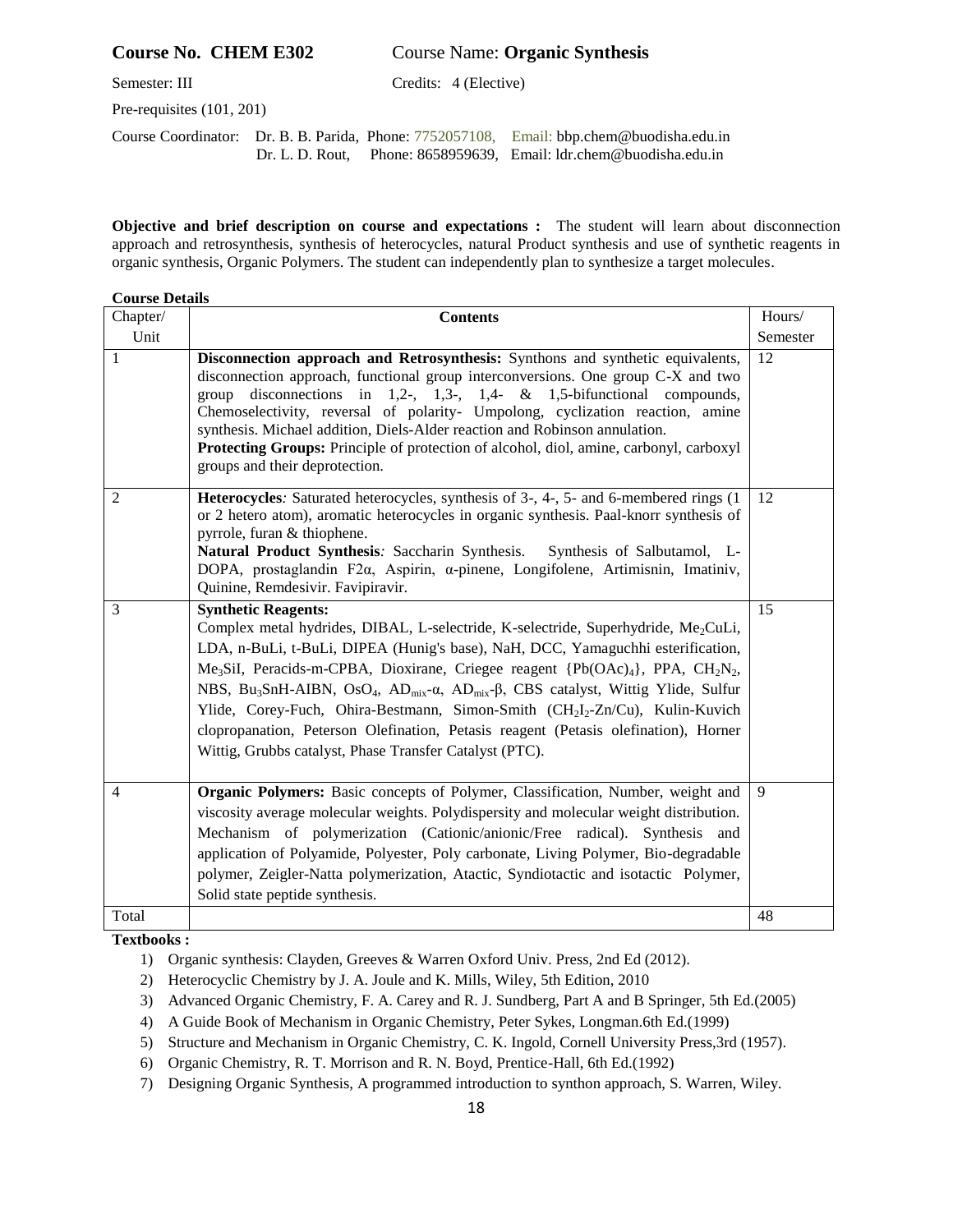- 8) Organic Synthesis-Concept, Methods and Starting Materials, J. Fuhrhop and G. Penzillin, VCH, Weinheim, Germany.
- 9) Some Modern Methods of Organic synthesis. W. Carruthers, Cambridge Univ. Press.
- 10) Modern Synthetic Reactions, H. O. House, W.A. Benjamin
- 11) Advanced Organic Chemistry: Reactions, Mechanisms and Streucture, J. March, Wiley.
- 12) Principles of Organic synthesis, R. Norman and J. M. Coxon, Blackie Academic & Professional.
- 13) Advanced Organic Chemistry Part B, F. A. Carey and R. J. Sundberg, Plenum Press.
- 14) Organic Chemistry: The disconnection approach, S. Warren, John Wiley and Sons
- 15) Name reactions and Reagents in Organic Synthesis 2nd Ed, Bradford P Munday, Michael G. Ellerd and Frank G. Favaloro, Jr. Wiley Interscience

**Assessment and Expectations from Class: Assessment and Expectations from Class:** Tutorial, Quiz, Midsem-20, Endsem-80, attendance, Punctuality, doubt clearing class, Assignments

### **Course No. CHEM E303** Course Name: **Organometallic Chemistry**

Semester: III Credits: 4 (Elective)

Pre-requisites 102, 202

Course Coordinator: Dr. S. N. Sahoo, Phone: 9437480321, Email: sns.chem@buodisha.edu.in Dr. B. K. Garnaik, Phone: 9777107130, Email[: bama\\_61@rediffmail.com](mailto:garnaikbamakanta@gmail.com)

**Objective and brief description on course and expectations:** The student will learn about Main Group Organometallics; Transition Metal Organometallics and Applications of Organometallics to Organic Synthesis and Catalysis.

| Chapter/       | <b>Contents</b>                                                                                                                                                                                                                                                                                                                                                                                                                                                                                                                                                                                                    | Hours/   |
|----------------|--------------------------------------------------------------------------------------------------------------------------------------------------------------------------------------------------------------------------------------------------------------------------------------------------------------------------------------------------------------------------------------------------------------------------------------------------------------------------------------------------------------------------------------------------------------------------------------------------------------------|----------|
| Unit           |                                                                                                                                                                                                                                                                                                                                                                                                                                                                                                                                                                                                                    | Semester |
|                | Main Group Organometallics; Synthesis and reactions of organolithium<br>compounds; Synthesis and reactions of organomagnesium compounds;<br>Organometallics of zinc and mercury: preparation, structure, bonding and reactions<br>of aluminum organyls; Thallium(I) organyls (synthesis of TlCp); Organyls of<br>sodium, synthesis of NaCp; Silicon and tin organyls of coordination number 4.                                                                                                                                                                                                                     | 12       |
| $\mathfrak{D}$ | Transition Metal–Carbon σ-Bond: Brief review of metal alkyl compounds;<br>transition metal carbene and carbyne complexes; transition metal vinylidene and<br>transition metal allenylidene complexes. (b) Transition Metal-Carbon $\pi$ -Bond:<br>Cyclopropenyl cation $(C_3R_3^{\dagger})$ as a ligand; $C_4R_4$ as a ligand (R = H, Me, Ph),<br>cyclopentadienyls as ligand                                                                                                                                                                                                                                      | 12       |
| 3              | <b>Transition Metal-Carbon <math>\pi</math>-Bond:</b> (a) Alkene complexes: Synthesis; Bonding;<br>Reactivity. (b) Alkyne complexes: Synthesis; Bonding; Reactivity.<br>(c)<br>Cyclopropenyl cation (C <sub>3</sub> R <sub>3</sub> <sup>+</sup> ) as a ligand; C <sub>4</sub> R <sub>4</sub> as a ligand (R = H, Me, Ph). (d)<br>Syntheses of Cyclopentadienyl and Arene Metal Analogues; Synthesis and reactions<br>of cyclopentadienyl metal carbonyls, cyclopentadienyl metal hydrides,<br>cyclopentadienyl metal halides, arene metal carbonyls, $\eta^6$ -arene-chromium<br>tricarbonyl in organic synthesis. | 12       |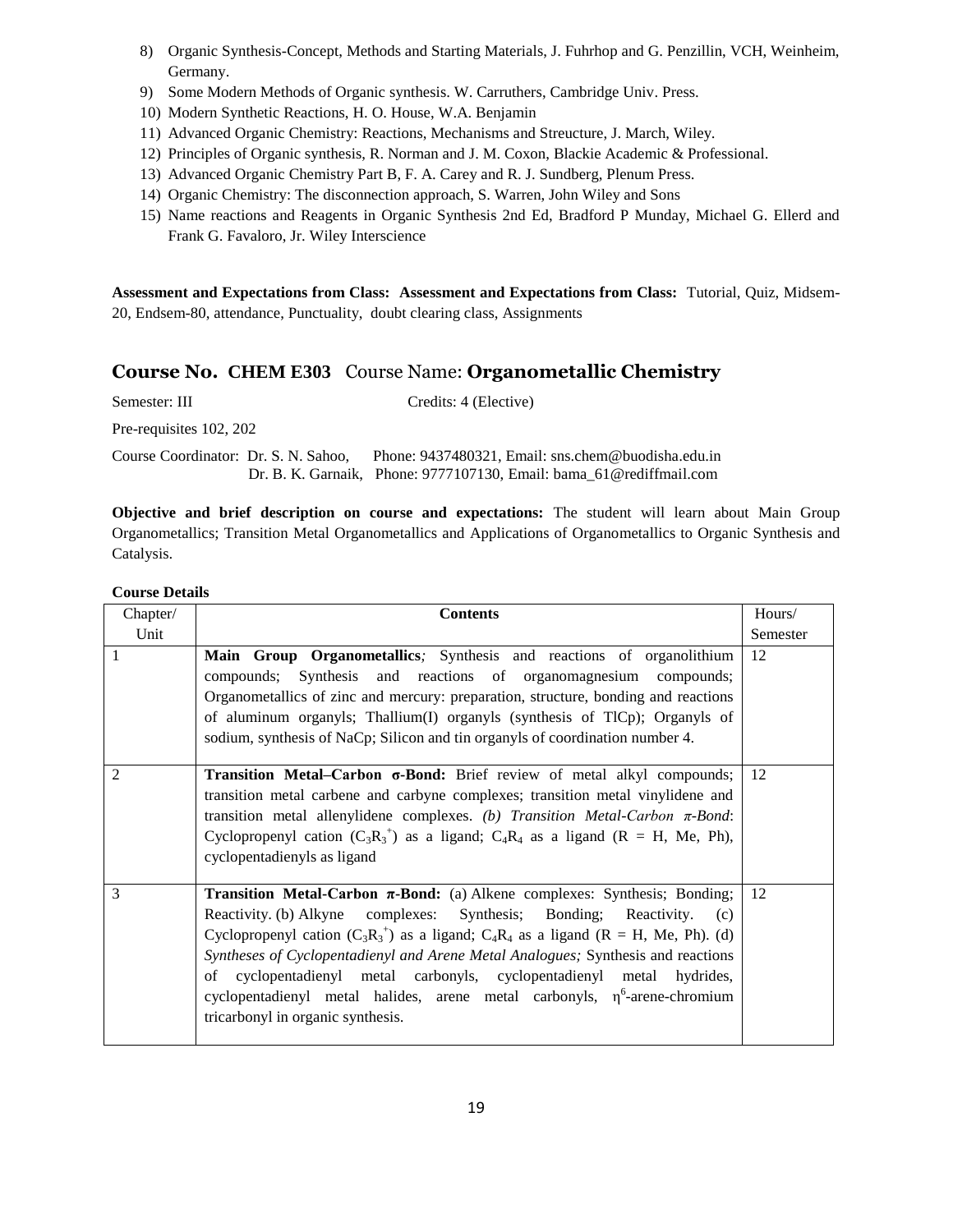| $\overline{4}$ | Applications to Organic Synthesis and Catalysis; Stiochiometric reactions for   | 12 |
|----------------|---------------------------------------------------------------------------------|----|
|                | Organometallic catalysts: Dissociation & Substitution, Oxidative addition &     |    |
|                | carbonylation, Oxygen transfer from Peroxo and Oxo Species, Reductive & Hydride |    |
|                | elimination, Insertion, Displacement and Isomerization reaction, Hydrogenation, |    |
|                | Hydrosilation and Hydrocynation of unsaturated compounds, Hydroformylation,     |    |
|                | Wacker (Smidt) Process, Olefin Metathesis, Fischer-Tropsch synthesis, Zeigler-  |    |
|                | Natta polymerization, Water gas reaction                                        |    |
|                |                                                                                 |    |
| Total          |                                                                                 | 48 |

- 1. Inorganic Chemistry-Principles of Structure and Reactivity: J. E. Huheey, E. A. Keiter, R. L. Keiter, Harper-Collins, NY,  $4^{\text{th}}$  Ed. (1993).
- 2. Organometallic Chemistry: A Unified Approach R. C. Mehrotra & A. Singh, New Age International,  $2^{nd}$ Ed. (2000).
- 3. The Organometallic Chemistry of the Transition Metals: R. H. Crabtree, John Wiley 3<sup>rd</sup> Ed. (2001).
- 4. Basic Organometallic Chemistry: Concepts, Synthesis and Applications B. D. Gupta & A. J. Elias, Springer Science,  $2<sup>nd</sup>$  Ed. (2013).
- 5. Organometallics 1*,* M. Bochmann, Oxford University Press, New York (1994).
- 6. Organometallics 2*,* M. Bochmann, Oxford University Press, New York (1994).

**Assessment and Expectations from Class: Assessment and Expectations from Class:** Tutorial, Quiz, Midsem-20, Endsem-80, attendance, Punctuality, doubt clearing class, Assignments

### **Course No. CHEM E304** Course Name: **Asymmetric Synthesis**

Semester: III Credits: 4 (Elective)

Pre-requisites (101, 201, 302)

Course Coordinator: Dr. L. D. Rout, Phone: 8658959639, Email: ldr.chem@buodisha.edu.in Dr. B. B. Parida, Phone:7752057108, Email: bbp.chem@buodisha.edu.in

**Objective and brief description on course and expectations :** This is an advanced level course where students would learn asymmetric construction of C-C and C-hetero bond-forming reactions. Various aspects of asymmetric synthesis such as basic principle of enantioselective reactions, dynamic kinetic asymmetric transformations (DYKAT), synthesis of enantioenriched organic compounds via resolutions (kinetic, parallel kinetic, and dynamic kinetic resolutions), and various diastereoselective processes would be taught is this course.

| Chapter/ | <b>Contents</b>                                                                                                                                                                                                                                                                                                                                                                                                                                                                     | Hours/   |
|----------|-------------------------------------------------------------------------------------------------------------------------------------------------------------------------------------------------------------------------------------------------------------------------------------------------------------------------------------------------------------------------------------------------------------------------------------------------------------------------------------|----------|
| Unit     |                                                                                                                                                                                                                                                                                                                                                                                                                                                                                     | Semester |
|          | Basic principles of Asymmetric synthesis–Definition, Stereospecific, Stereoselective<br>-enanatioselective and diastereoselective. Importance of asymmetric synthesis,<br>conditions for an efficient asymmetric synthesis, energetic considerations, Concepts<br>and principles of enantioselective and diastereoselective transformations (including<br>Curtin-Hammet principle, 1,2-induction and 1,3-induction models.<br>Reactions using Chiral Lewis Acids and Brønsted Acids | -12      |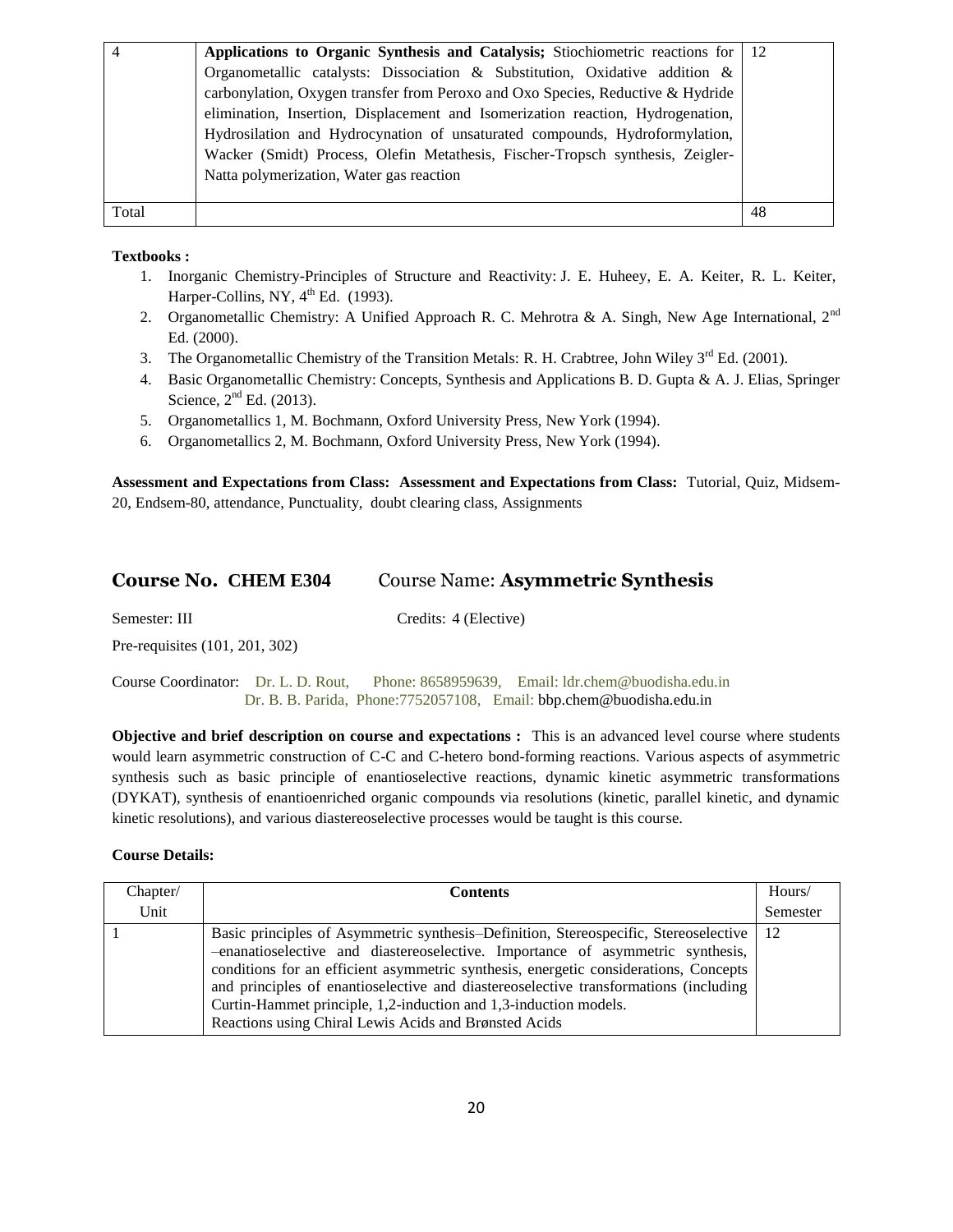|       | Asymmetric C-C bond forming reactions (Asymmetric alkylations, Asymmetric<br>additions to $C=O$ , $C=N$ , $C=C$ bonds)<br>Asymmetric oxidation reactions (alcohol oxidation, Dihydroxylations, epoxidations,<br>chiral sulfoxides, aminohydroxylations etc.)                                                                                                                                | 12 |
|-------|---------------------------------------------------------------------------------------------------------------------------------------------------------------------------------------------------------------------------------------------------------------------------------------------------------------------------------------------------------------------------------------------|----|
| 3     | Hydrogenation and Asymmetric reductions of $C=C$ , $C=O$ and $C=N$ bonds.<br>Resolutions (Kinetic, Parallel Kinetic, Dynamic Kinetic resolutions)<br>Non-linear effects and autocatalysis.                                                                                                                                                                                                  | 12 |
| 4     | Desymmetrization reactions, Introduction to Organocatalysis (Covalent and non-<br>covalent catalysis), Proline based organocatalytic reactions: Aldol, nitroaldol,<br>Mannich, Michael addition reactions and other conjugate additions, Henry reaction<br>etc. Enzyme catalyzed reactions: aldol, nitroaldol, epoxidation, sulfoxidation, Baeyer-<br>Villiger oxidation, Ketone reduction. | 12 |
| Total |                                                                                                                                                                                                                                                                                                                                                                                             | 48 |

- 1. Walsh, P. J., Kozlowski, M. C. *Fundamentals of Asymmetric Catalysis*, University Science Book, **2009**.
- 2. Ojima, I. *Catalysis in Asymmetric Synthesis*, Wiley-VCH, **2004**.
- 3. Carreira, E., Kvaermo, L. *Classics in Stereoselective Synthesis*, Wiley-VCH, **2009**.
- 4. Berkessel, A., Groger, H. *Asymmetric Organocatalysis: From Biomimetic Concepts to Applications in Asymmetric Synthesis,* Wiley-VCH, **2005**.
- 5. Hassner, A. *Advances in Asymmetric Synthesis,* Vol 3, Elsevier, **1999**.
- 6. Smith, M. B. *Organic Synthesis*, 2nd edition, McGraw Hill, New Delhi, 2004.
- 7. Ojima, I. *Catalytic Asymmetric Synthesis*, 3rd ed., Wiley, New Jersey, 2010.

**Assessment and Expectations from Class:** Tutorial, Quiz, Midsem-20, Endsem-80, attendance, Punctuality, doubt clearing class

### **Course No. CHEM E305** Course Name: **Nanochemistry**

Semester: III Credits: 4 (Elective)

Pre-requisites, if any:

Course Coordinator: Dr. G. Phaomei, Phone: 9861235845, Email: gp.chem@buodisha.edu.in Dr. B. K. Garnaik, Phone: 9777107130, Email: [bama\\_61@rediffmail.com](mailto:garnaikbamakanta@gmail.com) 

**Objective and brief description on course and expectations**: This course will give basic concept of nano particles and nanotechnology and its applications. **Cours Details:** 

| Chapter/ | <b>Contents</b>                                                                          | Hours/   |
|----------|------------------------------------------------------------------------------------------|----------|
| Unit     |                                                                                          | Semester |
|          | <b>Introduction to nano scale Science and Technology:</b>                                | 12       |
|          | Nanotechnology, Classification of nanostructures, Summary of the electronic              |          |
|          | properties of atoms and solids: The isolated atom – Bonding between atoms - Giant        |          |
|          | molecular solids - The free electron model and energy bands - Crystalline solids -       |          |
|          | Periodicity of crystal lattices - Electronic conduction; Effects of the nanometre length |          |
|          | scale - Changes to the system total energy - Changes to the system structure - How       |          |
|          | nanoscale dimensions affect properties- Fabrication methods: Top-down processes,         |          |
|          | Bottom-up processes, Methods for templating the growth of nanomaterials, Ordering        |          |
|          | of nanosystems                                                                           |          |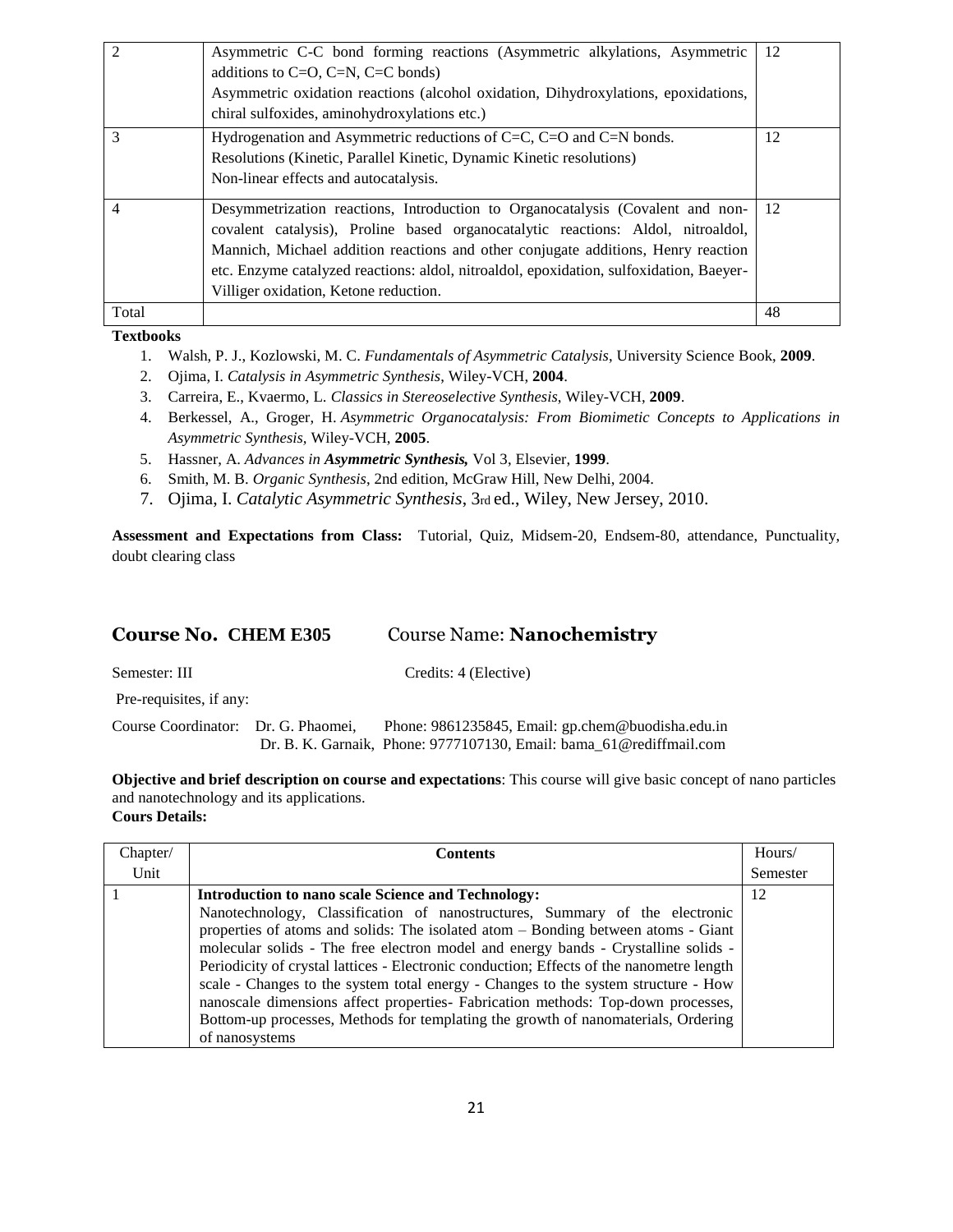|                | <b>Synthesis and Stabilization of Nano particles:</b>                             | 12 |
|----------------|-----------------------------------------------------------------------------------|----|
|                | Chemical Reduction; Reactions in Micelles, Emulsions; Photochemical and Radiation |    |
|                | Cryochemical Synthesis: Physical Methods; Particles of Various Shapes and Films.  |    |
|                | <b>Experimental Techniques: Electron Microscopy:</b>                              | 12 |
|                | Transmission electron microscopy (TEM), Scanning electron microscopy (SEM):       |    |
|                | Diffraction Techniques: X-ray diffraction, Neutron diffraction and some           |    |
|                | miscellaneous Techniques: X-ray fluorescence spectroscopy, UV-<br>visible         |    |
|                | spectroscopy                                                                      |    |
| $\overline{4}$ | <b>Applications of Nanoparticle:</b>                                              | 12 |
|                | Cataltysis on Nano particles, Semiconductors, Sensor, Electronic Devices,         |    |
|                | Photochemistry and nanophotonics, Application of Carbon Nano<br>tubes.            |    |
|                | Nanochemistry in Biology and Medicine                                             |    |
| Total          |                                                                                   | 48 |

- 1. Nanomaterials and Nanochemistry, Br'echignac C., Houdy., and Lahmani M. (Eds.) Springer Berlin Heidelberg New York. 2007.
- 2. Nanoscale Science and Technology, Robert W. Kelsall, Ian W. Hamley and Mark Geoghegan, John Wiley & Sons, Ltd., UK, 2005.
- 3. Introduction to Nanotechnology, Charles P. Poole Jr and Frank J. Owens, Wiley Interscience, 2003.
- 4. Bio-Inspired Nanomaterials and Nanotechnology, Edited by Yong Zhou, Nova Publishers.
- 5. Nano:The Essentials: Understanding Nanoscience and Nanotecnology, T.Pradeep, Tata McGraw-Hill Publishing Company Limited, New Delhi, 2008.
- 6. Nanoparticle Technology Handbook. M. Hosokawa, K. Nogi, M. Naito and T. Yokoyama (Eds.) First edition 2007. Elsevier
- 7. Nanotechnology Basic Calculations for Engineers and Scientists. Louis Theodore, John wiley & sons, inc., publication, 2006.

**Assessment and Expectations from Class:** Tutorial, Quiz, Midsem-20, Endsem-80, attendance, Punctuality, doubt clearing class, Assignments.

### **Course No. CHEM E306** Course Name: **Chemistry and Society**

Semester: III Credits: 4 (Elective)

Pre-requisites, if any: B. Sc. with Chemistry as subject

Course Coordinator: Dr. B. K. Garnaik, Phone: 9777107130, Email: [bama\\_61@rediffmail.com](mailto:garnaikbamakanta@gmail.com)  Dr. G. Phaomei, Phone: 9861235845, Email: gp.chem@buodisha.edu.in Dr. R. N. Sahu, Phone: 9861376092, Email: rabinarayana.bu@gmail.com

| Chapter/ | Contents                                                                                                                                                                                                                                                                                                                                                                                                                                                        | Hours/   |
|----------|-----------------------------------------------------------------------------------------------------------------------------------------------------------------------------------------------------------------------------------------------------------------------------------------------------------------------------------------------------------------------------------------------------------------------------------------------------------------|----------|
| Unit     |                                                                                                                                                                                                                                                                                                                                                                                                                                                                 | Semester |
|          | <b>Chemistry in food</b>                                                                                                                                                                                                                                                                                                                                                                                                                                        | 12       |
|          | a) Carbohydrates: Classification, sugar and non-sugar, Glucose, fructose, starch<br>and cellulose. Importance of carbohydrates.<br>b) Amino acids: Classification, essential and nonessential amino acids, Zwitter<br>ion structure, polypeptides, proteins (classification and function).<br>c) Lipids: Classification, oils and fats, metabolism of lipids.<br>d) Vitamins: Classification, Nomenclature and disease caused by the deficiency<br>of vitamins. |          |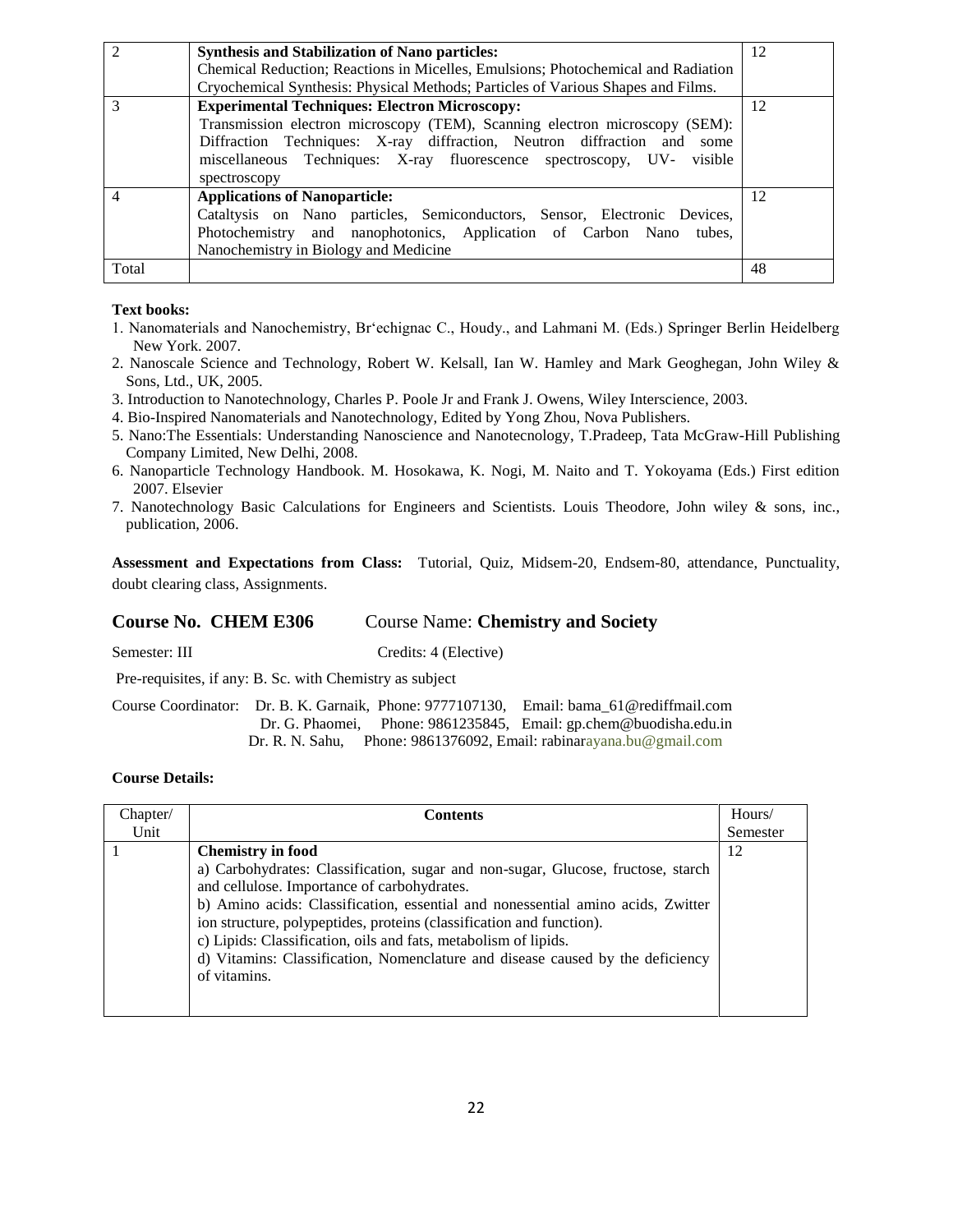| $\mathcal{D}_{1}^{(1)}$ | <b>Chemistry in Medicines:</b><br>Development of new drugs, procedure followed in drug design, different types of<br>drugs, analgesics, antipyretics, antiseptics and antibiotics, broad spectrum<br>antibiotics. Metals in medicines: Metal deficiency and disease, toxic effect of<br>metals.    | 12 |
|-------------------------|----------------------------------------------------------------------------------------------------------------------------------------------------------------------------------------------------------------------------------------------------------------------------------------------------|----|
| $\mathcal{F}$           | <b>Chemistry in Agriculture:</b><br>Fixatation of Nitrogen, fertilisers, classification of fertilisers: nitrogenous,<br>phosphorous and potassium fertiliser. Pesticides classification, insecticides,<br>fungicides and rodenticides. Detrimental effects of pesticides (DDT, BHC,<br>Parathion). | 12 |
| $\overline{4}$          | <b>Chemistry in daily life:</b><br>General idea about soap, synthetic detergents and shampoo, preparation of soap<br>and synthetic detergents. Advantage and disadvantage of synthetic detergent,<br>cosmetics and perfumes. Plastic and its determintral effects on environment.                  | 12 |
| Total                   |                                                                                                                                                                                                                                                                                                    | 48 |

### **Text book:**

- 1. Chemistry in Context: Applying Chemistry to Society, 9th Ed, American Chemical Society, ISBN 9781260222029
- 2. Aurand, L. W. and Wood, A. E. (1973). Food Chemistry. The AVI Publishing Co., Connecticut
- 3. Belitz, H. D., Grosch, W. and Schieberler, P. (2004). Food Chemistry. Springer, Berlin.
- 4. DeMan, J. M. (1999). Principles of Food Chemistry. A Chapman and Hall Food Science Book, Aspen Publ., Inc., Gaithersburg, Maryland.
- 5. Fennama, O. R. (ed). (1996). Food Chemistry. Marcel Dekker, Inc., New York
- 6. Meyer, L. H. (1976). Food Chemistry. Reinhold Publ. Corporation, New York.
- 7. Potter, N. M. (1995). Food Science. The AVI Publishing Co., Connecticut
- 8. Chemistry and Medicines: An Introductory Text, James R Hanson; RSC
- 9. Textbook of Agro-Chemistry by H. P. Hegde, Discovery Publishing Pvt.Ltd (2009)

**Assessment and Expectations from Class:** Tutorial, Quiz, Midsem-20, Endsem-80, attendance, Punctuality, doubt clearing class, Assignments.

### **Course No. CHEM E307** Course Name: **Environmental Chemistry**

Semester: III Credits: 4 (Elective)

Pre-requisites, if any: B. Sc. with Chemistry as subject

Course Coordinator: Dr. B. K. Garnaik, Phone: 9777107130, Email: [bama\\_61@rediffmail.com](mailto:garnaikbamakanta@gmail.com)  Dr. G. Phaomei, Phone: 9861235845, Email: gp.chem@buodisha.edu.in Dr. R. N. Sahu, Phone: 9861376092, Email: rabinarayana.bu@gmail.com

| Chapter/ | <b>Contents</b>                                                               |          |
|----------|-------------------------------------------------------------------------------|----------|
| Unit     |                                                                               | Semester |
|          | <b>Environmental Processes</b>                                                | 12       |
|          | Environment and its classification, Environmental Impact Assessment and       |          |
|          | management, Factors influencing environment, Components of Environment;       |          |
|          | Environmental degradation, Biogeochemical cycles; Hydrological cycle, Gaseous |          |
|          | cycles (Oxygen cycle,                                                         |          |
|          | CO2 cycle, Nitrogen cycle), Sedimentary cycles (Sulfur cycle, Phosphorous     |          |
|          | cycle)                                                                        |          |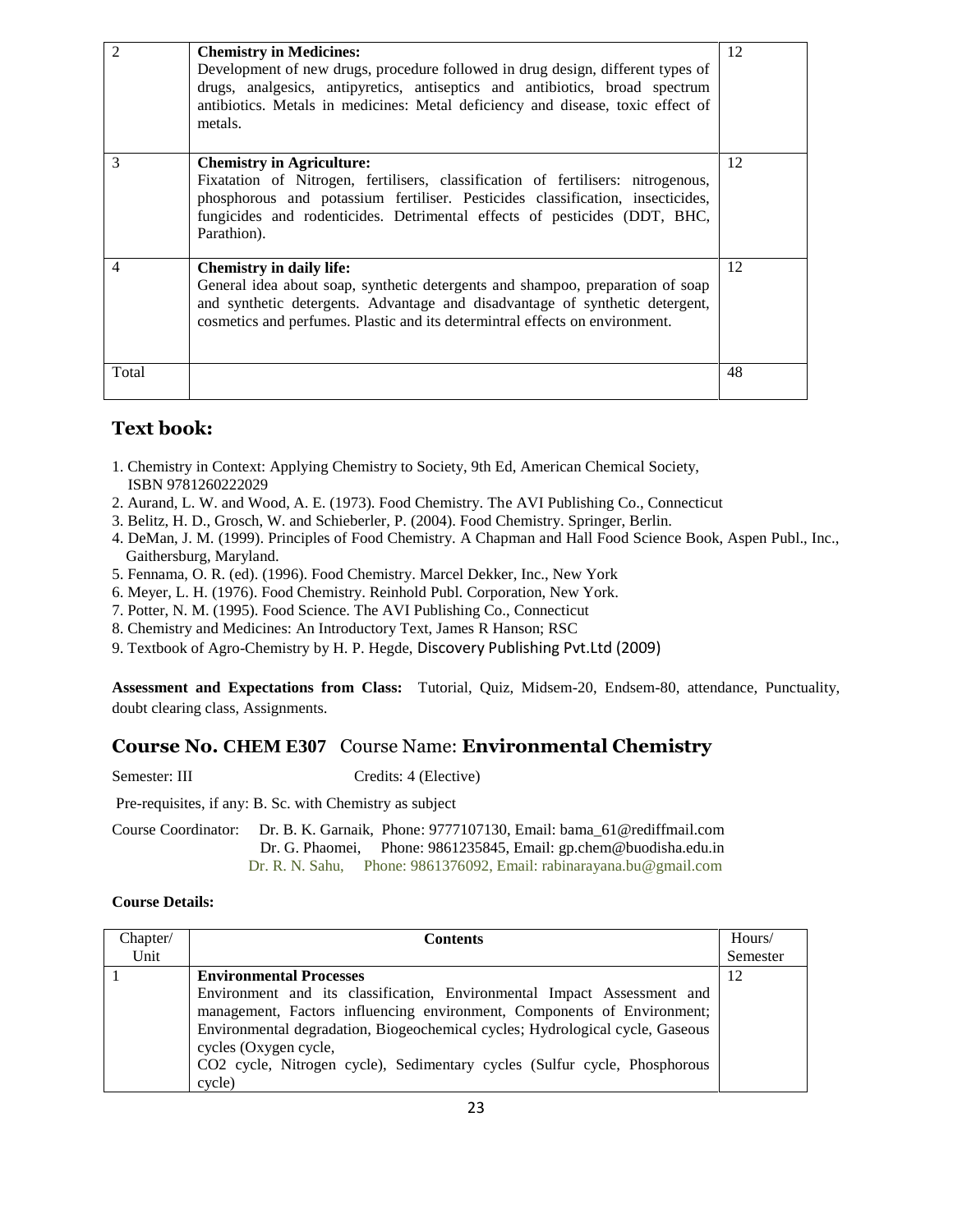| $\overline{2}$ | <b>Natural Resources</b><br>Introduction, classification of resources; land resources, formation of soil, soil<br>erosion, Water resources, Sources of fresh water, Uses of water, causes for the<br>depletion of water resources ; mineral resources, Forest resources, Deforestation,<br>consequences of deforestation; affords to control deforestation, Renewable and                                 | 12 |
|----------------|-----------------------------------------------------------------------------------------------------------------------------------------------------------------------------------------------------------------------------------------------------------------------------------------------------------------------------------------------------------------------------------------------------------|----|
| 3              | nonrenewable resources, Conventional and nonconventional energy resources<br><b>Environmental pollution</b><br>Introduction, Pollutants, Types of pollutants, Classification of pollution, effects of<br>pollution, Radiation pollution: sources, effect and control of radiation pollution,<br>Thermal pollution: sources, effects and its control, Industrial pollution, Sewage<br>and sewage treatment | 12 |
| 4              | <b>Air Pollution and its control</b><br>Atmosphere; structure and composition of atmosphere, Classification of air<br>pollutants, Consequences of air pollution (Ozone layer depletion, Greenhouse<br>effect, Global climate, Smog, Acid rain), Control of air pollution, air quality and<br>standards.                                                                                                   | 12 |
| Total          |                                                                                                                                                                                                                                                                                                                                                                                                           | 48 |

- 1. Environment and Ecology By Dr. Sunakar Panda
- 2. Environmental Chemistry By A.K. De
- 3. Air Pollution By Wark & Werner
- 4. Environmental Pollution Control in Process Industries By S.P. Mahajan
- 5. Environmental Chemistry By B.K. Sharma & H.Kaur
- 6. Introduction to Air Pollution By P.K. Trivedi
- 7. Environmental Pollution Analysis By S.M. Khopkar
- 8. A Text Book of Environmental Pollution By D.D. Tyagi, M. Mehre
- 9. Environmental Pollution Engineering and Control By C.S. Rao

**Assessment and Expectations from Class:** Tutorial, Quiz, Midsem-20, Endsem-80, attendance, Punctuality, doubt clearing class, Assignments

### **Course No. CHEM P308** Course Name: **Physical & Analytical Practical**

Semester: III Credits: 4 (core)

Pre-requisites, if any: 103, 203

Course Coordinator: Dr. G. Phaomei, Phone: 9861235845, Email: gp.chem@buodisha.edu.in Dr. B. B. Parida, Phone:7752057108, Email:bbp.chem@buodisha.edu.in Dr. R. N. Sahu, Phone: 9861376092, Email: rabinarayana.bu@gmail.com

**Objective and brief description on course and expectations :** The student will learn practical knowledge of physical and analytical chemistry. (Cunductometry, pHmetry, Surface tension and solubility product etc.)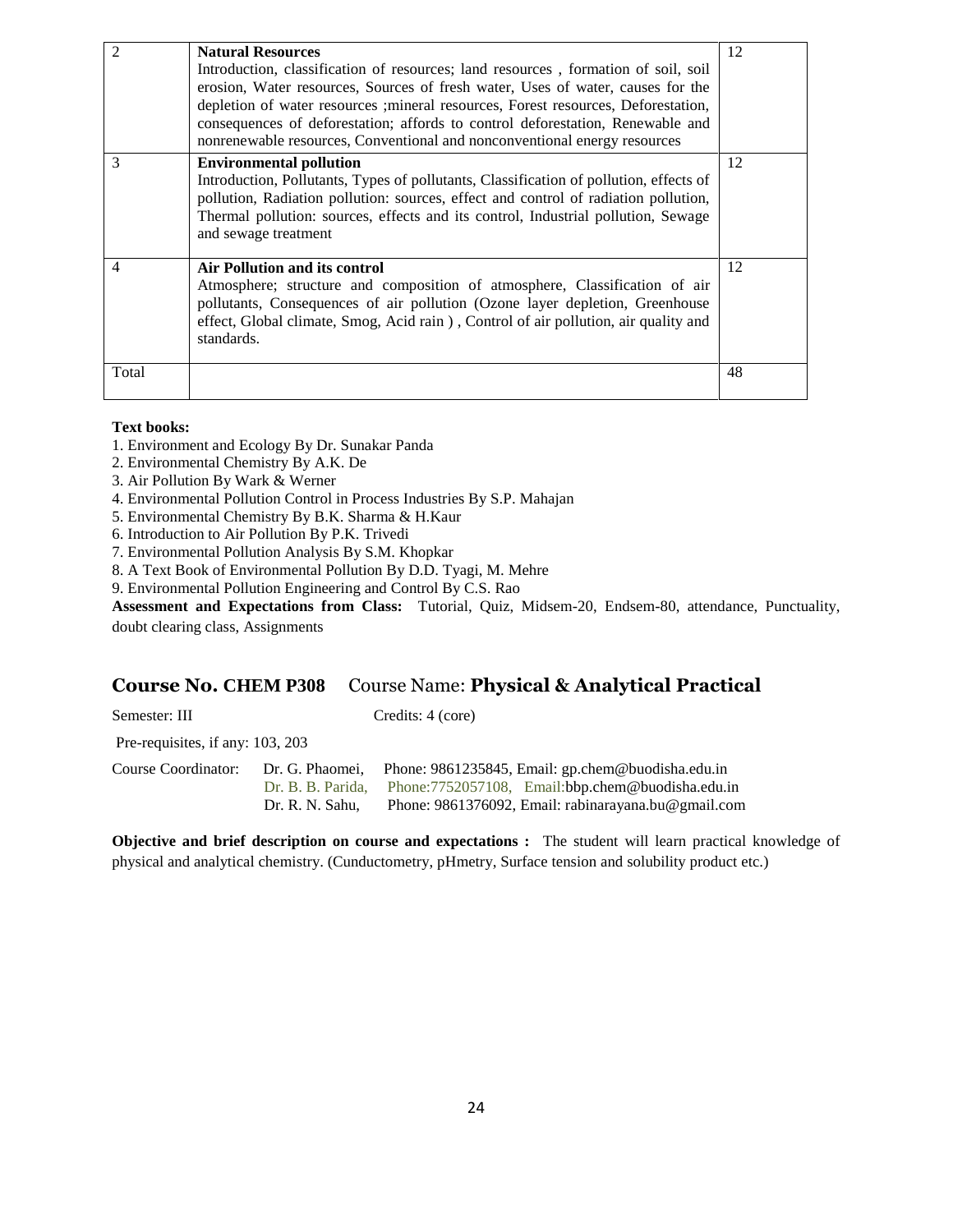### **Course Details:**

| Chapter/ | <b>Contents</b>                                                                                                                                                                                                                                                                                                                                                                                                                                                                                                                                                                                                                                                                                                                                                                                             | Hours/   |
|----------|-------------------------------------------------------------------------------------------------------------------------------------------------------------------------------------------------------------------------------------------------------------------------------------------------------------------------------------------------------------------------------------------------------------------------------------------------------------------------------------------------------------------------------------------------------------------------------------------------------------------------------------------------------------------------------------------------------------------------------------------------------------------------------------------------------------|----------|
| Unit     |                                                                                                                                                                                                                                                                                                                                                                                                                                                                                                                                                                                                                                                                                                                                                                                                             | Semester |
| 1        | Determination of surface excess of alcohols and the critical Micelle Concentration<br>(CMC) of surfactant from the measurement of surface tension.<br>Determination of the Molecular weight of a polymer and Isoelectric point of gelatine<br>by viscosity measurement                                                                                                                                                                                                                                                                                                                                                                                                                                                                                                                                      | 20       |
| 2        | Determination of critical solution temperature (CST) and study of phase diagram of<br>three-component liquid (ternary) system at room temperature.<br>Determination of activation energy from the Kinetic measurement of hydrolysis of<br>ester and determination of rate constant of inversion of sucrose by polarimeter and<br>also verification of the effect of catalyst on the rate constant.                                                                                                                                                                                                                                                                                                                                                                                                          | 20       |
| 3        | Determination of dissociation constant of acid and determination of hydrolytic<br>constant $(K_h)$ pH-metrically.<br>Determination of iron content in the given ferrous ammonium sulphate solution by<br>Colorimetry and determination the composition and stability constant of Fe(III)<br>salicylic acid complex colorimetrically by Job's method of continuous variation.<br>Determination of $\Lambda$ <sub>o</sub> and $K$ <sub>a</sub> of weak electrolyte at a definite temperature by Debye<br>Huckel Onsagar equation, determine the stoichoimetric ratio in the complexometric<br>titration of HgCl <sub>2</sub> against potassium iodide conductometrically and Determine the<br>strength of HCL and acetic acid (AcOH) from the mixture of acids by strong alkali<br>(NaOH) conductometrically. | 32       |
| 4        | Determination of total cation concentration in natural water and To estimate the<br>amount of Na+ ion in a given sample using ionisation resin column.<br>Potentiometric estimation of Mohr salt solution with standard potassium dichromate<br>solution and also determination of formal potential (reduction) of ferric-ferrous<br>system, determination of activity solubility product of silver chloride by emf<br>measurement, potentiometric titration of a weak acid with caustic soda solution and<br>determination of the dissociation constant of the acid using quinhydrone electrode at<br>room temperature.                                                                                                                                                                                    | 24       |
| Total    |                                                                                                                                                                                                                                                                                                                                                                                                                                                                                                                                                                                                                                                                                                                                                                                                             | 96       |

### **Text books:**

**Assessment and Expectations from Class:** Tutorial, Quiz, Endsem-100, attendance, Punctuality, doubt clearing class.

<sup>1.</sup> Experimental Physical Chemistry by R.C. Das and B. Behera

<sup>2.</sup> Text book of Quantitative Inorganic Analysis by A.I. Vogel, ELBS(1978)

<sup>3.</sup> Experimental Physical chemistry by J B Yadav, Goel Pub. House,(1981)

<sup>4.</sup> Senior Practical Physical Chemistry by B. C. Kosla, Simla Printers New Delhi (1987).

<sup>5.</sup> Experimental Physical Chemistry by Daniel et al., McGraw Hill, New York (1962).

<sup>6.</sup> Practical Physical Chemistry by A.M James and P. E. Pritchard, Longman's Group Ltd (1968)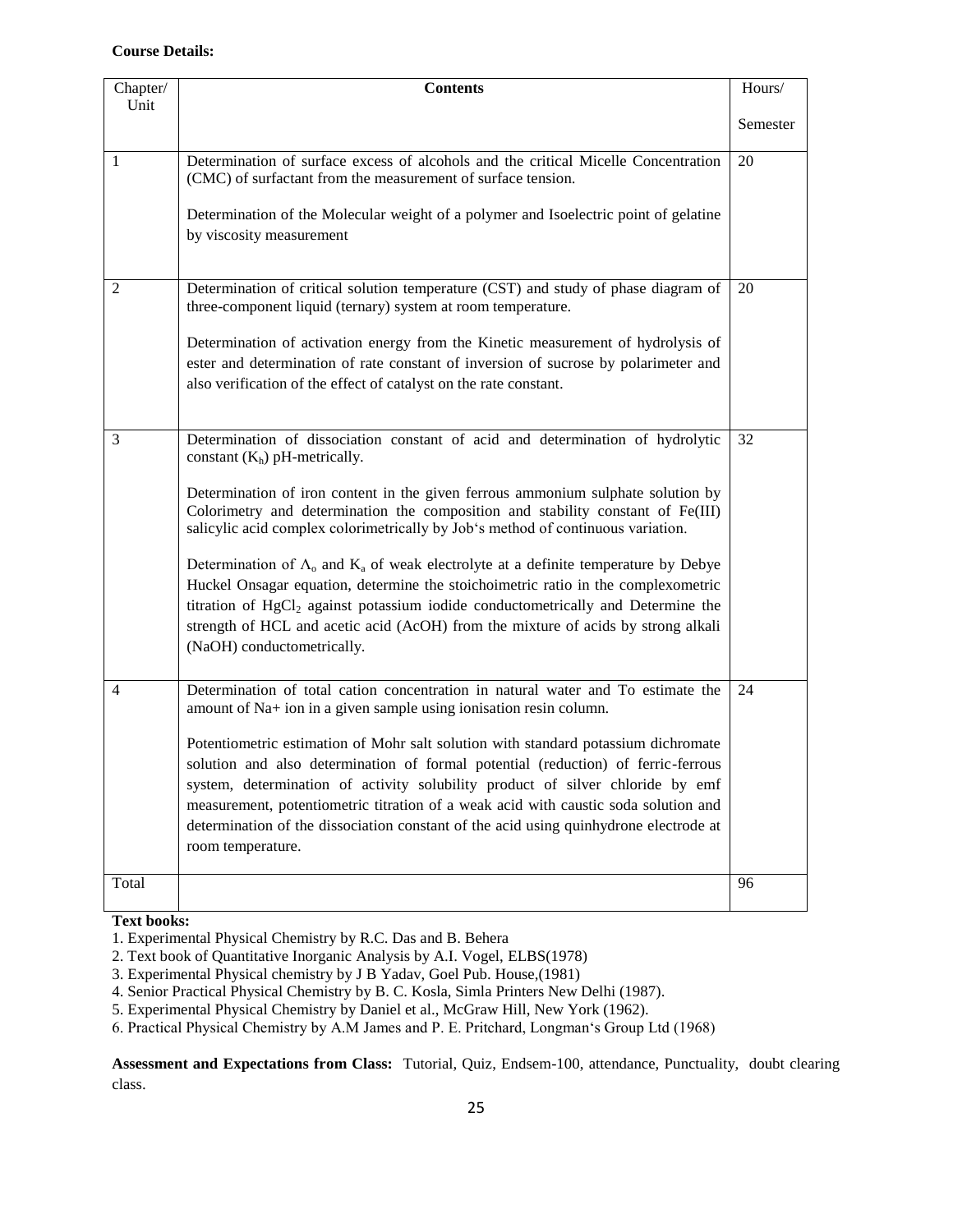### **SEMESTER-IV**

### **Course No. CHEM C401** Course Name: **Organic Chemistry-III**

| Semester: IV        |                 | Credits: 4 (core)                    |                                                                     |
|---------------------|-----------------|--------------------------------------|---------------------------------------------------------------------|
| Pre-requisites:     |                 |                                      |                                                                     |
| Course Coordinator: | Dr. L. D. Rout. | Phone: 8658959639.                   | Email: ldr.chem@buodisha.edu.in                                     |
|                     |                 | Dr. B. B. Parida, Phone: 7752057108, | Email: bbp.chem@buodisha.edu.in                                     |
|                     |                 |                                      | Dr. B. K. Garnaik, Phone: 9777107130, Email: bama 61@rediffmail.com |

**Objective and brief description on course and expectations** : This course gives an in-depth understanding of a broad range of organic reactions from physical organic chemistry perspective. The topics include thermodynamic & kinetic control of organic reactions, Curtin-Hammett Principle, probing the reaction mechanisms by kinetic isotope effects, stereoelectronic effects in conformations, allylic strain and various selected reactions. Also, a detailed study and application of the theories/rules governing various cyclic reactions will be carried. A study of asymmetric synthesis is illustrated to achieve enantiopure compounds.

### **Course Details**

| Chapter/       | <b>Contents</b>                                                                                                                                                                      | Hours/   |
|----------------|--------------------------------------------------------------------------------------------------------------------------------------------------------------------------------------|----------|
| Unit           |                                                                                                                                                                                      | Semester |
| 1              | Chemical Equilibria and Chemical Reactivity: Thermodynamic and kinetic control                                                                                                       | 12       |
|                | of reactions; Correlation of reactivity with structure, linear free energy relationships,                                                                                            |          |
|                | Hammond's postulate, Curtin-Hammett principle, substituent constants and reaction                                                                                                    |          |
|                | constants                                                                                                                                                                            |          |
|                | Chemical Kinetics and Isotope Effects: Various types of catalysis and isotope                                                                                                        |          |
|                | effects, importance in the elucidation of organic reaction mechanisms                                                                                                                |          |
| $\overline{2}$ | <b>Stereoelectronic Effects in Organic Chemistry:</b>                                                                                                                                | 12       |
|                | Role of stereoelectronic effects in the reactivity of acetals, esters, amides and related                                                                                            |          |
|                | functional groups; Reactions at $sp^3$ , $sp^2$ , and sp carbons, Cram, Felkin-Ahn,                                                                                                  |          |
|                | Zimmerman-Traxler, Houk, Cieplak, exterior frontier orbital extension (EFOE) and                                                                                                     |          |
|                | cation-complexation models as applied to p-facial stereoselectivity.                                                                                                                 |          |
| 3              | <b>Molecular strains:</b>                                                                                                                                                            | 8        |
|                | Strain thermodynamics, various kinds of strains, ring strains, torsional strain, Allylic                                                                                             |          |
|                | strain $(A^{1,2}$ and $A^{1,3})$ and other strains, Taft equation. Baldwin's rule of cyclization.                                                                                    |          |
|                | Concept of aromatic, non-aromatic and anti-aromaticity.                                                                                                                              |          |
| 4              | <b>Asymmetric synthesis:</b>                                                                                                                                                         | 16       |
|                | Chiral auxiliaries, methods of asymmetric induction - substrate, reagent and catalyst                                                                                                |          |
|                | controlled reaction. determination of enantiomeric and diastereomeric excess.                                                                                                        |          |
|                | Sharpless epoxidation, Jacobsen epoxidation, Sharpless Dihydroxylation using                                                                                                         |          |
|                | ADmix- $\alpha$ and ADmix- $\beta$ , CBS reduction, Noyori reduction, Baker's yeast Reduction.<br>Kinetic Resolution, Dynamic Resolution, non-linear Effect in asymmetric Synthesis, |          |
|                | Introduction to Organocatalysis.                                                                                                                                                     |          |
| Total          |                                                                                                                                                                                      | 48       |

### **Textbooks :**

- 1. Isaacs, N. S. *Physical Organic Chemistry*, Prentice Hall, 1996.
- 2. Deslongchamps, P. *Stereolectronic Effects in Organic Chemistry*, Elsevier Science, 1983.
- 3. Carey, F. A., Sundberg, R. J. *Advanced Organic Chemistry*, *Part A and B*, Springer, 2007.
- 4. Turro, N. J. *Modern Molecular Photochemistry*, University Science Books, 1991.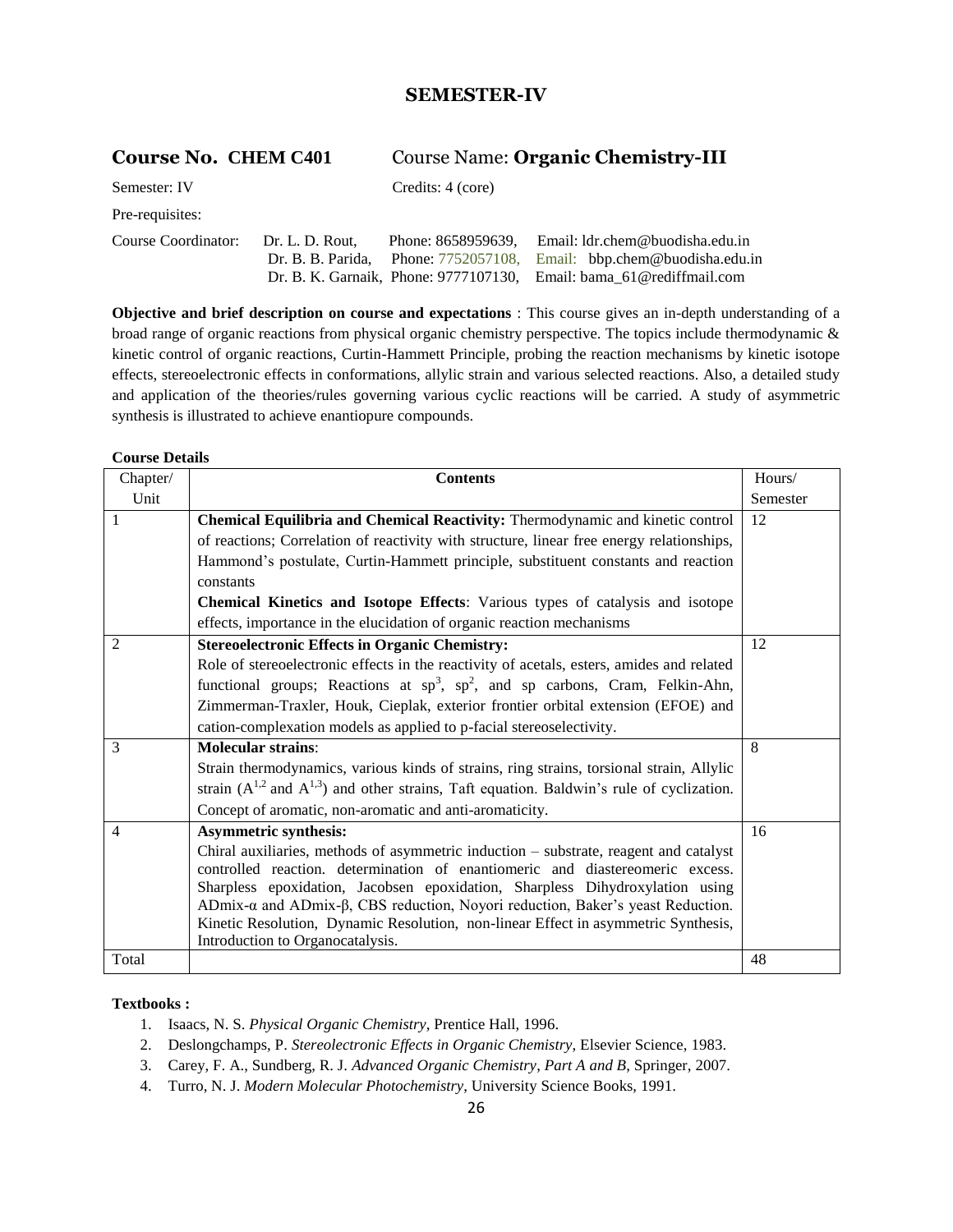- 5. Anslyn, E. V., Dougherty, D. A. *Modern Physical Organic Chemistry*, University Science Books, 2005.
- 6. Woodward, R. B., Hoffmann, R. *The Conservation of Orbital Symmetry*, Verlag Chemie, 1970.
- 7. Lehr, R. E., Marchand, A. P. *Orbital Symmetry: A Problem Solving Approach*, Academic Press, 1972.

**Assessment and Expectations from Class:** Tutorial, Quiz, Midsem-20, Endsem-80, attendance, Punctuality, doubt clearing class, Assignments

### **Course No. CHEM C402 Course** Name: **Physical Chemistry-III**

Semester: IV Credits: 4 (core)

Pre-requisites: 103, 203

Course Coordinator: : Dr. G. Phaomei, Phone: 9861235845, Email: gp.chem@buodisha.edu.in Dr. R. N. Sahu, Phone: 9861376092, Email: rabinarayana.bu@gmail.com

| Chapter/                | <b>Contents</b>                                                                                                                                                                                                                                                                                                                                                                                                                                                                                                                                                                                                                                                                                                                        | Hours/   |
|-------------------------|----------------------------------------------------------------------------------------------------------------------------------------------------------------------------------------------------------------------------------------------------------------------------------------------------------------------------------------------------------------------------------------------------------------------------------------------------------------------------------------------------------------------------------------------------------------------------------------------------------------------------------------------------------------------------------------------------------------------------------------|----------|
| Unit                    |                                                                                                                                                                                                                                                                                                                                                                                                                                                                                                                                                                                                                                                                                                                                        | Semester |
| 1                       | Electrochemistry-I:<br>Electrochemistry of solution: Ion-solvent interactions, Born Model, Ion-ion<br>interactions, Debye-Huckel (ion-cloud), Bjerrum Model, Thermodynamics of<br>electrified interface equations; Ion transport in solution: Debye Huckel-Onsager<br>equation, Derivation of electrocapillarity: Lippmann equations, Structure of<br>electrified interfaces, Over potential, Derivation of ButlerVolmer equation, Tafel<br>plot; Semiconductor interfaces: Theory of double layer at semiconductor, Structure of<br>double layer interfaces, Effect of light at semiconductor solution interface;                                                                                                                     | 12       |
| $\overline{2}$          | Electrochemistry-II:<br>Electrolytic conductance, ionic mobility, transport number, Kohlrausch's law;<br>Activity and activity coefficient, Ionic strength, Debye-Huckel limiting law and its<br>verification, Degree of dissociation and its determination, Determination of activity<br>coefficient by freezing point, Vapour pressure and solubility measurement.<br>Fuel cell, Corrosion and theory of corrosion, corrosion monitoring and prevention;<br>Electromotive force, Measurement of EMF, EMF and free energy, enthalpy and<br>entropy; Thermodynamics of reversible cells, Electrode potential in terms of osmotic<br>pressure and solution pressure. Nernst equation relating electrode potential and<br>concentration. | 12       |
| 3                       | <b>Surface Chemistry:</b><br>Adsorption, Surface tension, Capillary action, Pressure difference across curved<br>surface (Laplace equation), Vapour pressure of droplets (Kelvin equation), Gibb's<br>adsorption isotherm, Estimation of surface area (BET equation), Surface films on<br>liquids (electrokinetic phenomenon), Catalytic activity at surfaces; Surface active<br>agents, Classification, Micellization, Hydrophobic interaction, Critical micellar<br>concentration (CMC), Factors affecting CMC of surfactants, Counter ion Binding to<br>micelles. Thermodynamics of micellization, Phase separation and mass action<br>models, Solubulisation, Microemulsion, Reverse micelles.                                     | 12       |
| $\overline{4}$<br>Total | Solid state:<br>Crystal systems and lattices, Miller planes, Crystal packing, Crystal defects: Schottky<br>defect, Frenkel defect, Color centre; line defect: Edge dislocation, screw dislocation,<br>Extended defect: Stacking faults, subgrain boundaries and antiphase domains;<br>Bragg's Law, Band theory, Metals and semiconductors, Types of solid state reactions                                                                                                                                                                                                                                                                                                                                                              | 12<br>48 |
|                         |                                                                                                                                                                                                                                                                                                                                                                                                                                                                                                                                                                                                                                                                                                                                        |          |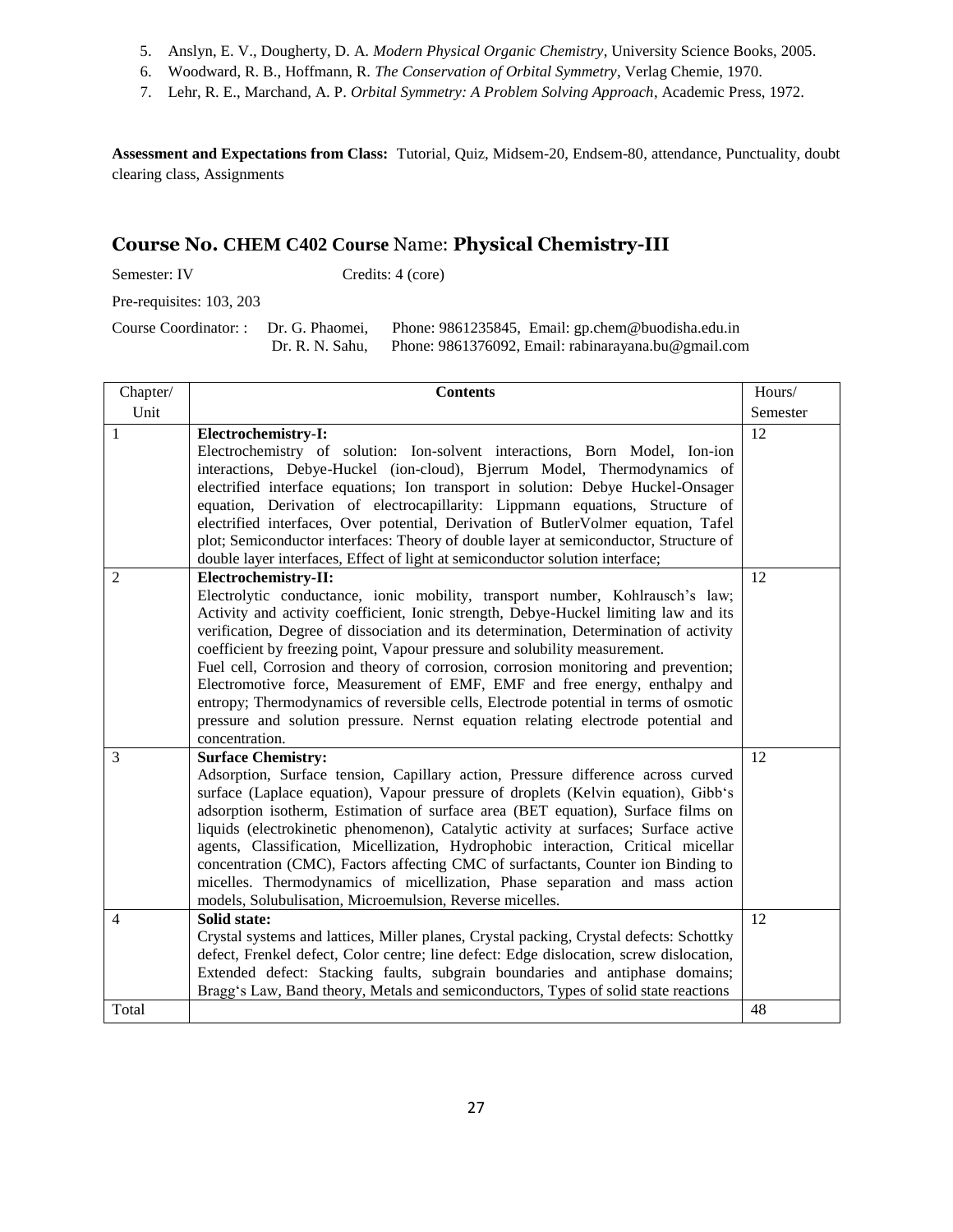- 1. J.O'M. Bockris and A.K.N. Reddy, Modern Electrochemistry, Vol. 1 & 2A and 2 B, (1998) Plenum Press, New York.
- 2. Y. Moroi, Micelles : Theoretical and Applied Aspects, (1992) Plenum Press, New York.
- 3. F.W. Billmayer, Jr., Text Book of Polymer Science, 3rd Edition (1984), Wiley-Interscience, New York.
- 4. A.R. West, Solid State Chemistry and its Applications, (1984) John Wiley & Sons, Singapore.
- 5. S. Glasstone. An introduction to electrochemistry, Macmillan.
- 6. Richard M. Pashley and Marilyn E. Karaman, Applied Colloid And Surface Chemistry, John wiley and sons, England
- 7. Hans-Jürgen Butt, Karlheinz Graf, Michael Kappl, Physics and Chemistry of Interfaces, Wiley VCH, Weinheim.
- 8. Walter J. Moore, Physical Chemistry , Orient Longman, London 1972..
- 9. Gordon M Barrow, Physical Chemistry, Tata Mcgraw-Hill, New Delhi.,

**Assessment and Expectations from Class:** Tutorial, Quiz, Midsem-20, Endsem-80, attendance, Punctuality, doubt clearing class, Assignments

### **Course No. CHEM E403** Course Name: **Bio-organic Chemistry**

| Semester: IV                       |  | Credits: 4 (Elective)                                                                                                                                          |
|------------------------------------|--|----------------------------------------------------------------------------------------------------------------------------------------------------------------|
| Pre-requisites: 101, 201, 302, 401 |  |                                                                                                                                                                |
|                                    |  | Course Coordinator: Dr. L. D. Rout, Phone: 8658959639, Email: ldr.chem@buodisha.edu.in<br>Dr. B. B. Parida, Phone: 7752057108, Email: bbp.chem@buodisha.edu.in |

**Objective and brief description on course and expectations :** The student will learn about the real chemistry of life that involve carbohydrates, aminoacids, nuclei acids and proteins. They will understand the mechanism going on in biological life (DNA, RNA, NADH).

| Chapter/       | <b>Contents</b>                                                                                                                                                                                                                                                                                                                                                                                                                                                                                               | Hours/          |
|----------------|---------------------------------------------------------------------------------------------------------------------------------------------------------------------------------------------------------------------------------------------------------------------------------------------------------------------------------------------------------------------------------------------------------------------------------------------------------------------------------------------------------------|-----------------|
| Unit           |                                                                                                                                                                                                                                                                                                                                                                                                                                                                                                               | <b>Semester</b> |
| 1              | Chemistry of Carbohydrates and Lipids: Sugar monomers & their configurations,<br>Structure of polysaccharides: starch and glycogen, Structure and biological functions<br>of glucoaminoglycans, Carbohydrate metabolism: Photosynthesis, Kreb's cycle,<br>Glycogenolysis. Characterization and degradation of Fatty acids, Oils.                                                                                                                                                                              | 12              |
| $\overline{2}$ | Chemistry of Amino acids and Proteins: Amino acids, Peptides and Proteins,<br>Chemical and enzymatic hydrolysis of proteins to peptides, Amino acid<br>sequencencing, Primary structure proteins, Secondary structure proteins: $\alpha$ -helix,<br>Bsheet, super secondary structure, triplex helix structure of collagen. Tertiary structure<br>of proteins, folding and domain structure. Quaternary structure, Amino acid<br>metabolism: degradation and bio synthesis of Proline, valine and isoleucine. | 12              |
| 3              | Chemistry of Nucleic acids: Purine and pyramidines bases of nucleic acids, Pairing<br>via hydrogen bonding, Structure of ribo nucleic acid (R.N.A) and de-oxyribo nucleic<br>acid (D.N.A), Double helix model of DNA, Chemical and enzymatic hydrolysis of<br>nucleic acid, The chemical basis of heredity, An overview of replication of DNA,<br>Transcription, Translation and Genetic code.                                                                                                                | 12              |
| 4              | <b>Mechanisms in Biological Chemistry:</b> Nature's oxidizing agent (NAD <sup>+</sup> ), Nature's<br>reducing agent (NADH), ATP, ADP, Phosphoenolpyruvate, Mechanism of glycolysis<br>and citric acid cycle, amino acid ammonia lyases, Synthesis of Haemoglobin and its<br>function, DNA synthesis.                                                                                                                                                                                                          | 12              |
| Total          |                                                                                                                                                                                                                                                                                                                                                                                                                                                                                                               | 48              |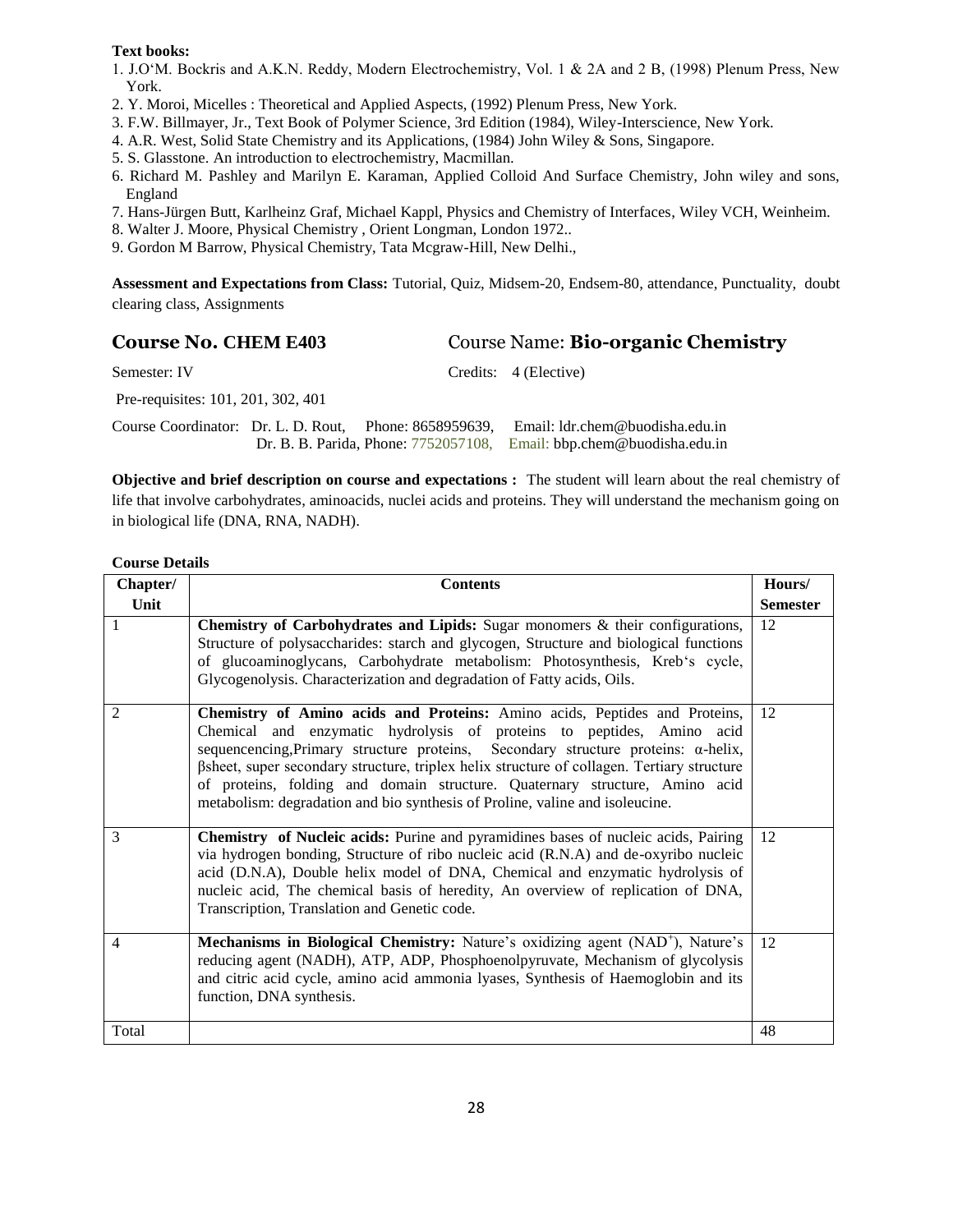- 1. Principle of Biochemistry (Lehninger): D. L. Nelson and M. M. Cox, W. H. Freeman and company, New York.
- 2. Fundamentals of Biochemistry: D. Voet, J. G. Voet and C. W. Pratt; John wiley and sons.
- 3. Bioinorganic Chemistry: Bertini, Gray, Lippard, Valentine, Viva Books Private Limited.
- 4. Outlines of Biochemistry by Eric Conn, Paul Stumpf, George Bruening & Roy H. Doi, John Wiley & Sons
- 5. Organic Chemistry by Clayden, Greeves and Warren, Oxford Univ. Press, 2nd Ed (2012).
- 6. Advanced Organic Chemistry, F. A. Carey and R. J. Sundberg, Part A and B Springer, 5th Ed.(2005)
- 7. A Guide Book of Mechanism in Organic Chemistry, Peter Sykes, Longman.6th Ed.(1999)
- 8. Structure and Mechanism in Organic Chemistry, C. K. Ingold, Cornell University Press,3rd (1957).
- 9. Organic Chemistry, R. T. Morrison and R. N. Boyd, Prentice-Hall, 6th Ed.(1992)

**Assessment and Expectations from Class:** Tutorial, Quiz, Midsem-20, Endsem-80, attendance, Punctuality, doubt clearing class, Assignments

### **Course No. CHEM E404 C**ourse Name: **Bio-inorganic & Supramolecular chemistry**

| Semester: IV                         | Credits: 4 (Elective) |                                                                     |
|--------------------------------------|-----------------------|---------------------------------------------------------------------|
| Pre-requisites: 102, 202, 303        |                       |                                                                     |
| Course Coordinator: Dr. S. N. Sahoo. |                       | Phone: $9437480321$ . Email: sns.chem@buodisha.edu.in               |
|                                      |                       | Dr. B. K. Garnaik, Phone: 9777107130, Email: bama 61@rediffmail.com |
|                                      |                       | Dr. R. N. Sahu, Phone: 9861376092, Email: rabinarayana.bu@gmail.com |

**Objective and brief description on course and expectations :** The student will learn about *Bioinorganic Chemistry of Alkali and Alkaline Earth Metals***,** *Metalloproteins***,** *Metalloenzymes; Supra molecular Chemistry* 

| Chapter/       | <b>Contents</b>                                                                                                                                                                                                       | Hours/   |
|----------------|-----------------------------------------------------------------------------------------------------------------------------------------------------------------------------------------------------------------------|----------|
| Unit           |                                                                                                                                                                                                                       | Semester |
| 1              | Bioinorganic Chemistry of Alkali and Alkaline Earth Metals: Essential and trace                                                                                                                                       | 12       |
|                | elements in biological systems, structure and functions of biological membranes;                                                                                                                                      |          |
|                | mechanism of ion transport across membranes; sodium pump; ionophores:                                                                                                                                                 |          |
|                | valinomycin and crown ether complexes of $Na+$ and $K+$ ; photosynthesis: chlorophyll                                                                                                                                 |          |
|                | a, PS I and PS II; role of calcium in muscle contraction, blood clotting mechanism.                                                                                                                                   |          |
| $\overline{2}$ | Metalloproteins: Heme proteins and oxygen uptake, Structure and functions of                                                                                                                                          | 12       |
|                | haemoglobin, myoglobin, hemocyanin and hemerythrin, Iron-sulphur proteins:                                                                                                                                            |          |
|                | rubredoxin and ferredoxins, Nitrogenase, Bio-inorganic aspects of nitrogen fixation.                                                                                                                                  |          |
| 3              | <b>Metalloenzymes:</b> Zinc enzymes – carboxypeptidase and carbonic anhydrase, Iron<br>Enzymes – catalase, peroxidase and cytochrome p-450, Copper enzymes –<br>superoxide dismutase, Mg enzymes – vitamin $B_{12}$ . | 12       |
|                |                                                                                                                                                                                                                       |          |
| 4              | <b>Supra molecular Chemistry:</b> A) Molecular recognition: Spherical recognition,                                                                                                                                    | 12       |
|                | Recognition of anionic Substrate, Tetrahedral recognition, Co receptor molecules                                                                                                                                      |          |
|                | and multiple recognition, Binding and recognition of neutral molecules. B) Supra                                                                                                                                      |          |
|                | molecular reactivity and catalysis. C) Molecular assembly in supra molecular                                                                                                                                          |          |
|                | chemistry. D) Supra molecular devices: Suitable binding, photochemical and                                                                                                                                            |          |
|                | electrochemical sensor wires.                                                                                                                                                                                         |          |
|                |                                                                                                                                                                                                                       |          |
| Total          |                                                                                                                                                                                                                       | 48       |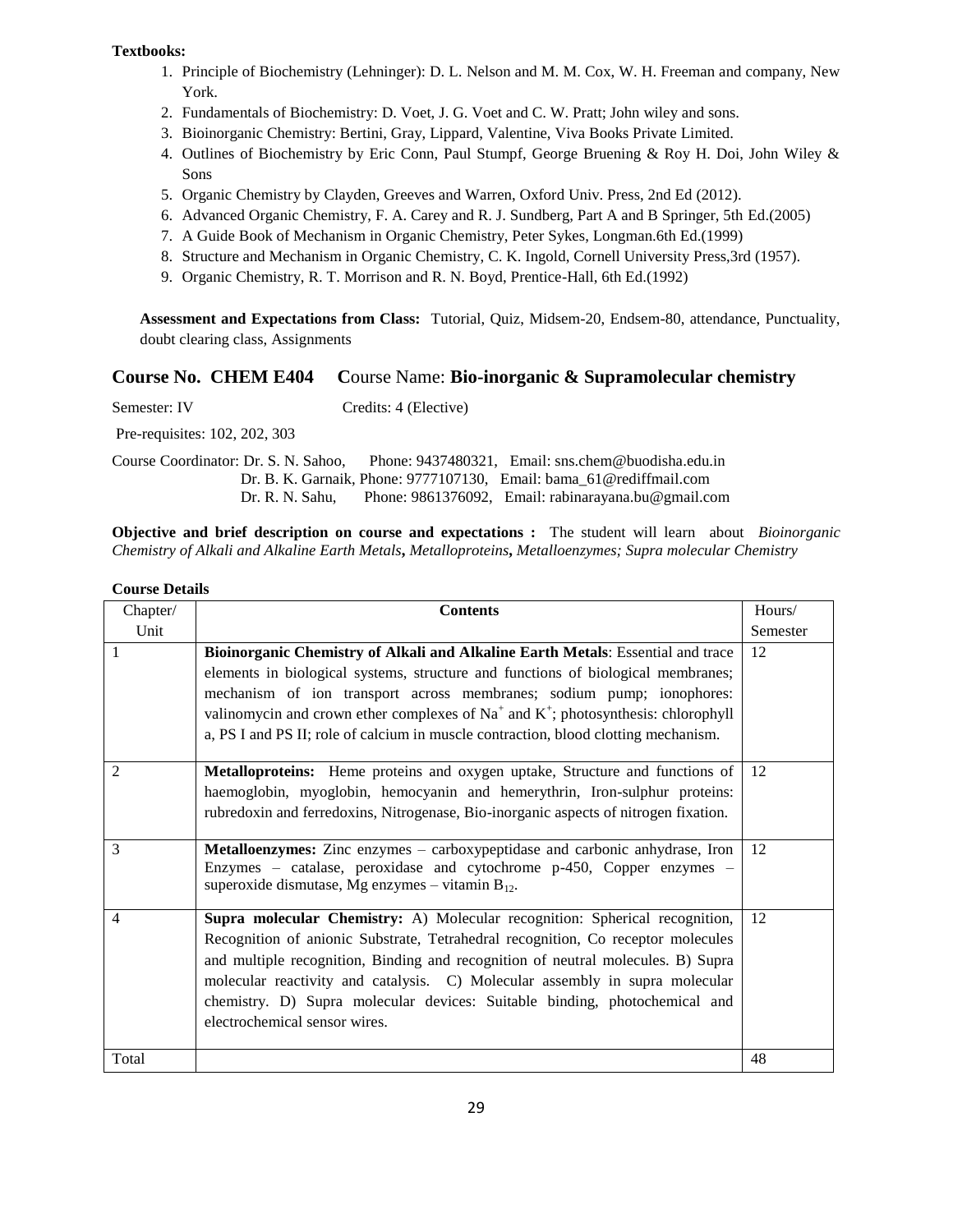- 1. Lehninger Principle of Biochemistry D. L. Nelson and M. M. Cox, W. H. Freeman,  $6^{th}$  Ed. (2012).
- 2. Fundamentals of Biochemistry, Life at the Molecular Level: D. Voet, J. G. Voet and C. W. Pratt, wiley,  $5<sup>th</sup>$ Ed. (2016).
- 3. Bioinorganic Chemistry, I. Bertini, H. B. Gray, S. J. Lippard, J. S. Valentine, University Science Books, US (1994).
- 4. Supramolecular Chemistry: Concepts and Perspectives, J. M. Lehn, Wiley VCH (1995).

**Assessment and Expectations from Class:** Tutorial, Quiz, Midsem-20, Endsem-80, attendance, Punctuality, doubt clearing class, Assignments

### **Course No. CHEM E405** Course Name: **Polymer Chemistry**

Semester: IV Credits: 4 (Elective)

Pre-requisites: Basic Organic & Physical chemistry.

Course Coordinator: Dr. L. D. Rout, Phone: 8658959639, Email: ldr.chem@buodisha.edu.in Dr. G. Phaomei, Phone: 9861235845, Email: gp.chem@buodisha.edu.in Dr. B. K. Garnaik, Phone: 9777107130, Email: [bama\\_61@rediffmail.com](mailto:garnaikbamakanta@gmail.com) Dr. B. B. Parida, Phone: 7752057108, Email: bbp.chem@buodisha.edu.in

### **Objective and brief description on course and expectations :** The student will learn about

*Structure and Properties, Basics of Polymer; Polymer Characterization; Structure and Properties;* 

| Chapter/       | <b>Contents</b>                                                                                                                                                                                                                                                                                                                                                                                                                                                                                                                                                                                                                                                               | Hours/   |
|----------------|-------------------------------------------------------------------------------------------------------------------------------------------------------------------------------------------------------------------------------------------------------------------------------------------------------------------------------------------------------------------------------------------------------------------------------------------------------------------------------------------------------------------------------------------------------------------------------------------------------------------------------------------------------------------------------|----------|
| Unit           |                                                                                                                                                                                                                                                                                                                                                                                                                                                                                                                                                                                                                                                                               | Semester |
| $\mathbf{1}$   | Basics of Polymer: Importance of polymers, Basic concepts: Monomer, repeat<br>units, degree of polymerization, Linear, branched and network polymers,<br>Classification of polymers, Polymerization: Condensation, addition, radical and<br>coordination polymerization, Polymerization conditions and polymer reactions,<br>Polymerization in homogenous and heterogeneous systems.                                                                                                                                                                                                                                                                                          | 12       |
| $\overline{2}$ | Polymer Characterization: Polydispersion-average molecular concept, Number,<br>weight and viscocity average molecular weights, Polydispersity and molecular<br>weight distribution, Practical significance of molecular weight, Measurement of<br>molecular weights, End group, viscosity, Light scattering, osmotic and<br>ultracentrifugation methods, Analysis and testing of polymers, chemical analysis of<br>polymers, Spectroscopic methods, X-ray diffraction study, Microscopy, Thermal<br>analysis and physical testing-tensile strength, Fatigue impact, Tear resistance,<br>Hardness and abrasion resistance.                                                     | 12       |
| 3              | Structure and Properties: Morphology and order in crystalline polymers-<br>centrifugation of polymer chains, Crystal structure of polymers, Morphology of<br>crystalline polymers, strain induced morphology, crystallization and melting,<br>Polymer structure and physical properties-crystalline melting point, melting points<br>of homogenous series, effect of chain flexibility and other steric factors, entropy and<br>heat of fusion, Glass transition temperature, Tg, Relationship between Tm and Tg,<br>effects of molecular weight, diluents, chemical structure, chain topology, branching<br>and cross linking, Property requirements and polymer utilization | 12       |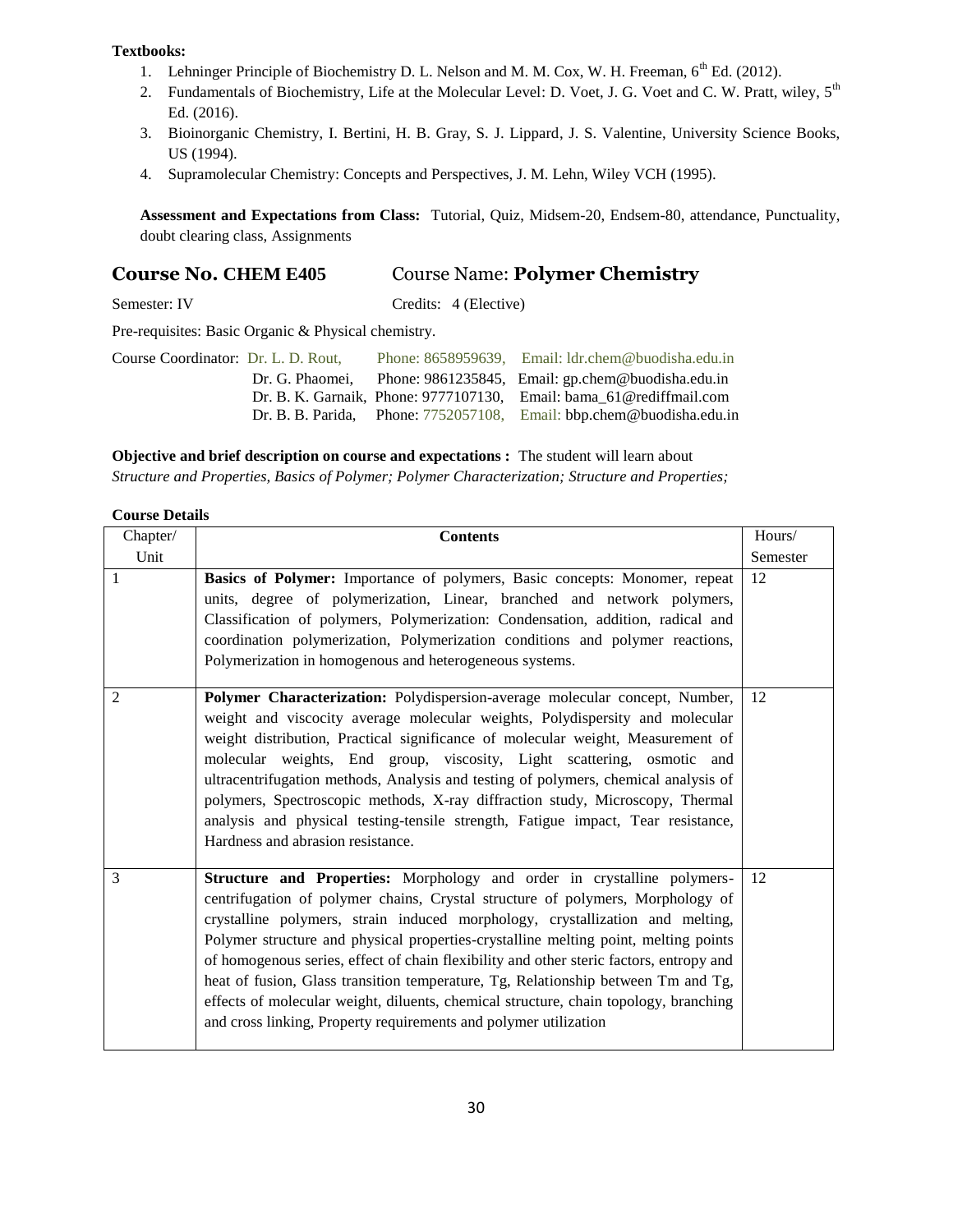|       | <b>Properties of Commercial Polymers:</b> Polyethylene, poly vinyl chloride, 12    |  |
|-------|------------------------------------------------------------------------------------|--|
|       | polyamides, phenolic resins, epoxy resins and silicone polymers, Functional        |  |
|       | polymers- Fire retarding polymers and electrically conducting polymers, Biomedical |  |
|       | polymers -contact lens, dental polymers, artificial heart, kidney, skin and blood  |  |
|       | cells.                                                                             |  |
|       |                                                                                    |  |
| Total |                                                                                    |  |

- 1. Textbook of Polymer Science: F. W. Billmeyer Jr, Wiley
- 2. Polymer Science: V. R. Gowariker, N. V. Biswanathan and J. Sreedhar, Wiley, Eastern.
- 3. Physics and Chemistry of Polymers: J. M. G. Cowie, Blackie Academic and Professional.

**Assessment and Expectations from Class:** Tutorial, Quiz, Midsem-20, Endsem-80, attendance, Punctuality, doubt clearing class, Assignments

### **Course No. CHEM E406** Course Name: **Industrial Chemistry**

Semester: IV Credits: 4 (Elective)

Pre-requisites: Basic Organic, Inorganic & analytical Chemistry

|  | Course Coordinator: Dr. L. D. Rout. Phone: 8658959639. | Email: ldr.chem@buodisha.edu.in |
|--|--------------------------------------------------------|---------------------------------|
|  | Dr. B. B. Parida. Phone: 7752057108.                   | Email: bbp.chem@buodisha.edu.in |
|  | Dr. B. K. Garnaik, Phone: 9777107130.                  | Email: bama 61@rediffmail.com   |

**Objective and brief description on course and expectations :** The student will learn how to make their own chemical industry with perspective to *Petroleum and coal based chemicals: Oil based industries, Stoichiometry and unit operation: Pesticides and Pharmacological industries:*

| Chapter/ | <b>Contents</b>                                                                      | Hours/   |
|----------|--------------------------------------------------------------------------------------|----------|
| Unit     |                                                                                      | Semester |
| 1        | Petroleum and coal based chemicals: Composition of petroleum, cracking               | 12       |
|          | processes, commercial production of Ethylene, Acetylene, Polymerisation              |          |
|          | mechanism, addition, condensation, step growth, chain growth, method of              |          |
|          | polymerisation, distillation of coal                                                 |          |
|          |                                                                                      |          |
| 2        | a) Oil based industries: Oils and fats, solvent extraction of oils, hydrogenation of | 12       |
|          | oils, use of oil in the manufacturing of soap, paints and varnishes.                 |          |
|          |                                                                                      |          |
|          | b) Surface active agents:                                                            |          |
|          | Classification and manufacturing of detergents used for cleaning purpose.            |          |
|          | c) Fermentation industries:                                                          |          |
|          | A general discussion of Fermentation conditions, manufacturing of Penicillin.        |          |
|          |                                                                                      |          |
| 3        | Pesticides and Pharmacological industries: Manufacture of DDT, BHC, Parathion        | 12       |
|          | manufacture. Pharmaceutical industries.                                              |          |
|          |                                                                                      |          |
| 4        | Stoichiometry and unit operation: Distillation, Absorption and Stripping,            | 12       |
|          | Extraction and leaching, crystallisation, Psychometric, Drying, Evaporation, less    |          |
|          | conventional operation                                                               |          |
|          |                                                                                      |          |
| Total    |                                                                                      | 48       |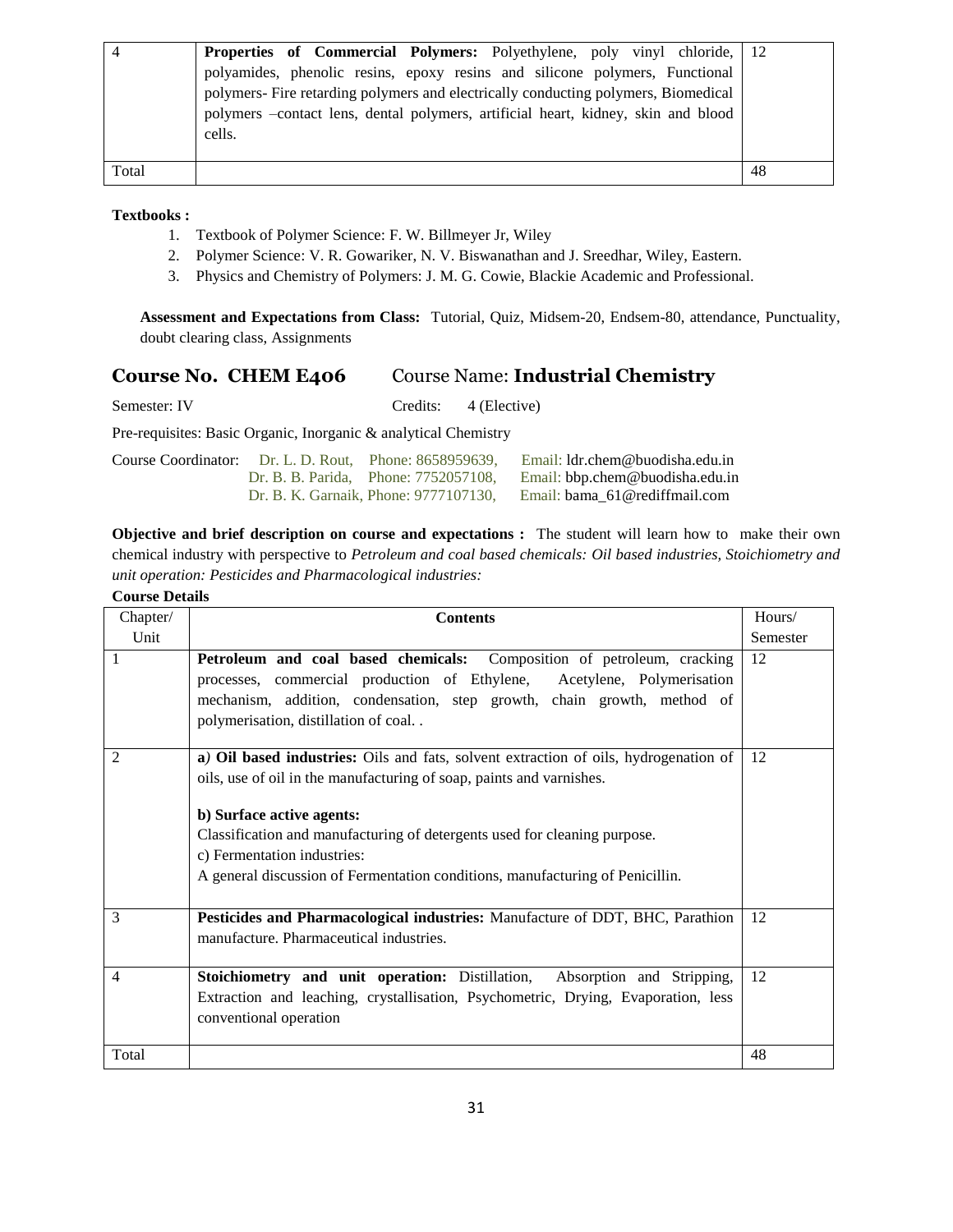- 1. Analytical Chemistry by G. D. Christain
- 2. Introduction to chromatography: Bobbit
- 3. Instrumental Methods of analysis (CBS)- H.H . Willard, L.L. Mirrit, J.A. Dean
- 4. Instrumental Methods of Analysis : Chatwal and Anand
- 5. Instrumental Methods of Inorganic Analysis(ELBS) : A.I. Vogel
- 6. Chemical Instrumentation: A Systematic approch- H.A. Strobel
- 7. The principals of ion-selective electrodes and membrane transport: W.E.Morf
- 8. Physical Chemistry P.W. Atkins 9. Principal of Instrumental Analysis- D. Skoog and D.West

**Assessment and Expectations from Class:** Tutorial, Quiz, Midsem-20, Endsem-80, attendance, Punctuality, doubt clearing class, Assignments.

### **Course No. CHEM E407** Course Name: **Drug Regulation**

Semester: IV Credits: 4 (Elective)

Pre-requisites: 101, 201, 302, 401

| Course Coordinator: Dr. L. D. Rout. |                   | Phone: 8658959639,                    | Email: routlaxmi@gmail.com      |
|-------------------------------------|-------------------|---------------------------------------|---------------------------------|
|                                     | Dr. B. B. Parida. | Phone: 7752057108.                    | Email: bbp.chem@buodisha.edu.in |
|                                     |                   | Dr. B. K. Garnaik. Phone: 9777107130. | Email: bama 61@rediffmai.com    |

**Objectives:** This course is designed to impart the fundamental knowledge on the regulatory requirements for approval of new drugs, and drug products in regulated markets of India & other countries like US, EU, Japan, Australia,UK etc. It prepares the students to learn in detail on the regulatory requirements, documentation requirements, and registration procedures for marketing the drug products. Upon completion of the subject student shall be able to; 1. Know about the process of drug discovery and development 2. Know the regulatory authorities and agencies governing the manufacture and sale of pharmaceuticals 3. Know the regulatory approval process and their registration in Indian and

International markets

| Chapter/ | <b>Contents</b>                                                                       | Hours/   |
|----------|---------------------------------------------------------------------------------------|----------|
| Unit     |                                                                                       | Semester |
|          | New Drug Discovery and development: Stages of drug discovery, Drug                    | 12       |
|          | development process, pre-clinical studies, non-clinical activities, clinical studies, |          |
|          | Innovator and generics, Concept of generics, Generic drug product development.        |          |
| 2        | Regulatory Approval Process: Approval processes and timelines involved in             | 12       |
|          | Investigational New Drug (IND), New Drug Application (NDA), Abbreviated New           |          |
|          | Drug Application (ANDA). Changes to an                                                |          |
|          | approved NDA / ANDA.                                                                  |          |
|          | Regulatory authorities and agencies: Overview of regulatory authorities of India,     |          |
|          | United States, European Union, Australia,                                             |          |
|          | Japan, Canada (Organization structure and types of applications)                      |          |
|          |                                                                                       |          |
| 3        | Registration of Indian drug product in overseas market:                               | 12       |
|          | Procedure for export of pharmaceutical products, Technical documentation, Drug        |          |
|          | Master, Files (DMF), Common Technical Document (CTD), electronic Common               |          |
|          | Technical Document (eCTD), ASEAN Common<br>Technical<br>Document                      |          |
|          | (ACTD) research.                                                                      |          |
| 4        | Clinical trials: Developing clinical trial protocols, Institutional Review Board /    | 12       |
|          | Independent Ethics: committee - formation and working procedures, Informed            |          |
|          | consent process and procedures, GCP obligations of Investigators, sponsors $\&$       |          |
|          | Monitors, Managing and Monitoring clinical trials, Pharmacovigilance<br>$\sim$        |          |
|          | safetymonitoring in clinical trials                                                   |          |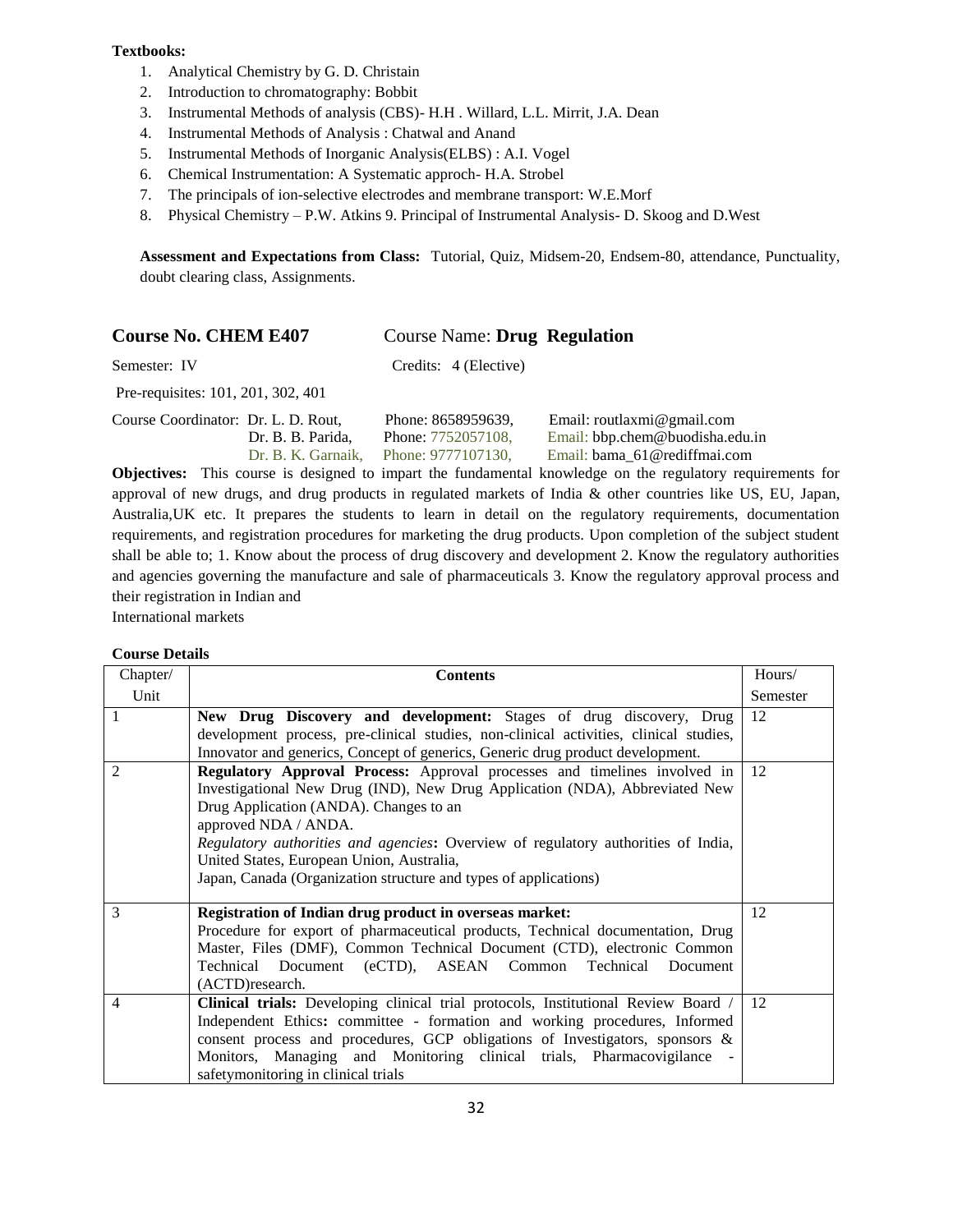|       | Regulatory Concepts: Basic terminology, guidance, guidelines, regulations, Laws<br>and Acts, Orange book,<br>Federal Register, Code of Federal Regulatory, Purple boo |     |
|-------|-----------------------------------------------------------------------------------------------------------------------------------------------------------------------|-----|
| Total |                                                                                                                                                                       | -48 |

- 1. Drug Regulatory Affairs by Sachin Itkar, Dr. N.S. Vyawahare, Nirali Prakashan. The Pharmaceutical Regulatory Process, Second Edition Edited by Ira R. Berry and
- 2. Robert P. Martin, Drugs and the Pharmaceutical Sciences,Vol.185. Informa Health care Publishers.
- 3. New Drug Approval Process: Accelerating Global Registrations By Richard A Guarino, MD, 5th edition, Drugs and the Pharmaceutical Sciences,Vol.190.
- 4. Guidebook for drug regulatory submissions / SandyWeinberg. By John Wiley & Sons. Inc. FDA Regulatory Affairs: a guide for prescription drugs, medical devices, and biologics /edited by Douglas J. Pisano, David Mantus.
- 5. Generic Drug Product Development, Solid Oral Dosage forms, Leon Shargel and Isader Kaufer, Marcel Dekker series, Vol.143
- 6. Clinical Trials and Human Research: A Practical Guide to Regulatory Compliance By Fay A. Rozovsky and Rodney K. Adams
- 7. Principles and Practices of Clinical Research, Second Edition Edited by John I. Gallin and Frederick P. Ognibene
- 8. Drugs: From Discovery to Approval, Second Edition By Rick Ng

**Assessment and Expectations from Class:** Tutorial, Quiz, Midsem-20, Endsem-80, attendance, Punctuality, doubt clearing class

### **Course No. CHEM D408** Course Name: **Dissertation**

Semester: IV Credits: 4 (core)

Pre-requisites: All semesters theory & practical papers.

|                 | Course Coordinator: Dr. B. K. Garnaik, Phone: 9777107130, Email: bama 61@rediffmail.com |
|-----------------|-----------------------------------------------------------------------------------------|
|                 | Dr. S. N. Sahoo, Phone: 9437480321, Email: sns.chem@buodisha.edu.in                     |
|                 | Dr. G. Phaomei, Phone: $9861235845$ , Email: gp.chem@buodisha.edu.in                    |
| Dr. L. D. Rout. | Phone: 8658959639. Email: 1dr.chem@buodisha.edu.in                                      |
|                 | Dr. B. B. Parida, Phone: 7752057108, Email: bbp.chem@buodisha.edu.in                    |

**Objective and brief description on course and expectations :** The student will work in real in some national laboratory/state or at Berhampur University of his/her choice. The student will inform ahead regarding where she/he is interested to work, provided with a consent letter from respective supervisor. Each student has to work for at least 300 hours in a reputed research laboratory or industry on a specific project under the guidance.

### **The dissertation supervisor:**

- a) Professor/Associate Professor/Assistant Professor/Reader/lecturer/ Scientist/Scientific officer (having at least PhD degree).
- b) The research work will be submitted in the form of a dissertation within one week of last theory examination/as instructed by HOD. The student has to present his work in power point before an External examiner and an Internal examiner for evaluation.